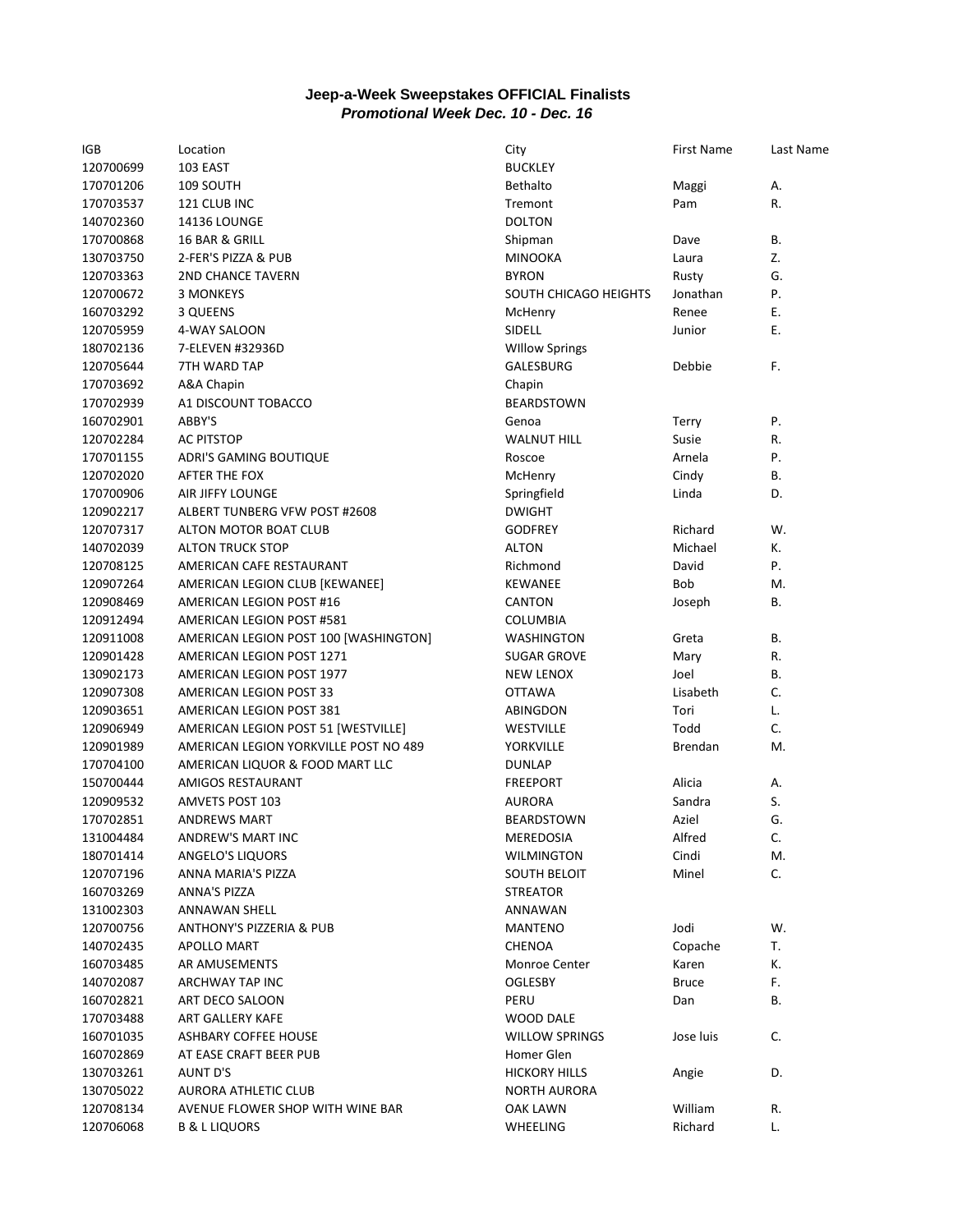| 170701605 | <b>BACCI PIZZA</b>                      | <b>BENSENVILLE</b>    | Latravis   | W. |
|-----------|-----------------------------------------|-----------------------|------------|----|
| 160700265 | <b>BACK STREET WINE &amp; DINE</b>      | <b>HECKER</b>         | Cheryl     | F. |
| 160702607 | <b>BACKWATER PUB &amp; GRUB</b>         | DU QUOIN              | Ashley     | Η. |
| 170700433 | <b>BAILEY'S BAR AND GRILL</b>           | Oak Forest            | Chuck      | T. |
| 120901429 | BAKER-LADD VFW POST #1567               | <b>HERRIN</b>         | Eleni      | В. |
| 120702102 | <b>BAMBINO'S FAMILY RESTAURANT</b>      | <b>STEGER</b>         | Keith      | В. |
| 120706835 | <b>BAP'S TAP SPORTS BAR &amp; GRILL</b> | SOUTH CHICAGO HEIGHTS | Guy        | G. |
| 120705521 | BAR CODE 111                            | <b>WORTH</b>          | Nicole     | D. |
| 140703679 | <b>BARNHOUSE RESTAURANT</b>             | <b>KEWANEE</b>        | Albert     | F. |
| 170700610 | <b>BARTINI'S</b>                        | <b>Rock Falls</b>     | Justin     | M. |
| 140703587 | <b>BASKET CASE</b>                      | Peoria                |            |    |
| 120712253 | BAWANA'S                                | <b>FIELDON</b>        | Craig      | F. |
| 180701490 | <b>BEACONHILL GROCERIES</b>             | Chicago Heights       |            |    |
| 140702845 | <b>BECK EXPRESS #14</b>                 | <b>PRINCETON</b>      | Peter      | Ε. |
| 131003839 | BECK OIL CO. #27                        | <b>MENDOTA</b>        | Mark       | C. |
| 120710598 | <b>BEER BELLY'S</b>                     | <b>ALEDO</b>          | Kathy      | ٧. |
| 160703221 | BEERABILITY LAKE ZURICH, LLC            | Lake Zurich           | Jessica    | Ρ. |
| 120701227 | <b>BEGGAR'S PIZZA</b>                   | <b>MOKENA</b>         | Linda      | C. |
| 170701987 | <b>BELLA'S BISTRO</b>                   | Round Lake            | Alma       | C. |
| 170702983 | <b>BELLA'S BISTRO</b>                   | Bensenville           | Angela     | J. |
| 160703374 | <b>BELLA'S BISTRO</b>                   | Lincoln               | Kristina   | Η. |
| 170704108 | <b>BELLA'S OF NORRIDGE LTD</b>          | <b>NORRIDGE</b>       | Kathy      | G. |
| 160702870 | <b>BELLEVUE TAP</b>                     | <b>Bellevue</b>       | Tim        | W. |
| 160704004 | <b>BEMENT CAFE</b>                      | <b>Bement</b>         | Steve      | Η. |
| 140703506 | BENCHWARMERS SPORTS BAR & GRILL         | <b>FREEPORT</b>       | Heidi      | D. |
| 140704142 | <b>BENNY'S CORNER BAR &amp; GRILL</b>   |                       |            | Η. |
|           |                                         | <b>FARMINGTON</b>     | Whitney    |    |
| 120709980 | <b>BERNASEK'S</b>                       | <b>CHESTER</b>        | Brittani   | Η. |
| 120707550 | <b>BERRY'S BAR</b>                      | <b>STAUNTON</b>       | Kevin      | К. |
| 170702161 | BERT'S PLACE MILFORD, INC.              | <b>MILFORD</b>        | Quinton    | G. |
| 120703894 | <b>BEST WESTERN PRAIRIE INN</b>         | GALESBURG             | Eric       | К. |
| 150701239 | <b>BEST WESTERN PREMIER</b>             | Alton                 |            |    |
| 170704205 | <b>BETSY'S</b>                          | Rockford              | Dina       | R. |
| 150702160 | BETTER DAYS DISTILLING AND COCKTAIL BAR | <b>TILTON</b>         | Asha       | D. |
| 170703670 | <b>BETTY'S PLACE</b>                    | Plano                 |            |    |
| 170704234 | <b>BETTY'S PLACE</b>                    | <b>Blue Island</b>    | Barbara    | C. |
| 130700493 | <b>BETTY'S RITE BANK SALOON</b>         | <b>ST DAVID</b>       |            |    |
| 180701374 | <b>BG'S GAMING CAFE</b>                 | East Peoria           | Josh       | S. |
| 170702493 | <b>BIG 10 MART</b>                      | Moline                |            |    |
| 160703481 | <b>BIG AL KA-PONIES</b>                 | Lenzburg              | Randall    | Ρ. |
| 150701288 | BIG AL'S SPEAKEASY                      | PEORIA                |            |    |
| 150702959 | <b>BIG CATZ BBQ</b>                     | KNOXVILLE             | Harvey     | S. |
| 120700625 | BIG DADDY'S DISCO DINER.                | <b>BELLEVILLE</b>     | Scott      | S. |
| 160701352 | BIG D'S                                 | <b>ROCK FALLS</b>     | Justin     | M. |
| 120709904 | <b>BIG FOOT BAR &amp; GRILL</b>         | <b>ROCKFORD</b>       |            |    |
| 180701118 | <b>BIG FOUR</b>                         | DANVILLE              | Judy       | К. |
| 120707913 | <b>BIJOU PUB</b>                        | MONMOUTH              | Scott      | F. |
| 120709570 | BILLY BOB'S BAR B Q                     | <b>OGDEN</b>          | Amy        | M. |
| 180701471 | BILLY'S BEEF HOT DOGS & MORE            | SPRING GROVE          | Jeffrey    | W. |
| 120704818 | <b>BILLY'S TAP</b>                      | CANTON                | Eric       | Ρ. |
| 130703101 | <b>BISHOPS CHILI</b>                    | WESTMONT              | Anthony    | D. |
| 150704353 | <b>BKB BAR</b>                          | <b>ROODHOUSE</b>      | Kyle       | В. |
| 120700740 | <b>BLACK SHEEP</b>                      | <b>Orland Park</b>    | Shawn      | Υ. |
| 120709303 | <b>BLARNEY IRISH PUB</b>                | <b>OTTAWA</b>         | Jeannie    | M. |
| 180700366 | <b>BLONDIE'S BAR</b>                    | Arthur                | David      | J. |
| 170702476 | BLUE MARGARITA'S MEXICAN BAR AND GRILL  | Springfield           | Errg       | К. |
| 120702285 | BO JAC'S                                | WOOD RIVER            | Mark       | N. |
| 170702767 | <b>BOBBY GAMING</b>                     | Itasca                | Tom        | D. |
| 130701825 | <b>BOBBY'S BARREL INN</b>               | <b>ROUND LAKE</b>     | Mary ellen | N. |
|           |                                         |                       |            |    |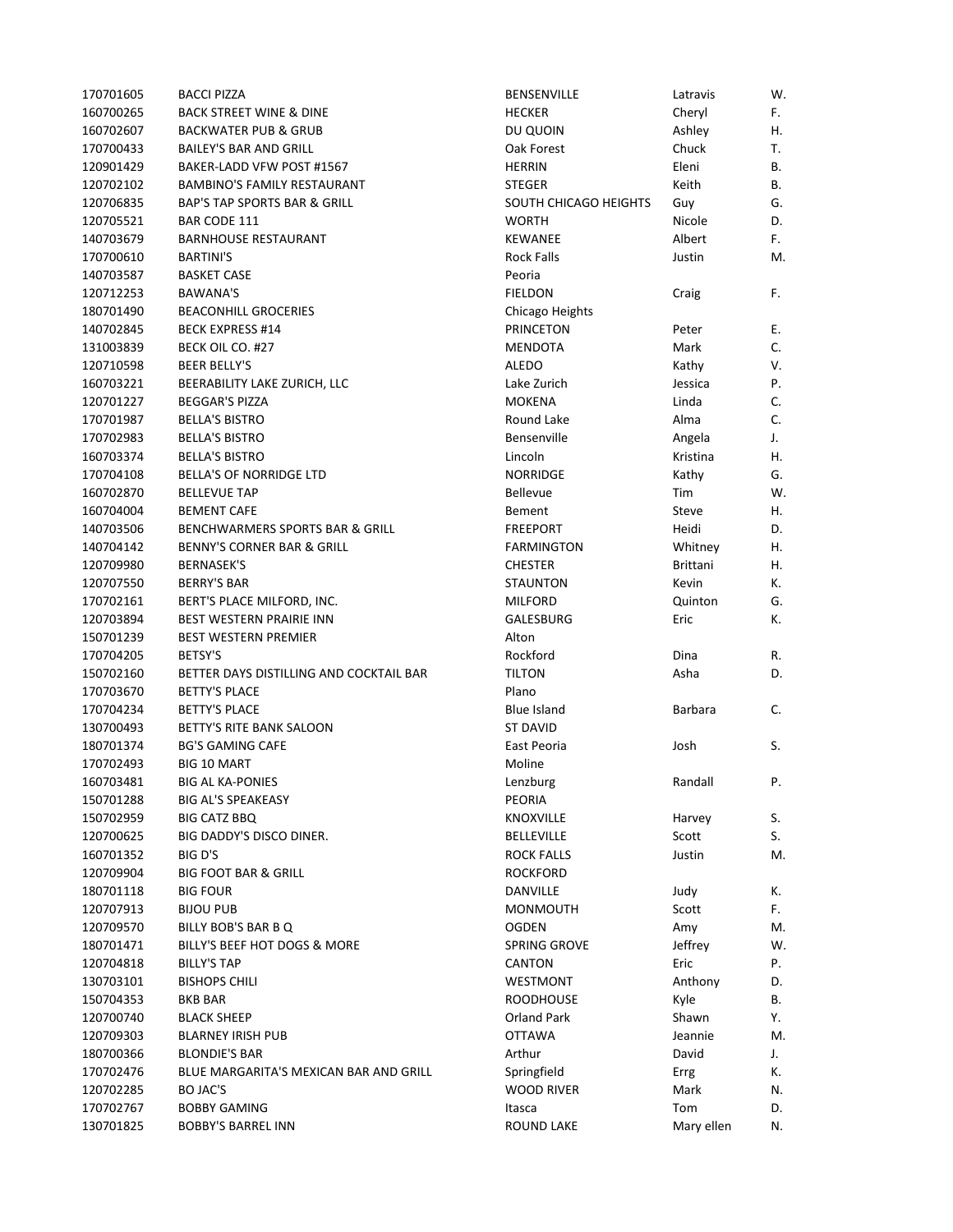| 170700869 | <b>BON VOYAGE GREAT EATS &amp; SPIRITS</b> | Antioch               | Dave           | Η. |
|-----------|--------------------------------------------|-----------------------|----------------|----|
| 120710289 | <b>BONEYARD BAR</b>                        | <b>BENTON</b>         | Jason          | J. |
| 140702003 | <b>BONNELL'S GENERAL STORE</b>             | <b>SUBLETTE</b>       | Judy           | M. |
| 120701453 | <b>BONNER ROAD INN</b>                     | WAUCONDA              | Cheryl         | О. |
| 180701641 | <b>BONNIE'S DINING &amp; BANQUETS</b>      | <b>WILLOW SPRINGS</b> | Kathy          | G. |
| 130702260 | <b>BOONDOCKS</b>                           | <b>GILMAN</b>         | Vicki          | G. |
| 170702961 | <b>BOONE'S FIREHOUSE, LLC</b>              | Rankin                |                |    |
| 170700339 | <b>BORDERLINE</b>                          | La Salle              | Shirley        | Z. |
| 140704332 | BOTTOMS UP                                 | <b>EAST PEORIA</b>    | Janice         | L. |
| 130702092 | <b>BRASS KEY LOUNGE</b>                    | <b>EAST PEORIA</b>    | Shawn          | T. |
| 120700274 | <b>BREAKERS SALOON &amp; EATERY</b>        | OREGON                | Don            | Ρ. |
| 130702361 | <b>BRICKHOUSE</b>                          | <b>MANLIUS</b>        |                |    |
| 160701152 | <b>BRIDGEVIEW LIQUORS</b>                  | <b>BRIDGEVIEW</b>     | Guadalupe      | F. |
| 140700642 | <b>BRONZE EAGLE PUB</b>                    | <b>LYONS</b>          | Peter          | S. |
| 120705187 | <b>BROTHERS PUB LLC</b>                    | SHEFFIELD             | Judy           | F. |
| 170701221 | <b>BROWN ONION PUB</b>                     | Steger                | Michelle       | L. |
| 180701759 | <b>BR'S PLACE</b>                          | Maquon                | Marilyn        | S. |
| 120704367 | <b>BRUNSWICK BAR</b>                       | <b>WESTVILLE</b>      | Rebecca        | L. |
| 170700110 | <b>BUCKLEY'S GAMING CAFE</b>               | Ogden                 | Mary           | Η. |
| 120701388 | <b>BUCK'S PIT STOP</b>                     | <b>HODGKINS</b>       | Patricia       | S. |
|           |                                            |                       |                |    |
| 170703317 | <b>BUDA BAR</b>                            | <b>BUDA</b>           | Judy           | F. |
| 170700417 | <b>BUDDE'S</b>                             | GALESBURG             | Chris          | Т. |
| 120704364 | <b>BUD'S BAR</b>                           | RANTOUL               | Niki           | S. |
| 170703065 | <b>BUFFALO WILD WINGS</b>                  | Pekin                 |                |    |
| 170702938 | <b>BUFFALO WILD WINGS</b>                  | Jacksonville          |                |    |
| 120712539 | BULL DOG INN                               | <b>EMDEN</b>          | Vicki          | В. |
| 130702731 | BUNKHOUSE                                  | <b>BUNKER HILL</b>    | Amber          | В. |
| 170702579 | <b>BUNK'S PLACE</b>                        | <b>HARVARD</b>        |                |    |
| 120700419 | <b>BURNZEES</b>                            | <b>BRIMFIELD</b>      | Curt           | V. |
| 120702300 | <b>BURR OAK BOWL</b>                       | <b>BLUE ISLAND</b>    | Darlene        | M. |
| 150703663 | <b>BUZZY HOLDINGS INC</b>                  | LA SALLE              | Dennis         | Т. |
| 150700992 | <b>BYRON CENTURY TAP</b>                   | <b>BYRON</b>          | <b>Bradley</b> | К. |
| 120703790 | C & J LOUNGE                               | WASHBURN              |                |    |
| 120708207 | <b>CACTUS COUNTRY</b>                      | GALESBURG             | Duane          | В. |
| 120701214 | <b>CADDYSHACK</b>                          | CENTRALIA             |                |    |
| 130705114 | <b>CAHOKIA CLUB</b>                        | <b>CAHOKIA</b>        | Craig          | G. |
| 130703037 | <b>CAMELOT BOWL</b>                        | <b>COLLINSVILLE</b>   |                |    |
| 120702010 | <b>CANTINA AND GRILL</b>                   | <b>OSWEGO</b>         | Jim            | D. |
| 120801398 | <b>CANTON LODGE 626</b>                    | <b>CANTON</b>         | Donna          | Ε. |
| 160703636 | CAPITOL STREET SPORTS BAR AND GRILL INC.   | Pekin                 |                |    |
| 120704051 | CARDINAL INN                               | EAST GALESBURG        |                |    |
| 150702936 | CARDINAL LIQUOR BARN, INC.                 | Oak Lawn              | Ryan           | W. |
| 160704025 | CARDINAL WINE & SPIRITS                    | Harvard               |                |    |
| 160700204 | CARPENTERSVILLE BP(GEI-150)                | CARPENTERSVILLE       |                |    |
| 120703138 | <b>CARRIGANS PUB</b>                       | <b>EAST PEORIA</b>    | Marcia         | Η. |
| 180701174 | <b>CARUSO'S EXPRESS</b>                    | Hillside              | Jennifer       | N. |
| 120700718 | <b>CASEY'S CORNER</b>                      | WAUKEGAN              | Carrie         | G. |
| 120900797 | CASEYVILLE MEM POST 1117 VFW               | CASEYVILLE            | Scott e        | S. |
| 160701645 | CASEYVILLE MINI MART                       | CASEYVILLE            |                |    |
| 120807532 | <b>CASEYVILLE MOOSE</b>                    | CASEYVILLE            | Pamela         | M. |
| 160703651 | <b>CASH CABANA</b>                         | South Elgin           | Karyl          | В. |
| 160700455 | CASH CABANA                                | Crestwood             | Marianne       | К. |
| 170701929 | <b>CASS QUICK STOP</b>                     | Chandlerville         |                |    |
| 120707749 | CASTLE'S PATIO INN                         | PEORIA                | Steve          | C. |
| 120701344 | CAT & FIDDLE TAVERN                        | <b>BELLEVILLE</b>     | Michael        | S. |
| 120702187 | CC DEPOT                                   | <b>CRESCENT CITY</b>  | Joe            | В. |
| 170702510 |                                            |                       |                |    |
|           | CC FOOD MART                               | LEBANON               |                |    |
| 141001282 | CC FOOD MART                               | HIGHLAND              | Kelly          | Η. |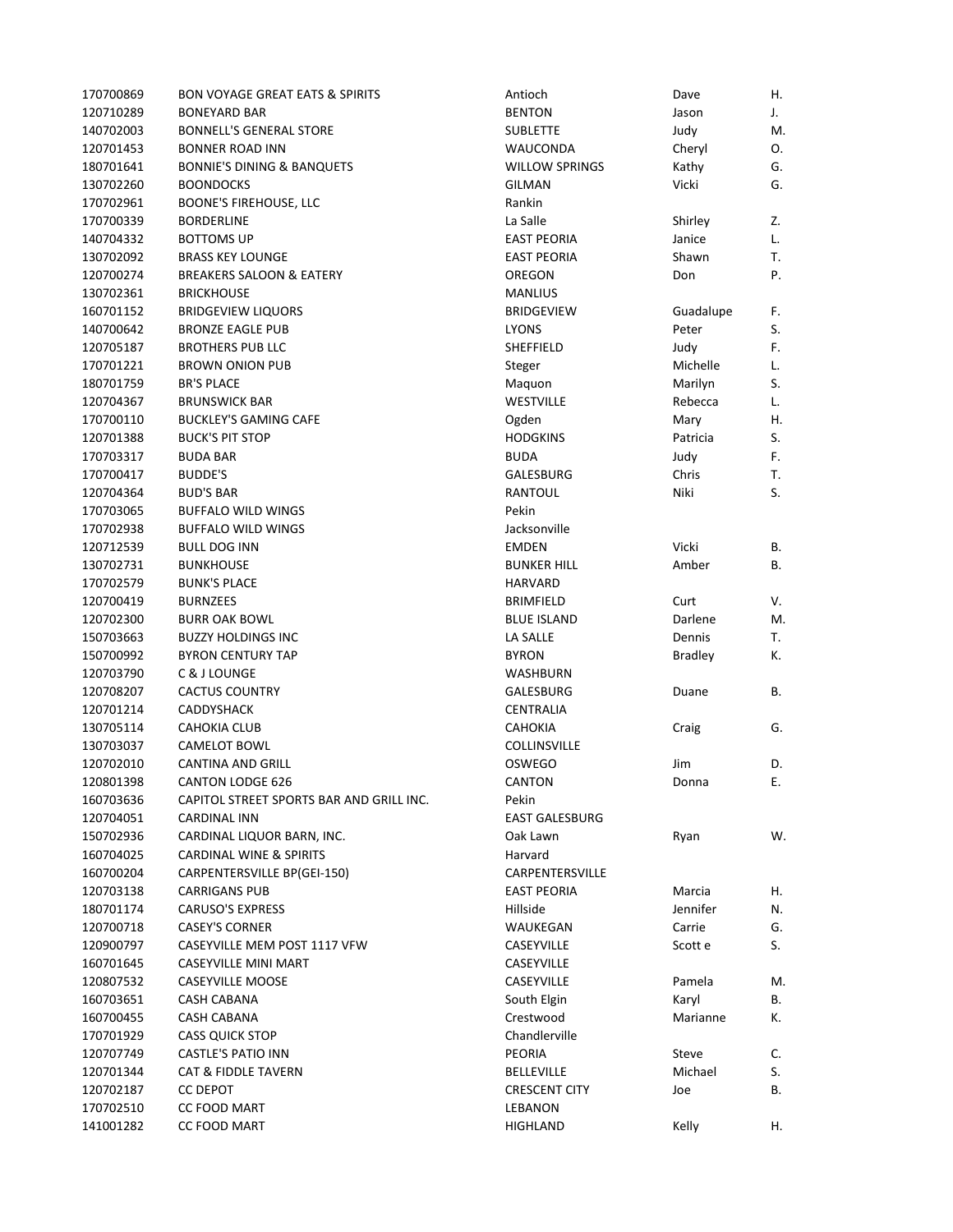| 120700610 | <b>CENTRAL PARK TAP</b>                     | <b>ROCKFORD</b>       | Lee          | В. |
|-----------|---------------------------------------------|-----------------------|--------------|----|
| 120808137 | <b>CENTRALIA LODGE #493</b>                 | CENTRALIA             | Lisa         | К. |
| 130700894 | <b>CERNO'S</b>                              | <b>KEWANEE</b>        | Terrie       | К. |
| 160700129 | <b>CHAMPIONS SPORTS BAR</b>                 | Plainfield            | Greg         | R. |
| 160702099 | <b>CHASERS BAR &amp; GRILL</b>              | <b>Niles</b>          | Kathy        | G. |
| 140702422 | <b>CHASERS SPORTS BAR &amp; GRILL</b>       | LAKE ZURICH           | Jessica      | Ρ. |
| 170704239 | CHASERS SPORTS BAR & GRILL OF SCHILLER PARK | <b>Schiller Park</b>  | Kathy        | G. |
| 170703124 | <b>CHEERS</b>                               | ROUND LAKE BEACH      | Patty        | J. |
| 170700658 | <b>CHEERS RESTAURANT</b>                    | <b>MIDLOTHIAN</b>     | Trevor       | К. |
| 180700712 | <b>CHERRY POKER</b>                         | <b>Belvidere</b>      | Angela       | W. |
| 160701342 | CHERRY RED'S GARAGE, LLC                    | <b>DWIGHT</b>         | Donald       | О. |
| 160701752 | <b>CHERRY'S LOUNGE &amp; SLOTS</b>          | Bartonville           | Tony         | R. |
| 120701303 | <b>CHESTER'S TAVERN</b>                     | <b>SUMMIT</b>         | Paul         | S. |
| 140902558 | CHICAGO HEIGHTS AMERICAN LEGION             | SOUTH CHICAGO HEIGHTS | Jeri         | Ρ. |
| 120700522 | CHILE PEPPER CAFE                           | OREGON                | Penny        | К. |
| 170703215 | CHIQUITA FOOD MARKET                        | Bensenville           | Kathy        | G. |
| 130704705 | CHIQUITA FOOD MARKET                        | Rockford              |              |    |
| 140703510 | <b>CHIX JR</b>                              | <b>OTTAWA</b>         | Jeff         | В. |
| 150703125 | CHIX RESTAURANT                             | <b>STREATOR</b>       | Trisha       | S. |
| 120708138 | <b>CHOPS FAMILY INN</b>                     | <b>ASHLEY</b>         | Patricia     | W. |
| 120701450 | <b>CHRIS' NORTH SIDE INN</b>                | <b>BLUE ISLAND</b>    | Bobby        | G. |
| 120707741 | <b>CHRISTI'S DEN</b>                        | <b>DUNLAP</b>         |              |    |
|           | <b>CHRISTY'S PLACE</b>                      |                       |              |    |
| 120706287 |                                             | WASHINGTON            | Clarence     | Η. |
| 130703640 | CHUCK'S SOUTHERN COMFORT CAFE               | DARIEN                | Janice       | R. |
| 130703641 | <b>CHUCK'S SOUTHERN COMFORTS CAFE</b>       | <b>BURBANK</b>        | Adrian       | S. |
| 120705577 | <b>CHUCK'S TAVERN</b>                       | <b>CRETE</b>          | Patrick      | R. |
| 120703341 | <b>CIMINO PIZZA</b>                         | <b>MT MORRIS</b>      | Laura        | М. |
| 120700661 | CIMINO'S LITTLE ITALY                       | <b>FREEPORT</b>       | Vickie       | С. |
| 170702504 | CIMINO'S RISTORANTE & PIZZERIA, INC.        | Durand                |              |    |
| 130704432 | <b>CINDY'S LOG CABIN</b>                    | CAMARGO               | Kami         | Ρ. |
| 160701392 | <b>CINDY'S PUB</b>                          | OAK FOREST            | Anne         | W. |
| 151000129 | CIRCLE J'S SHELL                            | <b>ROSELLE</b>        | Lina         | О. |
| 170703918 | <b>CITY LIMITS</b>                          | Galesburg             | Dave         | Е. |
| 150701013 | <b>CITY LIMITS OF VIOLA</b>                 | <b>VIOLA</b>          | Mike         | W. |
| 150701621 | <b>CLAIRE'S CAFE</b>                        | Salem                 | Gay          | G. |
| 130704952 | <b>CLANCYS OAK LAWN</b>                     | OAK LAWN              | <b>Brian</b> | М. |
| 120700780 | <b>CLASSIC K HAMBURGERS</b>                 | <b>CAHOKIA</b>        | Yolanda      | R. |
| 120911413 | <b>CLIFFORD E JOHNSON VFW 9759</b>          | <b>LOVES PARK</b>     | Susan        | N. |
| 160701239 | CLIFF'S ON 5TH                              | Lincoln               | Victoria     | В. |
| 131002060 | <b>CLOCKTOWER SHELL</b>                     | PERU                  | Charlie      | К. |
| 150701572 | <b>CLUB 116</b>                             | ROANOKE               | Mark         | W. |
| 120708400 | CLUB <sub>18</sub>                          | WAUKEGAN              | <b>Nick</b>  | Ρ. |
| 130701528 | <b>CLUB 55</b>                              | LA SALLE              | Ray          | В. |
| 120701420 | <b>CLUB CABARET</b>                         | CREVE COEUR           | Chris        | Z. |
| 130700738 | <b>CLUB ESCAPADE</b>                        | <b>BELLEVILLE</b>     | Rose         | В. |
| 120708294 | <b>CLUB PHOENIX II</b>                      | <b>BARTONVILLE</b>    | Paul         | S. |
| 120706960 | <b>COACHES SPORTS BAR &amp; GRILL</b>       | MIDLOTHIAN            |              |    |
| 140700990 | <b>COFFEE BAR</b>                           | <b>PEKIN</b>          | Jeni         | G. |
| 120713099 | COMMODORE BARRY POST #256                   | <b>BERWYN</b>         |              |    |
| 120712502 | <b>CONCORDIA LANES</b>                      | <b>BELVIDERE</b>      | Jacob        | В. |
| 150702505 | CONOCO                                      | PONTOON BEACH         |              |    |
| 120701180 | CONRAD'S SALOON                             | ASHKUM                | Kellie       | S. |
| 120700203 | COOL MUSIC STOP BAR & GRILL                 | Harvard               | Orville      | О. |
| 140702888 | COOP BAR & GRILL                            | <b>CRESTWOOD</b>      | Rachael      | К. |
| 160700363 | <b>COPPER FIRE</b>                          | <b>Belleville</b>     | Judy         | В. |
| 140701650 | <b>CORNER BAR</b>                           | WOOD RIVER            | Linda        | G. |
| 160700954 | <b>CORNER INN</b>                           | <b>ELMWOOD</b>        | Sharon       | Н. |
| 180702490 | <b>CORNER JOYNT</b>                         | Summit                | Richard      | Е. |
|           |                                             |                       |              |    |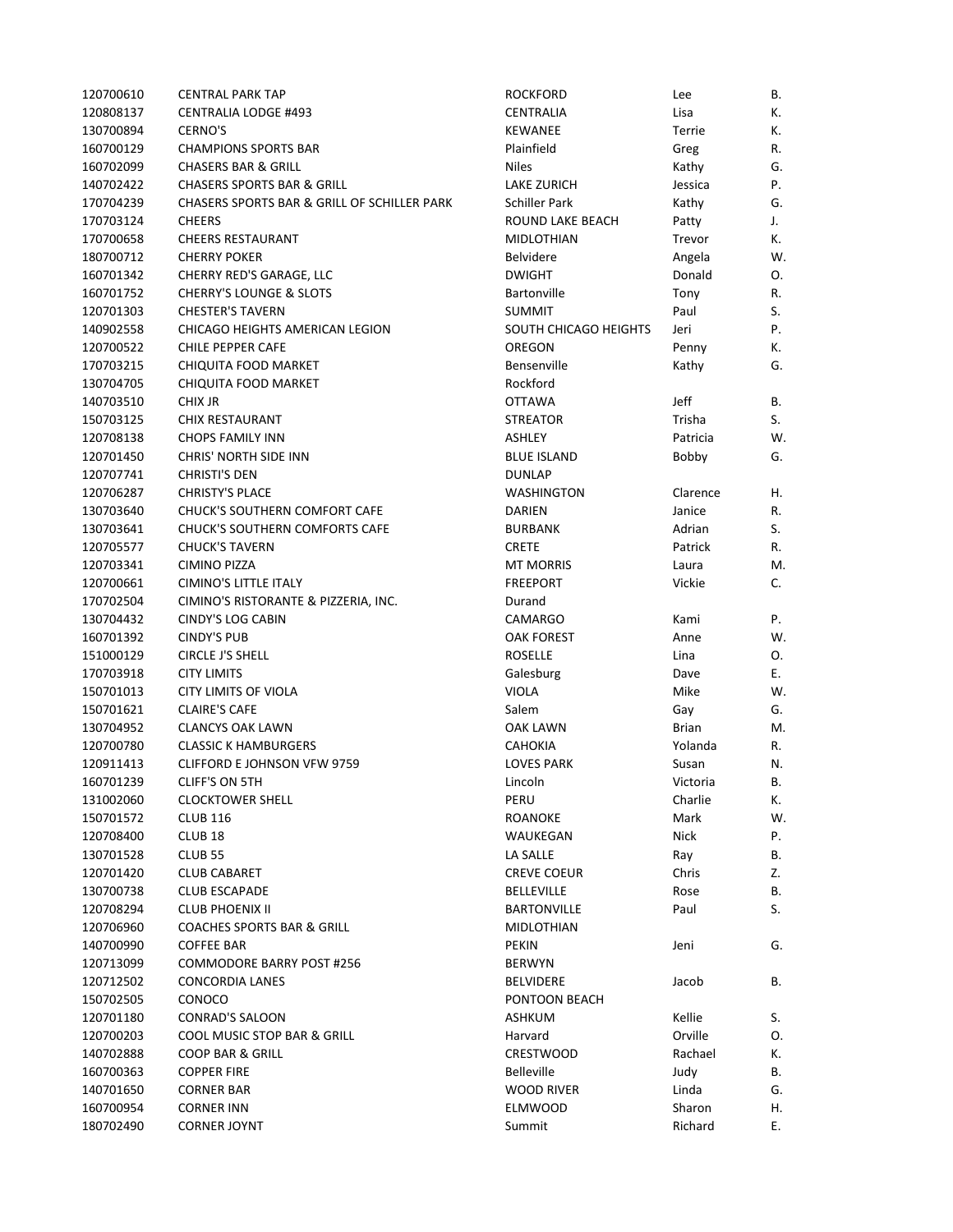| 120700408 | <b>CORNER LOUNGE</b>             | CATLIN                 | Kim          | В.       |
|-----------|----------------------------------|------------------------|--------------|----------|
| 170704158 | <b>CORNER SPIRITS</b>            | Hillsboro              | <b>Brian</b> | Т.       |
| 150701622 | <b>COUNTRY CLUB BBQ</b>          | <b>WEST PEORIA</b>     | Robert       | В.       |
| 150702970 | COUNTRYSIDE MARKET, CUPPA JOE    | Poplar Grove           |              |          |
| 180702582 | <b>COUNTY 5</b>                  | <b>Bulpitt</b>         | Phyllis      | W.       |
| 120706941 | <b>COUPE'S BAR AND GRILL</b>     | LEE                    | Steve        | О.       |
| 120708301 | <b>CRAWDADDYS</b>                | MT OLIVE               | Mark         | S.       |
| 170701470 | <b>CRESCENT CITY TAP</b>         | Galva                  | Debra        | В.       |
| 160700593 | CRESTWOOD BP                     | CRESTWOOD              | Darlene      | M.       |
| 170702068 | CRETE LIQUOR                     | Crete                  |              |          |
| 140700170 | CROATIAN CULTURAL CLUB           | <b>JOLIET</b>          |              |          |
| 120702072 | <b>CRONIES GRILL</b>             | <b>MACHESNEY PARK</b>  | Casondra     | R.       |
| 120708092 | CROSSROADS OF WOOD DALE          | <b>Wood Dale</b>       | Lauren       | Α.       |
| 160703972 | <b>CROSSTOWN PUB &amp; GRILL</b> | Batavia                | Alex         | G.       |
| 130704825 | <b>CRUSENS</b>                   | Peoria                 |              |          |
| 130704824 | <b>CRUSENS II</b>                | <b>WEST PEORIA</b>     | Gerald       | F.       |
| 120700163 | <b>CUEWORKS</b>                  | <b>WASHINGTON</b>      | Clifford     | Ρ.       |
| 120700541 | D & D'S TAP                      | <b>POSEN</b>           | Nanc         | D.       |
| 130704130 | <b>D &amp; T WEDGE</b>           | <b>ALTON</b>           | Lisa         | В.       |
| 140702042 | D'AGOSTINO'S PIZZA PUB           | <b>RIVER GROVE</b>     | Kathy        | G.       |
| 180700845 | DAISY MAY'S GAMING CAFE          | Germantown Hills       | Gerald       | F.       |
| 120702234 | <b>DALE ATHLETIC CLUB</b>        | ROCKDALE               | Maria        | J.       |
| 120701198 | DALE'S                           | DANVILLE               | Christina    | S.       |
| 130703184 | <b>DALTON'S IRISH PUB</b>        | <b>BURBANK</b>         | Phil         | К.       |
| 140702310 | <b>DALY SPORTS BAR</b>           | PHILO                  | Cindy        | S.       |
| 120701219 | DAN'D JAC'S                      | <b>ORLAND HILLS</b>    | Mike         | В.       |
| 160702221 | DANNY'S LOUNGE                   | Alton                  | Rich         | S.       |
| 120704199 | <b>DANNY'S TAP</b>               | <b>MONMOUTH</b>        | Mitch        | M.       |
| 160700160 | DARCY'S CAFE & SLOTS             | <b>CREVE COEUR</b>     | Mary         | S.       |
| 160701379 | DARCY'S CAFE & SLOTS II          | <b>NORTH PEKIN</b>     | Charles      | В.       |
| 120701253 | DAVERN'S TAVERN & LOUNGE         | <b>JUSTICE</b>         | David        | L.       |
| 120709992 | DAVE'S BAR                       | <b>PEORIA</b>          | Mark         | M.       |
| 120701245 | DAVE'S TAP                       | GILMAN                 | Thomas       | C.       |
| 120712139 | <b>DAVID'S CORNER</b>            | <b>ROCKFORD</b>        | Matt         | V.       |
| 130703214 | DAVIDSON'S BAR & GRILL           | <b>HOMER GLEN</b>      | Lynda        | M.       |
| 140703884 | DEKALB COLUMBUS CLUB             | DEKALB                 | John         | Е.       |
| 120708497 | DELAO RESTAURANT & BAR           | <b>MENDOTA</b>         |              |          |
| 150701310 | <b>DELHI BELLY</b>               | <b>WINTHROP HARBOR</b> | Paula        | В.       |
| 130704891 | DELIA ITALIA & STUDIO 5          | <b>ROCKFORD</b>        | Shelly       | J.       |
| 130704399 | DELL RHEA'S CHICKEN BASKET       | <b>WILLOWBROOK</b>     | Whitey       |          |
| 130703186 | DELTA LOUNGE                     | BURBANK                | James        | R.<br>N. |
| 150700489 | DELTA-SONIC                      | <b>CRESTWOOD</b>       | Karen        | В.       |
| 160701456 | DELTA-SONIC                      | Melrose Park           | Samantha     | В.       |
| 131002729 | DELTA-SONIC                      | Joliet                 |              |          |
| 120703133 | <b>DENNY O'S</b>                 | <b>FULTON</b>          | Laura        | М.       |
| 120709421 | <b>DETTORE'S TOWN LANES</b>      | <b>OTTAWA</b>          |              |          |
| 170701203 |                                  |                        | Steve        | Η.       |
|           | DIAMOND JUBILEE CLUB             | Du Bois                | Marion       | S.       |
| 140701683 | <b>DIESEL</b>                    | <b>PEORIA</b>          | Kyle         | Ε.       |
| 120705361 | DINO'S FOOD & LIQUOR             | <b>CHICAGO HEIGHTS</b> | Jody         | Α.       |
| 120702279 | DOC HOLIDAY'S SALOON & EATERY    | <b>COTTAGE HILLS</b>   | Mitchell     | S.       |
| 170701284 | DOC'S SMOKEHOUSE & CRAFT BAR     | Mokena                 | Ed           | L.       |
| 170701752 | <b>DOLLAR BAR</b>                | Belvidere              | Martha       | C.       |
| 120700693 | DONALD & DEBBIE'S DOG HOUSE      | BRADLEY                | Dan          | Η.       |
| 180701452 | DOUBLE A'S PIZZA PUB             | Peoria                 | Abby         | M.       |
| 120701323 | <b>DOWN THE STREET</b>           | <b>ASHMORE</b>         | Wesley       | М.       |
| 121001213 | DOWNS TRAVEL MART                | <b>DOWNS</b>           | Vicky        | R.       |
| 130701026 | DOWNTOWN GRILL & BAR             | <b>WEST BROOKLYN</b>   | Leeann       | В.       |
| 170703302 | DR UGS                           | <b>VIRGINIA</b>        | Jessica      | R.       |

| <b>CATLIN</b>           | Kim           | В. |
|-------------------------|---------------|----|
| Hillsboro               | <b>Brian</b>  | Т. |
| <b>WEST PEORIA</b>      | Robert        | В. |
| Poplar Grove            |               |    |
| <b>Bulpitt</b>          | Phyllis       | W. |
| LEE                     | Steve         | Ο. |
| <b>MT OLIVE</b>         | Mark          | S. |
| Galva                   | Debra         | В. |
| <b>CRESTWOOD</b>        | Darlene       | М. |
| Crete                   |               |    |
| JOLIET                  |               |    |
| MACHESNEY PARK          | Casondra      | R. |
| Wood Dale               | Lauren        | А. |
| Batavia                 | Alex          | G. |
| Peoria                  |               |    |
| <b>WEST PEORIA</b>      | Gerald        | F. |
| WASHINGTON              | Clifford      | P. |
| <b>POSEN</b>            | Nanc          | D. |
| <b>ALTON</b>            | Lisa          | В. |
| <b>RIVER GROVE</b>      | Kathy         | G. |
| <b>Germantown Hills</b> | Gerald        | F. |
| ROCKDALE                | Maria         | J. |
| DANVILLE                | Christina     | S. |
| <b>BURBANK</b>          | Phil          | К. |
| PHILO                   | Cindy         | S. |
| <b>ORLAND HILLS</b>     | Mike          | В. |
| Alton                   | Rich          | S. |
| MONMOUTH                | Mitch         | M. |
| <b>CREVE COEUR</b>      | Mary          | S. |
| <b>NORTH PEKIN</b>      | Charles       | В. |
| JUSTICE                 | David         | L. |
| PEORIA                  | Mark          | М. |
| <b>GILMAN</b>           | <b>Thomas</b> | C. |
| <b>ROCKFORD</b>         | Matt          | V. |
| <b>HOMER GLEN</b>       | Lynda         | М. |
| <b>DEKALB</b>           | John          | Ε. |
| <b>MENDOTA</b>          |               |    |
| <b>WINTHROP HARBOR</b>  | Paula         | В. |
| <b>ROCKFORD</b>         | Shelly        | J. |
| WILLOWBROOK             | Whitey        | R. |
| <b>BURBANK</b>          | James         | N. |
| <b>CRESTWOOD</b>        | Karen         | В. |
| Melrose Park            | Samantha      | В. |
| Joliet                  | Laura         | М. |
| <b>FULTON</b>           |               |    |
| <b>OTTAWA</b>           | Steve         | Η. |
| Du Bois                 | Marion        | S. |
| <b>PEORIA</b>           | Kyle          | Ε. |
| <b>CHICAGO HEIGHTS</b>  | Jody          | А. |
| <b>COTTAGE HILLS</b>    | Mitchell      | S. |
| Mokena                  | Ed            | L. |
| <b>Belvidere</b>        | Martha        | C. |
| <b>BRADLEY</b>          | Dan           | Η. |
| Peoria                  | Abby          | М. |
| <b>ASHMORE</b>          | Wesley        | М. |
| <b>DOWNS</b>            | Vicky         | R. |
| <b>WEST BROOKLYN</b>    | Leeann        | В. |
| <b>VIRGINIA</b>         | Jessica       | R. |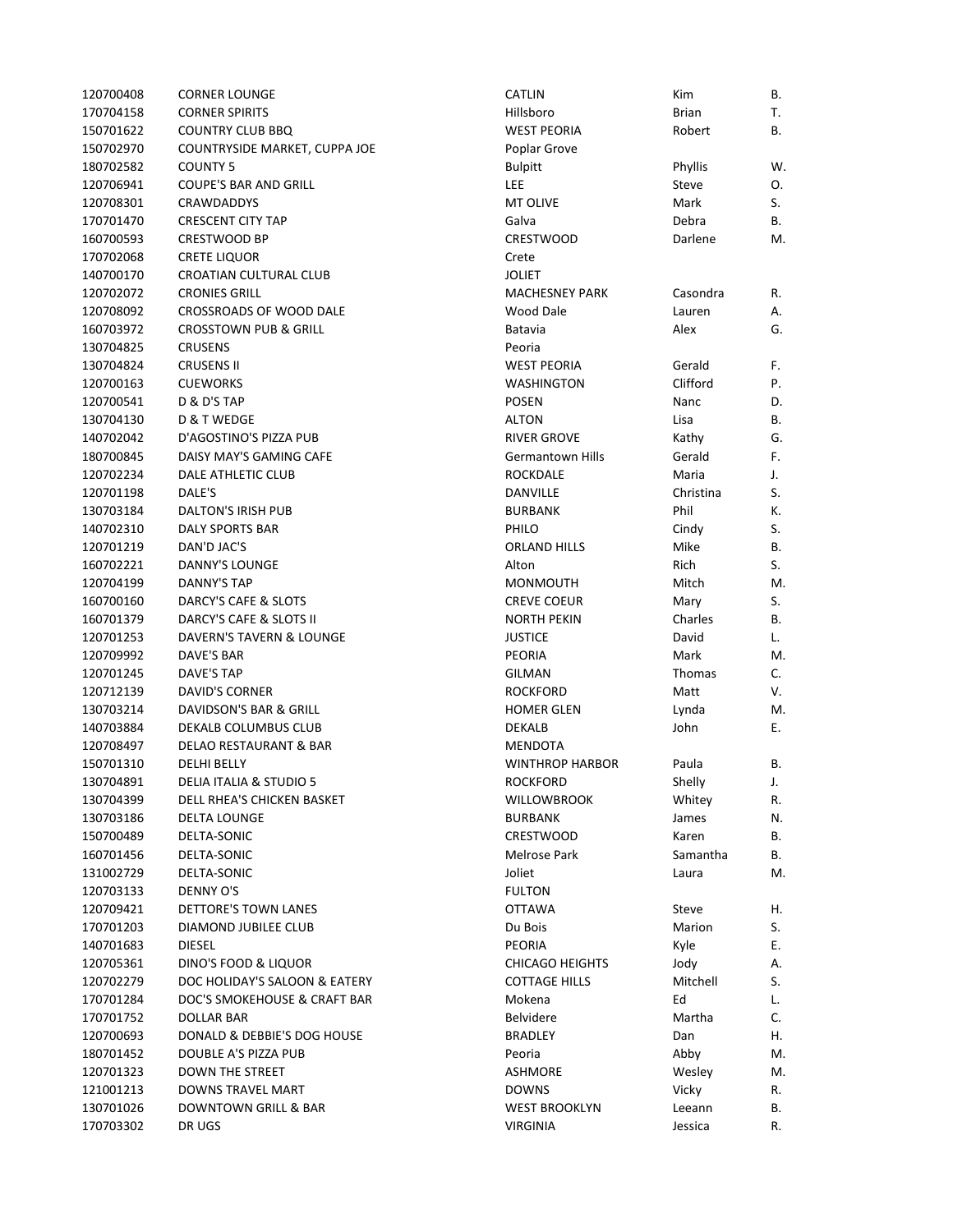| 120709219 | DRINKING CONSULTANTS                             | <b>OQUAWKA</b>          | John               | W. |
|-----------|--------------------------------------------------|-------------------------|--------------------|----|
| 130703002 | DRY DOCK INN                                     | <b>DARIEN</b>           | Keri               | Ρ. |
| 120702127 | <b>DUETT BAR</b>                                 | <b>JUSTICE</b>          | Luke               | C. |
| 140701324 | <b>DUEY'S CORNER TAP</b>                         | PORT BYRON              |                    |    |
| 120703796 | <b>DUFFY'S TAVERN</b>                            | GALESBURG               | Colleen            | 0. |
| 120705441 | DUNAGAINS IRISH PUB                              | <b>PARK FOREST</b>      | Aaron              | S. |
| 160700736 | E J KARZ                                         | VERONA                  | Justin             | M. |
| 120810900 | EAGLES AERIE # 2444                              | ZEIGLER                 | Patty              | M. |
| 120805072 | EAGLES-PEORIA AERIE                              | PEORIA                  | Kenny              | W. |
| 120707541 | <b>EAST END TAP</b>                              | <b>OGLESBY</b>          | Robert             | К. |
| 120710153 | <b>EAST PEORIA BOATING &amp; RECREATION CLUB</b> | <b>EAST PEORIA</b>      | Gordon             | G. |
| 120706944 | <b>EDDIE'S Lounge</b>                            | <b>GRANITE CITY</b>     | Paul               | S. |
| 150702717 | EILEEN'S CAFE & BANQUETS                         | ROUND LAKE HEIGHTS      | Andy               | W. |
| 150702411 | EL CORTEZ RESTAURANT MOKENA                      | <b>MOKENA</b>           | Gabriel            | Q. |
| 160701315 | EL INDIO AZTECA                                  | <b>SUMMIT</b>           |                    |    |
| 130702814 | EL PATRON SLOTS                                  | <b>CICERO</b>           |                    | V. |
| 170704281 | EL TIO LOCO INC                                  | Northlake               | Eeperanza<br>Kathy | G. |
| 170702619 | ELITE ENTERTAINMENT IV INC                       | Round Lake Beach        | Ashley             |    |
|           |                                                  |                         |                    | Α. |
| 160700226 | <b>EMMY'S CAFE</b>                               | <b>MANHATTAN</b>        |                    |    |
| 160700506 | <b>EMMY'S CAFE</b>                               | <b>BRAIDWOOD</b>        | <b>Brandon</b>     | M. |
| 160701460 | <b>EMMY'S CAFE LTD</b>                           | <b>COAL CITY</b>        | Ellen              | В. |
| 120910861 | EVERGREEN PARK AMERICAN LEGION                   | <b>EVERGREEN PARK</b>   | Therese            | S. |
| 170702884 | EXIT 210 SALOON                                  | Oakwood                 | Cody               | В. |
| 131002308 | EXPRESS LANE GAS & FOOD MART (DIXON EAST)        | <b>DIXON</b>            | Steven             | S. |
| 120805501 | F O EAGLES AERIE 2783                            | ROCK FALLS              | Kelli              | L. |
| 120702000 | <b>FAIRVIEW INN INC</b>                          | <b>FAIRVIEW HEIGHTS</b> | Scott              | S. |
| 140703414 | <b>FAIRVIEW LOUNGE</b>                           | <b>FAIRVIEW HEIGHTS</b> | Jacqueline         | C. |
| 150701223 | <b>FAJITAS MEXICAN RESTAURANT #2</b>             | LA SALLE                |                    |    |
| 140702406 | <b>FAMILY BEER EAST</b>                          | <b>EAST DUBUQUE</b>     | Kevin              | Η. |
| 170701622 | <b>FAMOUS CITY BILLIARDS</b>                     | Creve Coeur             | Kaitlynn           | P. |
| 180700867 | <b>FARMINGTON LIQUOR MART</b>                    | Farmington              |                    |    |
| 170700615 | <b>FAST EDDIEZ</b>                               | <b>Rock Falls</b>       | Luis               | Ε. |
| 131004385 | <b>FAST STOP</b>                                 | <b>VIRGINIA</b>         |                    |    |
| 170702163 | <b>FASTRIP</b>                                   | Du Quoin                | Heather            | Η. |
| 150700126 | FAT BOYZ PIZZA & STUFF                           | Minooka                 | Marge              | В. |
| 170701561 | <b>FAT CAT SLOTS</b>                             | Rochelle                | Kevin              | Ρ. |
| 120708474 | FAT DADDYZ BAR & GRILL                           | <b>SUMMIT</b>           | Perry              | Η. |
| 130703191 | FAT DADDY'Z BAR & GRILL                          | SENECA                  |                    |    |
| 180700103 | FAT DOGGY'Z                                      | Justice                 | Corol              | В. |
| 160702942 | FAT FISH PUB                                     | Galesburg               |                    |    |
| 130704163 | <b>FATSOZ</b>                                    | <b>ELGIN</b>            | George             | В. |
| 180702820 | <b>Fatties Pub</b>                               | <b>Orland Park</b>      | Erin               | C. |
| 120702065 | <b>FAYE INN</b>                                  | <b>FAYETTEVILLE</b>     | <b>Brenda</b>      | В. |
| 140700003 | <b>FAY'S PLACE</b>                               | CENTRALIA               | Traci              | Η. |
| 140703999 | <b>FERGIE &amp; FOZ</b>                          | <b>SUMMIT</b>           | Darius             | G. |
| 170702358 | <b>FERG'S PUBLIC HOUSE</b>                       | <b>ALEDO</b>            |                    |    |
|           |                                                  |                         |                    |    |
| 170700744 | <b>FIBBERS BAR &amp; GRILL</b>                   | Leaf River              | Brad               | L. |
| 120709425 | FIFTH QUARTER PRESS ROOM & EATERY                | <b>HOMEWOOD</b>         | Pat                | F. |
| 120701984 | FINALLY R PLACE                                  | <b>EAST DUBUQUE</b>     | Brittany           | F. |
| 130705126 | <b>FIREMENS HALL</b>                             | COLLINSVILLE            |                    |    |
| 150700091 | FIREPIT BAR AND GRILL                            | <b>PEOTONE</b>          | Jason              | J. |
| 120712310 | FITZ'S IRISH BULLDOG                             | <b>VILLA PARK</b>       | Steve              | P. |
| 170701264 | FITZ'S THIRSTY IRISHMAN                          | <b>Glendale Heights</b> | Salvadaor          | Q. |
| 150703705 | FLOSSMOOR STATION RESTAURANT AND BREWERY         | <b>FLOSSMOOR</b>        | Ken                | В. |
| 120906735 | FLOYD J TILTON POST 3878                         | <b>ROCHELLE</b>         | Barbara            | M. |
| 120700493 | <b>FLOYD'S PLACE</b>                             | OBLONG                  | Randy              | Ρ. |
| 141002758 | FOREST VIEW BP (GEI-164)                         | <b>Forest View</b>      | Emilia             | Ρ. |
| 120704193 | <b>FOUR STAR BAR &amp; GRILL</b>                 | MONMOUTH                | Heather            | В. |
|           |                                                  |                         |                    |    |

| <b>OQUAWKA</b>            | John           | W. |
|---------------------------|----------------|----|
| <b>DARIEN</b>             | Keri           | P. |
| <b>JUSTICE</b>            | Luke           | C. |
| PORT BYRON                |                |    |
| GALESBURG                 | Colleen        | Ο. |
| <b>PARK FOREST</b>        | Aaron          | S. |
| <b>VERONA</b>             | Justin         | M. |
| <b>ZEIGLER</b>            | Patty          | Μ. |
| <b>PEORIA</b>             | Kenny          | W. |
| <b>OGLESBY</b>            | Robert         | К. |
| <b>EAST PEORIA</b>        | Gordon         | G. |
| <b>GRANITE CITY</b>       | Paul           | S. |
| <b>ROUND LAKE HEIGHTS</b> | Andy           | W. |
| <b>MOKENA</b>             | Gabriel        | Q. |
| <b>SUMMIT</b>             |                |    |
| <b>CICERO</b>             | Eeperanza      | V. |
| Northlake                 | Kathy          | G. |
| Round Lake Beach          | Ashley         | А. |
| <b>MANHATTAN</b>          |                |    |
| <b>BRAIDWOOD</b>          | <b>Brandon</b> | М. |
| <b>COAL CITY</b>          | Ellen          | В. |
| <b>EVERGREEN PARK</b>     | <b>Therese</b> | S. |
| Oakwood                   | Cody           | В. |
| <b>DIXON</b>              | Steven         | S. |
| <b>ROCK FALLS</b>         | Kelli          | L. |
| <b>FAIRVIEW HEIGHTS</b>   | Scott          | S. |
| <b>FAIRVIEW HEIGHTS</b>   | Jacqueline     | C. |
| LA SALLE                  |                |    |
| <b>EAST DUBUQUE</b>       | Kevin          | Н. |
| Creve Coeur               | Kaitlynn       | Ρ. |
| Farmington                |                |    |
| <b>Rock Falls</b>         | Luis           | Е. |
| VIRGINIA                  |                |    |
| Du Quoin                  | Heather        | Η. |
| Minooka                   | Marge          | В. |
| Rochelle                  | Kevin          | P. |
| <b>SUMMIT</b>             | Perry          | Η. |
| SENECA                    |                |    |
| Justice                   | Corol          | В. |
| Galesburg                 |                |    |
| <b>ELGIN</b>              | George         | В. |
| <b>Orland Park</b>        | Erin           | C. |
| <b>FAYETTEVILLE</b>       | <b>Brenda</b>  | В. |
| <b>CENTRALIA</b>          | Traci          | Η. |
| <b>SUMMIT</b>             | Darius         | G. |
| <b>ALEDO</b>              |                |    |
| Leaf River                | Brad           | L. |
| <b>HOMEWOOD</b>           | Pat            | F. |
| <b>EAST DUBUQUE</b>       | Brittany       | F. |
| <b>COLLINSVILLE</b>       |                |    |
| <b>PEOTONE</b>            | Jason          | J. |
| <b>VILLA PARK</b>         | Steve          | P. |
| <b>Glendale Heights</b>   | Salvadaor      | Q. |
| <b>FLOSSMOOR</b>          | Ken            | В. |
| <b>ROCHELLE</b>           | <b>Barbara</b> | М. |
| OBLONG                    | Randy          | Ρ. |
| <b>Forest View</b>        | Emilia         | P. |
| <b>MONMOUTH</b>           | Heather        | В. |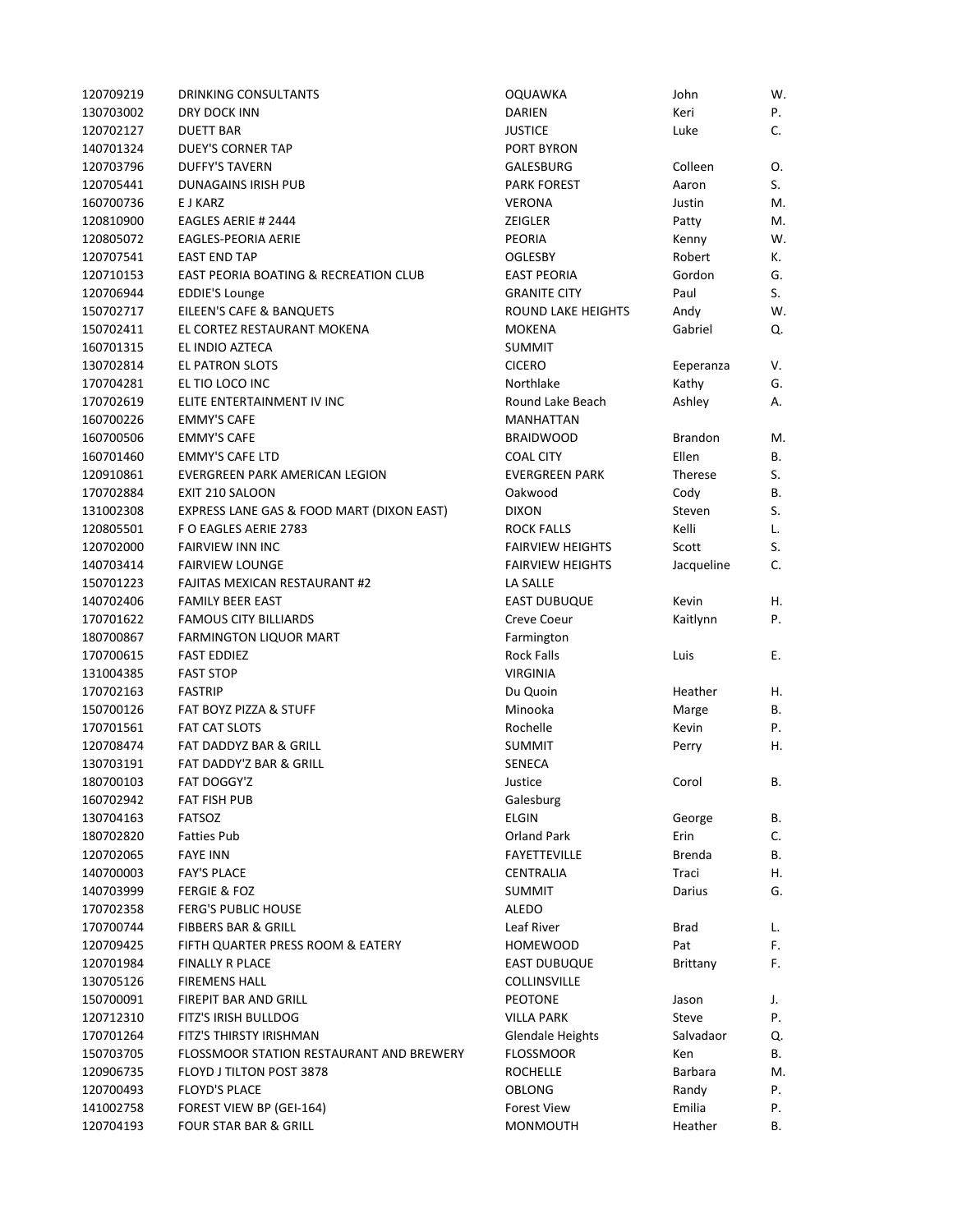| 180701975 | <b>FRANCO'S CUCINA</b>                    | Streamwood             | Sugeily      | R. |
|-----------|-------------------------------------------|------------------------|--------------|----|
| 180701090 | <b>FRANKIE'S BEEF &amp; PASTA</b>         | Oak Lawn               | Mary         | G. |
| 120700543 | FRAN'S ON 17                              | <b>LIMESTONE</b>       | Gary         | M. |
| 180701771 | <b>FRATELLO'S</b>                         | <b>Tinley Park</b>     | Lori         | Т. |
| 120801366 | FRATERNAL ORDER OF EAGLES AERIE #545      | <b>BELLEVILLE</b>      | Kelly        | T. |
| 131006108 | FRED'S FUEL N FOOD                        | <b>GILMAN</b>          | Vicki        | G. |
| 120806489 | <b>FREEPORT MOOSE LODGE 162</b>           | <b>FREEPORT</b>        | Kenneth      | К. |
| 120701261 | <b>FRITZ'S SALOON</b>                     | MANHATTAN              |              |    |
| 150702817 | <b>FRONT ROW</b>                          | <b>HOMER GLEN</b>      | Edward       | В. |
| 120700530 | <b>FRONT STREET TAP</b>                   | <b>HARVARD</b>         | Dennis       | D. |
| 160704132 | <b>FULL MOON BAR &amp; GRILL</b>          | <b>BATAVIA</b>         | Mike         | W. |
| 120708022 | <b>FULL MOON TAVERN</b>                   | CASEYVILLE             | <b>Buffy</b> | M. |
| 160700044 | <b>FUZZY'S</b>                            | Rockford               | Felicia      | В. |
| 130704888 | <b>FUZZY'S BAR</b>                        | DANVILLE               | Trenton      | R. |
| 120701983 | <b>GALLAGHER'S PUB</b>                    | MANHATTAN              | Troy         | В. |
| 180701638 | <b>GARDEN ARCADE</b>                      | Oakbrook Terrace       | Kathy        | G. |
| 120711374 | <b>GARIO'S PIZZA VILLA LTD</b>            | <b>MONTGOMERY</b>      | Laura        | M. |
| 141003203 | <b>GEMSTOP INC.</b>                       | LORAINE                |              |    |
| 120702991 | <b>GENE'S PLACE</b>                       | <b>ROCKFORD</b>        | Ashley       | R. |
| 120700532 | <b>GENISIO'S</b>                          | <b>WOODHULL</b>        | Randi        | W. |
| 150703345 | <b>GENNARO LIQUORS</b>                    |                        |              |    |
|           |                                           | OAK LAWN               | Dan          | M. |
| 120701414 | <b>GEORGE'S BAR &amp; GRILL</b>           | <b>EAST DUBUQUE</b>    | Wayne        | J. |
| 170700024 | <b>GEORGE'S LOCAL BREW</b>                | Jerseyville            |              |    |
| 150702829 | <b>GEORGE'S PUB</b>                       | <b>EAST CARONDELET</b> | Melinda      | S. |
| 130705093 | <b>GEORGIOS COMFORT INN &amp; CONFERE</b> | ORLAND PARK            | Liz          | В. |
| 160704274 | GIA'S                                     | Summit                 | Joanne       | К. |
| 150702507 | <b>GIBSON'S MINI MART</b>                 | Phoenix                | Jackie       | Т. |
| 150702569 | GIGI'S                                    | <b>CRESTWOOD</b>       | Karen        | В. |
| 170704015 | <b>GILBERTS MOBIL MART</b>                | Gilberts               | Mark         | Ρ. |
| 120705012 | <b>GILS SUPPER CLUB LTD</b>               | <b>HANNA CITY</b>      | Kathy        | W. |
| 120704955 | GIMPY'S ON 150                            | <b>RIO</b>             | Lena         | К. |
| 120703921 | <b>GLASS TAP</b>                          | <b>STEGER</b>          | Neil         | S. |
| 120701170 | <b>GLENWOOD OAKS RESTAURANT</b>           | <b>GLENWOOD</b>        | Dorothy      | D. |
| 160702617 | <b>GLENWOOD ROLLER RINK</b>               | <b>GLENWOOD</b>        |              |    |
| 160701665 | GOAL LINE SPORTS BAR AND GRILL            | <b>CRYSTAL LAKE</b>    | Pamela       | Ρ. |
| 120700710 | <b>GOAL POST</b>                          | <b>OAK LAWN</b>        |              |    |
| 120702202 | GOBBIE'S                                  | <b>GALENA</b>          | Chad         | Ρ. |
| 140701398 | GODSON'S                                  | <b>BERWYN</b>          | Raul         | F. |
| 120709780 | <b>GOETTENS OASIS</b>                     | Carrollton             | Kyle         | В. |
| 120702066 | <b>GOLDEN GIRLS</b>                       | <b>ROCKFORD</b>        |              |    |
| 160701245 | <b>GOLDIE'S LOUNGE &amp; SLOTS</b>        | West Peoria            | Vickie       | Ρ. |
| 180700535 | <b>GOOD TIMES</b>                         | Benton                 | Roger        | M. |
| 151002192 | GOOD TO GO #88                            | <b>BEDFORD PARK</b>    | Sarah        | К. |
| 160703562 | <b>GRACE 8 INC</b>                        | Markham                | Shirlena     | M. |
| 120712919 | <b>GRAMPA'S BACKSTOP BAR &amp; GRILL</b>  | <b>BELVIDERE</b>       | Jane         | Α. |
| 130704136 | <b>GRAND DUKES RESTAURANT</b>             | <b>SUMMIT</b>          | James        | S. |
| 130706212 | <b>GRANNY'S COUNTRY KITCHEN</b>           | <b>JUSTICE</b>         | John         | S. |
| 160701565 | <b>GREAT FOOD &amp; SPIRITS</b>           | <b>MATTOON</b>         | Jeremiah     | А. |
| 120900192 | <b>GREATER PEORIA AMVETS</b>              | PEORIA                 | Linda        | Т. |
| 120706845 | <b>GRIFFIN'S PINT</b>                     | <b>MORRIS</b>          |              |    |
| 120907842 | GUNG HO VFW POST 6750                     | RANTOUL                | Glen         | C. |
| 120705745 | <b>HALL'S BREW ROOM</b>                   | YATES CITY             | Dennis       | M. |
| 180701659 | <b>HAMMER HEADZ</b>                       | Rock Falls             | Piper        | D. |
| 120705947 | HAMMER'S BAR & RESTAURANT                 | <b>BARTONVILLE</b>     | Joe          | M. |
| 170701432 | <b>HAN DEE MART</b>                       | Red Bud                | Toni         | G. |
| 140703344 | HAN-DEE MART                              | CASEYVILLE             |              |    |
|           |                                           |                        |              |    |
| 170703727 | <b>HANK'S LOUNGE</b>                      | Centralia              | Cliff        | Η. |
| 180700969 | <b>HAPPY TAPPER</b>                       | Northlake              | Phillip      | J. |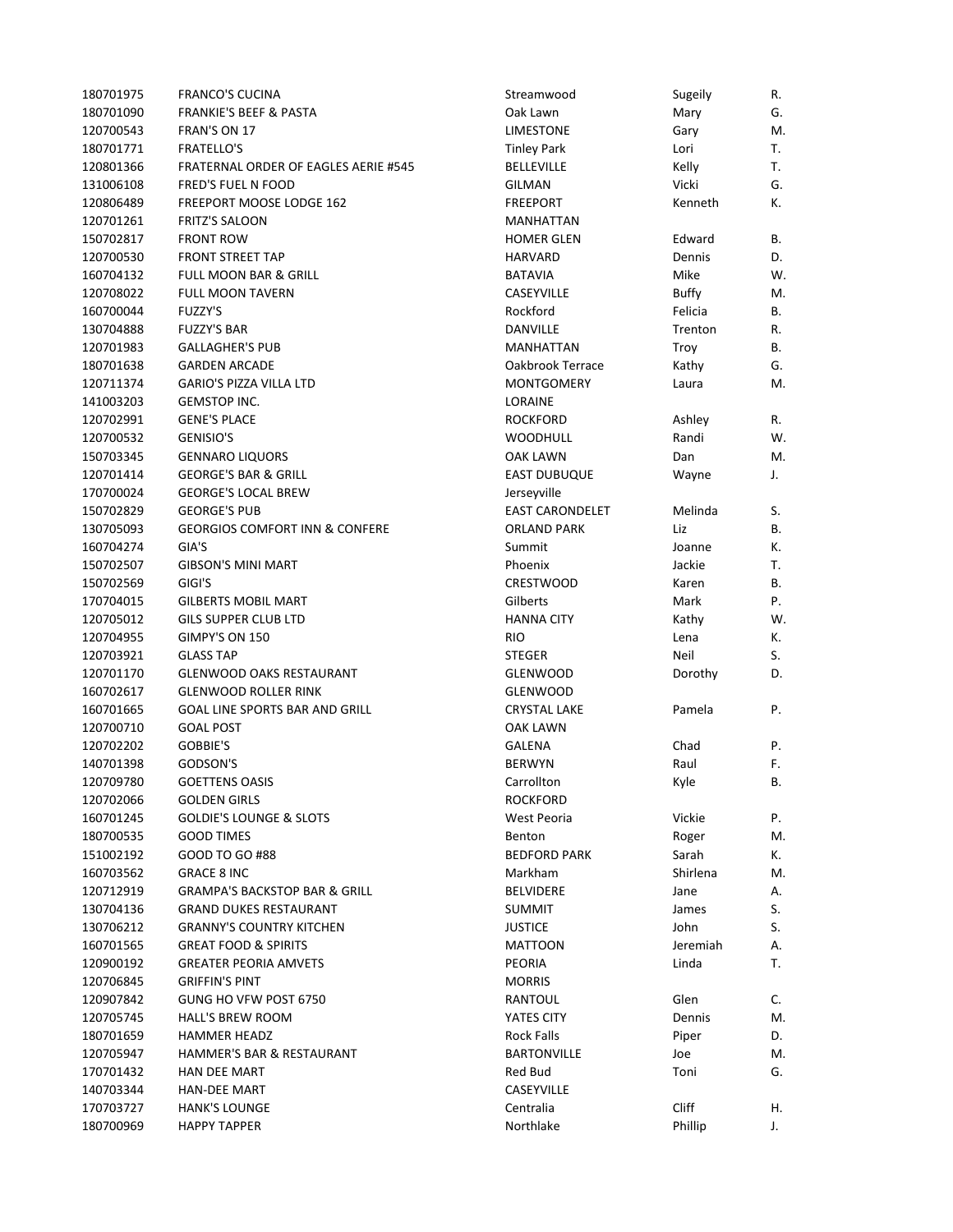| 170703096 | <b>HAPPY WOK MP</b>                    | Machesney Park        | Julie           | К.       |
|-----------|----------------------------------------|-----------------------|-----------------|----------|
| 170701619 | <b>HARD LUCK</b>                       | Crestwood             | Alan            | S.       |
| 130902134 | HARRY E ANDERSON VFW POST 9545         | <b>NEW LENOX</b>      | Howard          | М.       |
| 120908212 | HARRY W PHILBLAD POST #749             | <b>KNOXVILLE</b>      | Bonnie          | А.       |
| 151004202 | <b>HAVANA FAST STOP</b>                | <b>HAVANA</b>         |                 |          |
| 120711281 | <b>HAWG DOGS</b>                       | Savanna               | John            | V.       |
| 130700866 | <b>HAYNES ON MAIN</b>                  | <b>MACKINAW</b>       | Russell         | J.       |
| 160701517 | <b>HEAD WEST SUBS</b>                  | <b>SOUTHERN VIEW</b>  | Mario           | В.       |
| 160704230 | HEATHER'S WINE NOOK, INC.              | Chillicothe           | Michaelina      | T.       |
| 150703022 | <b>HENNY PENNY</b>                     | <b>MCHENRY</b>        |                 |          |
| 130703814 | <b>HENRY'S DOUBLE K</b>                | <b>MT CARROLL</b>     | James           | Η.       |
| 160702481 | HIDEAWAY SLOTS N MORE                  | <b>FITHIAN</b>        |                 |          |
| 120700760 | <b>HIDEOUT LOUNGE</b>                  | <b>MT VERNON</b>      | Terry           | M.       |
| 120709906 | HIGH HEELS SALOON                      | SOMONAUK              | Tom             | Η.       |
| 120700637 | HIGH NOON SALOON & EATERY              | ORANGEVILLE           | Colten          | S.       |
| 160703627 | <b>HIGHLAND PARK BOWL</b>              | <b>MOLINE</b>         |                 |          |
| 180700110 | <b>HOLLYWOOD SLOTS</b>                 | South Beloit          | Ron             | N.       |
| 120701235 | HOME PLATE RESTAURANT AND LOUNGE LLC   | <b>ONARGA</b>         | Sanjuanita      | R.       |
| 170700739 | <b>HOMETOWN GYROS</b>                  | Midlothian            | Marianne        | К.       |
| 120900762 | HOMETOWN POST 9773 VFW                 | <b>HOMETOWN</b>       | Robert          | К.       |
| 130705686 | HOOEY'S                                | <b>QUINCY</b>         |                 |          |
| 120707730 | <b>HOOPS PUB &amp; PIZZA</b>           | PEORIA                | Robert          | В.       |
| 150701636 | HORIZON LIQUORS INC                    | <b>FREEPORT</b>       | Melvina         | L.       |
| 160703850 | <b>HORNS &amp; HALOS SALOON</b>        | Channahon             | Mike            | V.       |
| 160701728 | HORSESHOE RESTAURANT & LOUNGE          | O'FALLON              | Khinizsha       | C.       |
| 170700491 | <b>HOT GRILL</b>                       |                       |                 |          |
| 150703390 | <b>HOT SHOTS PIZZA &amp; SLOTS</b>     | Stickney<br>Pekin     | William         | Ρ.       |
|           |                                        |                       | Daniel          |          |
| 140703844 | <b>HOT SLOTS GETAWAY</b>               | Richmond              |                 | S.<br>V. |
| 170702514 | HOWARD'S                               | <b>ALBANY</b>         | Stephen         |          |
| 180701140 | H'S BAR                                | Belleville            | Jordan          | R.       |
| 130702061 | <b>HUB LOUNGE</b>                      | <b>HARVARD</b>        | Shirley         | В.       |
| 120706254 | HUBERS WEST END STORE                  | CHAMPAIGN             | Cassidy         | Ρ.       |
| 160701770 | <b>HUCK FINN DONUTS</b>                | <b>OAK LAWN</b>       | Susana          | C.       |
| 160704133 | <b>HUCK'S #104</b>                     | <b>West Frankfort</b> | Schannone       | S.       |
| 170702593 | <b>HUCK'S #142</b>                     | Carmi                 | Jenny           | W.       |
| 180701392 | <b>HUCK'S #161</b>                     | Marion                |                 |          |
| 170700887 | <b>HUCK'S #212</b>                     | Harrisburg            | Jeb             | Q.       |
| 180701393 | <b>HUCK'S #247</b>                     | Marion                | Shaunic         | N.       |
| 171000341 | <b>HUCK'S #367</b>                     | CARTERVILLE           |                 |          |
| 161002208 | <b>HUCK'S #379</b>                     | Marion                | Pamela          | S.       |
| 180701394 | <b>HUCK'S #388</b>                     | Marion                |                 |          |
| 140701027 | I R HERE                               | <b>BELLEVUE</b>       | Jeff            | M.       |
| 120707517 | <b>ILLINI LOUNGE</b>                   | MARSEILLES            | Matt            | G.       |
| 120704343 | <b>ILLINI TAP</b>                      | <b>KEWANEE</b>        | Sean            | V.       |
| 180700815 | <b>IMAGE</b>                           | Rockford              | Alicia          | Z.       |
| 150703801 | IMPERIAL PUB & CLUB, INCORPORATED      | <b>GRANITE CITY</b>   | Tonya           | R.       |
| 180702830 | Indoor Golf Links of America           | Orland Park           |                 |          |
| 120708407 | <b>INDUSTRIAL TAVERN</b>               | WAMAC                 | Melisa          | S.       |
| 140703945 | <b>INFINITY LOUNGE</b>                 | <b>CICERO</b>         |                 |          |
| 130704613 | <b>IRISH MILL INN</b>                  | MUNDELEIN             | Lisa            | R.       |
| 120700604 | IZZY'S                                 | Joliet                | Jill            | В.       |
| 131006213 | J & D OIL / J & D COUNTRYSIDE MARATHON | POPLAR GROVE          | James           | W.       |
| 130702315 | J & J'S HOMESTEAD INC                  | <b>GIFFORD</b>        | <b>Brittani</b> | S.       |
| 120706485 | J & K'S HALF MOON TAVERN               | <b>HINCKLEY</b>       | Tammie          | M.       |
| 140700263 | J.W. HOLLSTEIN'S SALOON                | TINLEY PARK           | Patricia        | M.       |
| 120705009 | JACKIE'S SLOTS & SHOTS                 | <b>CREST HILL</b>     | Noe             | R.       |
| 160702794 | <b>JACKPOT</b>                         | Benld                 | Beverly         | T.       |
| 140702956 | <b>JACKPOT OASIS</b>                   | <b>MATTOON</b>        | Ron             | К.       |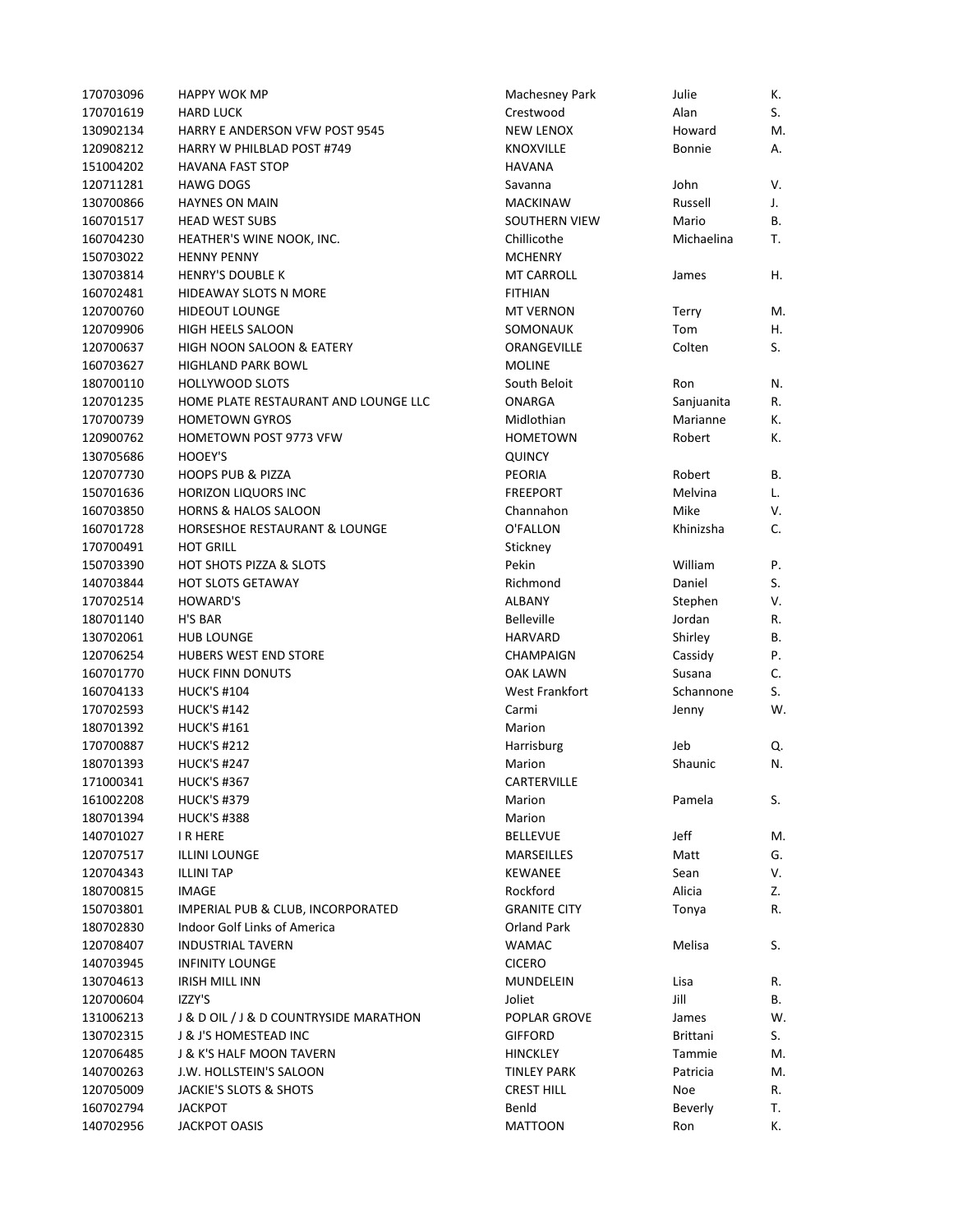| 120701226 | JACK'S BAR & GRILL                  | <b>STEGER</b>         | Michael        | J. |
|-----------|-------------------------------------|-----------------------|----------------|----|
| 130700373 | <b>JACK'S PLACE</b>                 | CASEYVILLE            | Jerry          | C. |
| 170700845 | JACKSON COUNTY COUNTRY CLUB         | Murphysboro           |                |    |
| 150703281 | JACKSON'S HANDLEBAR                 | SPRINGFIELD           | Al             | L. |
| 120900705 | <b>JACKSONVILLE AMVET</b>           | <b>JACKSONVILLE</b>   | Alice          | Т. |
| 120707918 | JACOBSMEYER'S                       | <b>GRANITE CITY</b>   |                |    |
| 120700218 | <b>JAC'S DOGHOUSE</b>               | <b>PEKIN</b>          | Yolonna        | Τ. |
| 160702543 | <b>JAIMI'S PLACE</b>                | Pekin                 | Andy           | C. |
| 160701575 | <b>JAK'S PLACE</b>                  | <b>CHICAGO RIDGE</b>  | Maria          | К. |
| 160701935 | JAMIE'S OUTPOST PARLOR              | <b>NORTH UTICA</b>    | Michael        | C. |
| 170700483 | <b>JEMMA'S SLOTS</b>                | Crete                 | Jim            | M. |
| 160703602 | <b>JEN'S GUESTHOUSE</b>             | <b>WILLOW SPRINGS</b> |                |    |
| 130705130 | JEN'S PLACE BAR AND GRILL CORP      | <b>FARMINGTON</b>     | Christina      | J. |
| 180702134 | JERK FLAVORS RESTAURANT & LOUNGE    | Markham               |                |    |
| 120702987 | JE'ROD'S BAR & GRILL                | SHANNON               | Rhett          | R. |
| 120701200 | <b>JESSE'S TAVERN</b>               | <b>CHICAGO RIDGE</b>  | Lucy           | В. |
| 160703898 | <b>JIMMY C'S</b>                    | Peoria                |                |    |
| 120703762 | <b>JIMMY EARP'S HIDEAWAY</b>        | <b>PEORIA</b>         | Gregory        | Η. |
| 170702369 | <b>JIMMY'S BAR</b>                  | <b>WEST PEORIA</b>    |                |    |
| 120704374 | <b>JJ'S PUB</b>                     | <b>POSEN</b>          |                |    |
|           |                                     | <b>JOLIET</b>         | Lynn<br>Robert | L. |
| 120702076 | <b>JOE'S BAR</b>                    |                       |                | D. |
| 120709655 | JOHN L'S II                         | <b>BLUE ISLAND</b>    | Gina           | Е. |
| 120704152 | <b>JOHNNIE'S TAP</b>                | <b>FULTON</b>         | Samantha       | S. |
| 120706432 | <b>JOHNNY VIGS</b>                  | Peoria                | Steven         | Η. |
| 160700238 | JOHNSBURG QUIK SHOP (GEI-196)       | <b>JOHNSBURG</b>      |                |    |
| 131002980 | <b>JOHNSTON CITY "ROC" #9</b>       | <b>JOHNSTON CITY</b>  | Rhonda         | W. |
| 120909423 | JOLIET LEGION POST 1080             | <b>JOLIET</b>         | Joseph         | S. |
| 120708315 | <b>JOSEPHINE'S</b>                  | GEORGETOWN            | Roger          | В. |
| 120701252 | <b>JOSH'S SALOON</b>                | <b>FORRESTON</b>      | Staley         | C. |
| 150701087 | <b>JOYLUCK</b>                      | <b>HOMETOWN</b>       | Arteck         | F. |
| 150700773 | <b>J'S LANES</b>                    | <b>HARVARD</b>        | Dennis         | D. |
| 120707903 | <b>JUDGE'S CHAMBERS</b>             | <b>PEORIA</b>         | Robert         | В. |
| 150702957 | <b>JUDI'S DELI</b>                  | Pekin                 | Bill           | R. |
| 120708010 | <b>JULIE'S SHOOTING STAR TAVERN</b> | <b>WESTVILLE</b>      | Nancy          | C. |
| 160701393 | JUST ADD WATER BAIT, TACKLE & MORE  | <b>MARION</b>         | Tisha          | В. |
| 120705583 | <b>JUST US SPORTS BAR</b>           | <b>JUSTICE</b>        | Stanislaw      | В. |
| 170701764 | <b>JUSTICE GO LO</b>                | Justice               | Clara          | Т. |
| 140710728 | K OF C COLUMBIAN CLUB               | PINCKNEYVILLE         | Jane           | F. |
| 180700053 | KAL'S ROADHOUSE BAR AND GRILL CO.   | Danville              | Marvin         | Ρ. |
| 151000458 | KANKAKEE GAS N WASH                 | KANKAKEE              |                |    |
| 170701448 | <b>KARI'S</b>                       | SPRING GROVE          | David          | В. |
| 170700048 | <b>KATHY'S CORNER</b>               | <b>BLUE ISLAND</b>    | Alexander      | S. |
| 120700694 | <b>KAT'S MEOW</b>                   | <b>EAST DUBUQUE</b>   | Jean           | К. |
| 160702063 | KD KAT'S LUCKY 7 LOUNGE             | PEORIA HEIGHTS        | Reynol         | R. |
| 180701603 | <b>KELLY'S QUICK STOP</b>           | Norris City           | Travis         | В. |
| 180700026 | KENNY'S WESTSIDE PUB                | Peoria                | Robert         | В. |
| 120701222 | KEP'S SPORTS BAR INC [WASHINGTON]   | <b>WASHINGTON</b>     |                |    |
| 150700116 | KICKBACK ON FULTON                  | Peoria                | Tara           | C. |
| 120705210 | <b>KICKBACK SALOON</b>              | TAMPICO               | Pete           | К. |
| 150703011 | KICKN 66 LIQUOR & MORE              | LITCHFIELD            | Dusty          | Ε. |
| 160702496 | KIKI'S GAMING LOUNGE                | CRESTWOOD             | Karen          | В. |
| 170702932 | KING NEPTUNE'S CAJUN HOUSE          | Anna                  | Jodie          | S. |
| 170700771 | KLEAN KAFE INC.                     | Philo                 | Karisa         | F. |
|           | KNJ LIQUOR & LOTTERY                |                       |                |    |
| 180700613 |                                     | Dupo                  |                |    |
| 170703674 | KNOXVILLE BAR & GRILL               | Knoxville             |                |    |
| 120704752 | KOCH STREET BAR & GRILL             | PEKIN                 | Paul           | F. |
| 120704005 | KOKE'S TAVERN INC                   | <b>FAIRMONT CITY</b>  |                |    |
| 120708462 | <b>KOPP'S KORNER</b>                | <b>ALTON</b>          | Gary           | S. |

| EGER                              | Michael       | J.       |
|-----------------------------------|---------------|----------|
| SEYVILLE                          | Jerry         | С.       |
| urphysboro                        |               |          |
| RINGFIELD                         | Al            | L.       |
| CKSONVILLE                        | Alice         | Т.       |
| <b>ANITE CITY</b>                 |               |          |
| KIN                               | Yolonna       | T.       |
| kin                               | Andy          | C.       |
| <b>ICAGO RIDGE</b>                | Maria         | К.       |
| <b>RTH UTICA</b>                  | Michael       | C.       |
| ete                               | Jim           | M.       |
| <b>LLOW SPRINGS</b>               |               |          |
| RMINGTON                          | Christina     | J.       |
| arkham                            |               |          |
| <b>ANNON</b>                      | Rhett         | R.       |
| <b>ICAGO RIDGE</b>                | Lucy          | В.       |
| oria                              |               |          |
| ORIA                              | Gregory       | Н.       |
| <b>EST PEORIA</b>                 |               |          |
| <b>SEN</b>                        | Lynn          | L.       |
| LIET                              | Robert        | D.       |
| UE ISLAND                         | Gina          | Ε.       |
| <b>LTON</b>                       | Samantha      | S.       |
| oria                              | Steven        | Н.       |
| HNSBURG                           |               |          |
| <b>HNSTON CITY</b>                | Rhonda        | W.       |
| LIET                              | Joseph        | S.       |
| ORGETOWN                          | Roger         | B.       |
| RRESTON                           | Staley        | C.       |
| )METOWN                           | Arteck        | F.       |
| RVARD                             | Dennis        | D.       |
| ORIA                              | Robert        | В.       |
| kin                               | Bill          | R.       |
| <b>ESTVILLE</b>                   | Nancy         | C.       |
| ARION                             | Tisha         | В.       |
| <b>STICE</b>                      | Stanislaw     | В.       |
| stice                             | Clara         | Т.       |
| <b><i>NCKNEYVILLE</i></b>         | Jane          | F.       |
| nville                            | Marvin        | Ρ.       |
| NKAKEE                            |               |          |
| RING GROVE                        | David         |          |
|                                   | Alexander     | В.       |
| UE ISLAND                         |               | S.<br>К. |
| ST DUBUQUE<br><b>ORIA HEIGHTS</b> | Jean          |          |
|                                   | Reynol        | R.       |
| rris City                         | <b>Travis</b> | В.       |
| oria                              | Robert        | В.       |
| <b>ASHINGTON</b>                  |               |          |
| oria                              | Tara          | С.       |
| <b>MPICO</b>                      | Pete          | K.       |
| <b>CHFIELD</b>                    | Dusty         | Ε.       |
| <b>ESTWOOD</b>                    | Karen         | В.       |
| na                                | Jodie         | S.       |
| ilo                               | Karisa        | F.       |
| po                                |               |          |
| oxville                           |               |          |
| ΚIΝ                               | Paul          | F.       |
| <b>IRMONT CITY</b>                |               |          |
| TON                               | Gary          | S.       |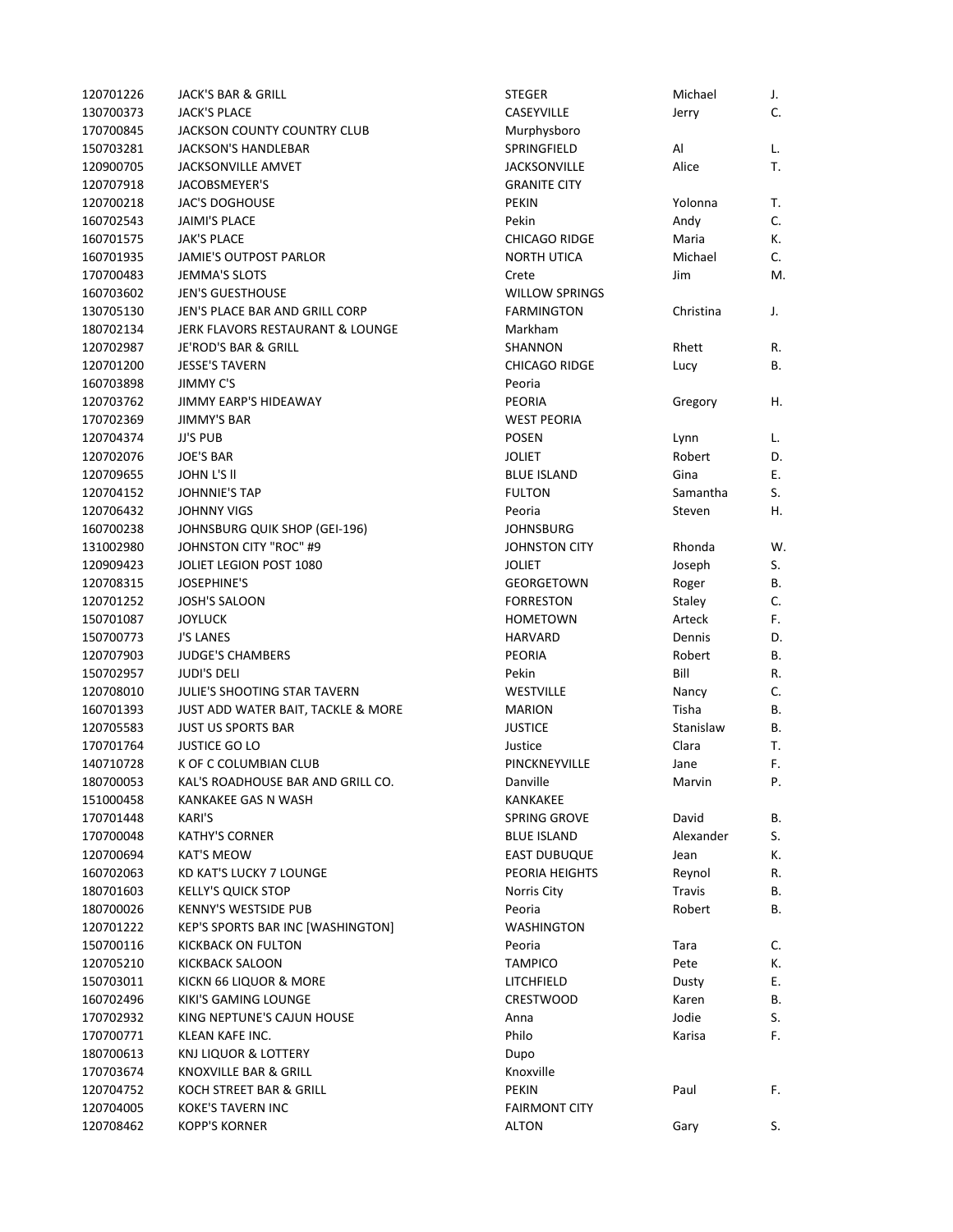| 120708463              | <b>KOPP'S KORNER TOO</b>               | <b>GRANITE CITY</b>     |          |    |
|------------------------|----------------------------------------|-------------------------|----------|----|
| 130702844              | <b>KOURI'S</b>                         | Peoria                  | Tory     | т. |
| 130702845              | KOURIS GRILL AND BAR                   | <b>GERMANTOWN HILLS</b> | Randy    | Ρ. |
| 120708213              | <b>KOURI'S PUB</b>                     | <b>PEKIN</b>            | Anne     | L. |
| 120708223              | KOWALS BAR & GRILL                     | <b>HICKORY HILLS</b>    | Tom      | L. |
| 120711236              | <b>KRAPILS THE GREAT STEAK</b>         | <b>WORTH</b>            | Rebecca  | А. |
| 120708728              | KRETZERS BAR AND GRILL                 | <b>HOYLETON</b>         | Corey    | M. |
| 120702956              | <b>KUCHIE'S CORNER TAP</b>             | GROVELAND               | Reed     | Т. |
| 130700010              | KUCHIES ON THE WATER                   | <b>CREVE COEUR</b>      | Melania  | M. |
| 130704109              | LA FIESTA AZTECA RESTAURANT            | <b>ALSIP</b>            | Scott    | L. |
| 180701673              | LA PALMA MEXICAN CUISINE               | Algonquin               |          |    |
| 160703331              | LA PLACITA TAQUERIA #2                 | Marengo                 |          |    |
| 150701184              | LA ROSA'S PIZZA & PASTA                | STILLMAN VALLEY         | Monty    | G. |
| 120708740              | LA VILLITA LIQUORS II                  | <b>AURORA</b>           | Jose     | M. |
| 160703514              | <b>LADY LUCK POKER</b>                 | <b>McCullom Lake</b>    | Melody   | M. |
| 160703394              | LAGONDOLA SPAGHETTI HOUSE              | Peoria                  | Gerald   | F. |
| 141002738              | LAKE VILLA QUIK SHOP (GEI-103)         | <b>LAKE VILLA</b>       | Tyler    | C. |
| 160702471              | <b>LAKES SPORTS BAR</b>                | <b>Island Lake</b>      | Autumn   | В. |
| 150701442              | LAKEVIEW PLACE                         | SPRING GROVE            | Dan      | F. |
| 141000135              | LAMBOS 5                               | <b>TUSCOLA</b>          |          |    |
| 120700179              | LANDMARK PLAZA                         | <b>PEORIA</b>           | Deborah  | Ρ. |
| 170703636              | <b>LAN-OAK LIQUORS</b>                 | LANSING                 | Greg     | C. |
| 170700717              | LAST CHANCE BAR & GRILL                | Peoria                  | Julie    | W. |
|                        |                                        | <b>MIDLOTHIAN</b>       | Trevor   |    |
| 160701021<br>150701918 | LATTANZI                               | <b>MANITO</b>           |          | К. |
|                        | LAURIE'S                               |                         | Tim      | S. |
| 170703436              | LAVA TIKI LOUNGE                       | Peoria                  |          |    |
| 170703742              | LC PUB                                 | Caseyville              | William  | C. |
| 120701164              | LEAGUE LOUNGE                          | <b>BELLEVILLE</b>       | Myra     | Η. |
| 160701007              | LEDO'S PIZZA                           | <b>COUNTRYSIDE</b>      | Vince    | Η. |
| 181001540              | LENNY'S FOOD N FUEL                    | Joliet                  |          |    |
| 141003300              | LENNY'S FOOD N FUEL                    | <b>NEW LENOX</b>        | Michadl  | К. |
| 131000406              | LENNY'S GAS N WASH                     | Mokena                  | Dustin   | В. |
| 120704736              | LES BROTHERS RESTAURANT                | <b>OAK LAWN</b>         |          |    |
| 130706459              | LES BROTHERS RESTAURANT                | <b>HICKORY HILLS</b>    | Samer    | Ο. |
| 170702612              | LIBBY'S LOUNGE                         | Champaign               | Rita     | M. |
| 170701425              | LILY'S PLACE                           | Sandwich                | Laura    | M. |
| 120706038              | LINCOLN OAKS GOLF COURSE               | <b>CRETE</b>            | Fred     | В. |
| 170701580              | <b>LINN LANES</b>                      | Canton                  | Staci    | S. |
| 120705893              | LITTLE BROWN JUG                       | <b>BURNHAM</b>          | Kimberly | В. |
| 120701395              | LITTLE RED SCHOOLHOUSE                 | <b>NORTH AURORA</b>     | Dean     | R. |
| 130704318              | LIVE STAR BANQUET HALL, INC.           | WAUKEGAN                |          |    |
| 120708492              | LIVELY'S BAR                           | <b>TAMAROA</b>          |          |    |
| 120705175              | LIZZIE'S LOUNGE OF OGLESBY             | <b>OGLESBY</b>          | Debra    | L. |
| 150702683              | <b>LOCAL TAVERN</b>                    | NORRIDGE                | Elzbieta | Т. |
| 120709723              | LOGAN'S BAR & GRILL                    | <b>FREEPORT</b>         | Alexis   | L. |
| 140703136              | <b>LOLLIES CAFE</b>                    | PERCY                   |          |    |
| 120710646              | LOLLIE'S CAFE LLC                      | SPARTA                  | Kodi     | S. |
| 140702743              | LONGFORD PUB                           | <b>CRESTWOOD</b>        | Philip   | Q. |
| 160700001              | LOUIE'S PAD BAR & GRILL                | <b>MANITO</b>           |          |    |
| 170700081              | LOUIE'S TAP HOUSE                      | Roscoe                  | Hunter   | S. |
| 120804264              | LOYAL ORDER OF MOOSE #1384             | <b>FLORA</b>            | Mary     | Η. |
| 120807841              | LOYAL ORDER OF MOOSE #2578             | <b>RIVER GROVE</b>      | Bernard  | R. |
| 150701680              | LUCK ON FIRST GAMING                   | <b>DIXON</b>            | Harry    | В. |
| 170701510              | LUCKY <sub>7</sub>                     | Pekin                   | David    | R. |
| 140702586              | LUCKY 777'S SLOT & VIDEO POKER II      | ROSCOE                  | Deirdre  | S. |
| 130703265              | LUCKY 777'S SLOTS & VIDEO POKER LOUNGE | <b>ROSCOE</b>           | Willis   | M. |
| 180700346              | LUCKY DAY GAMING CAFE II, INC.         | North Riverside         | Maudie   | L. |
| 170701066              | LUCKY DAY GAMING CAFE INC              | Melrose Park            | Juan     | G. |
|                        |                                        |                         |          |    |

| <b>GRANITE CITY</b>     |               |    |
|-------------------------|---------------|----|
| Peoria                  | Tory          | Т. |
| <b>GERMANTOWN HILLS</b> | Randy         | P. |
| <b>PEKIN</b>            | Anne          | L. |
| <b>HICKORY HILLS</b>    | Tom           | L. |
| <b>WORTH</b>            | Rebecca       | А. |
| <b>HOYLETON</b>         | Corey         | M. |
| <b>GROVELAND</b>        | Reed          | Т. |
| <b>CREVE COEUR</b>      | Melania       | M. |
| <b>ALSIP</b>            | Scott         | L. |
| Algonquin               |               |    |
|                         |               |    |
| Marengo                 |               |    |
| STILLMAN VALLEY         | Monty         | G. |
| <b>AURORA</b>           | Jose          | M. |
| <b>McCullom Lake</b>    | Melody        | M. |
| Peoria                  | Gerald        | F. |
| <b>LAKE VILLA</b>       | Tyler         | C. |
| <b>Island Lake</b>      | Autumn        | В. |
| <b>SPRING GROVE</b>     | Dan           | F. |
| <b>TUSCOLA</b>          |               |    |
| <b>PEORIA</b>           | Deborah       | Ρ. |
| LANSING                 | Greg          | С. |
| Peoria                  | Julie         | W. |
| <b>MIDLOTHIAN</b>       | Trevor        | К. |
| <b>MANITO</b>           | Tim           | S. |
| Peoria                  |               |    |
| Caseyville              | William       | С. |
| <b>BELLEVILLE</b>       | Myra          | Η. |
| <b>COUNTRYSIDE</b>      | Vince         | Η. |
| Joliet                  |               |    |
| <b>NEW LENOX</b>        | Michadl       | К. |
| Mokena                  | Dustin        | В. |
| <b>OAK LAWN</b>         |               |    |
| <b>HICKORY HILLS</b>    | Samer         | Ο. |
|                         |               | M. |
| Champaign               | Rita          |    |
| Sandwich                | Laura         | M. |
| <b>CRETE</b>            | Fred          | В. |
| Canton                  | Staci         | S. |
| <b>BURNHAM</b>          | Kimberly      | В. |
| <b>NORTH AURORA</b>     | Dean          | R. |
| WAUKEGAN                |               |    |
| TAMAROA                 |               |    |
| <b>OGLESBY</b>          | Debra         | L. |
| <b>NORRIDGE</b>         | Elzbieta      | T. |
| <b>FREEPORT</b>         | <b>Alexis</b> | L. |
| <b>PERCY</b>            |               |    |
| <b>SPARTA</b>           | Kodi          | S. |
| <b>CRESTWOOD</b>        | Philip        | Q. |
| <b>MANITO</b>           |               |    |
| Roscoe                  | Hunter        | S. |
| <b>FLORA</b>            | Mary          | Η. |
| <b>RIVER GROVE</b>      | Bernard       | R. |
| <b>DIXON</b>            | Harry         | В. |
| Pekin                   | David         | R. |
| <b>ROSCOE</b>           | Deirdre       | S. |
|                         | Willis        | M. |
| <b>ROSCOE</b>           |               |    |
| North Riverside         | Maudie        | L. |
| <b>Melrose Park</b>     | Juan          | G. |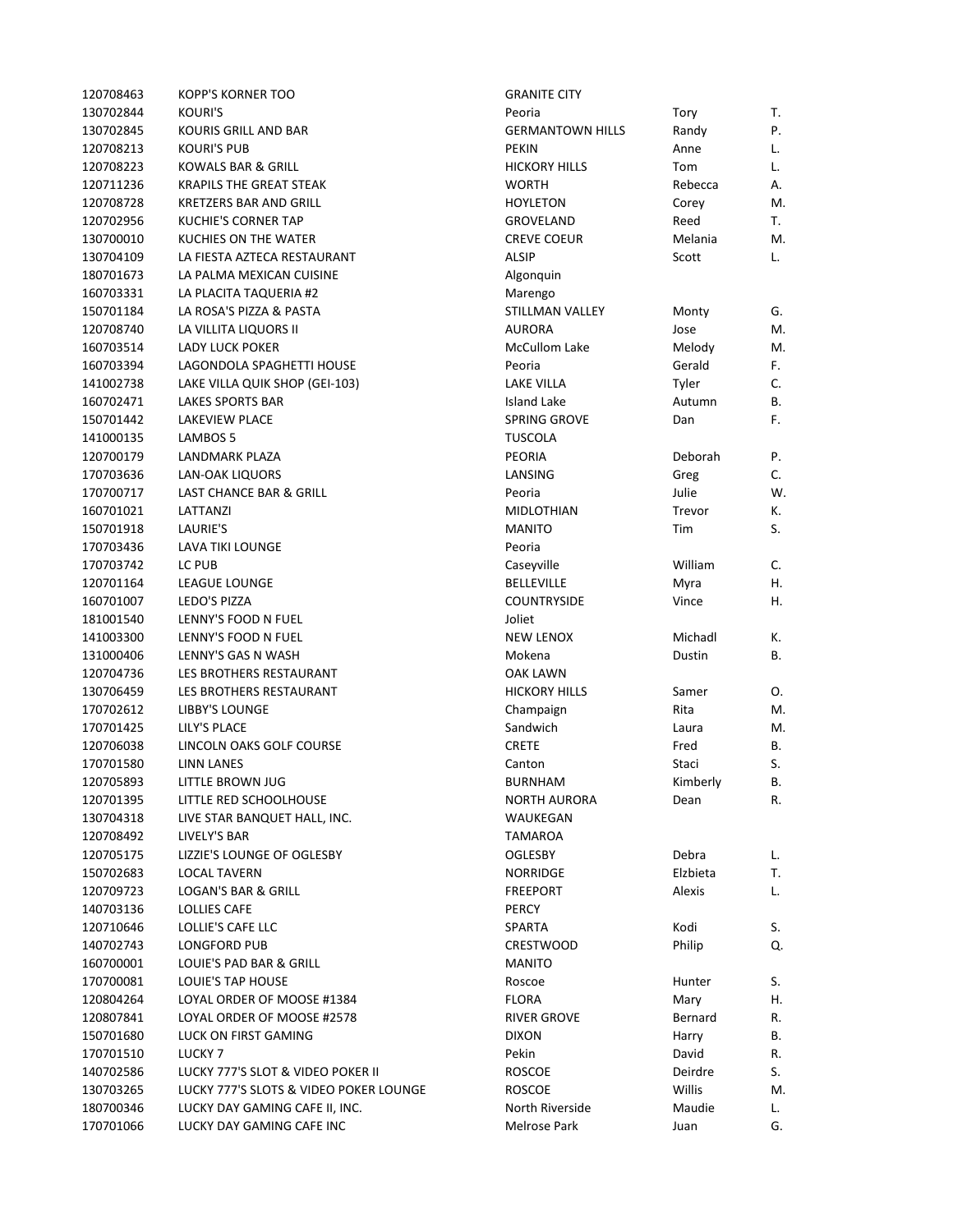| 170702395 | <b>LUCKY DIAMOND</b>                 | Champaign             | Itzel        | G. |
|-----------|--------------------------------------|-----------------------|--------------|----|
| 180700652 | LUCKY DOGS BAR                       | <b>Belvidere</b>      | Don          | Η. |
| 130701774 | LUCKY JOE'S BAR AND GRILL            | <b>FREEBURG</b>       | Joseph       | S. |
| 170703090 | <b>LUCKY LARRY'S SLOTS</b>           | Mount Vernon          | Barb         | Ρ. |
| 170702394 | <b>LUCKY LARRY'S SLOTS</b>           | Nashville             | Traci        | R. |
| 160701571 | LUCKY ROSE                           | SWANSEA               | Daniel       | W. |
| 150702263 | <b>LUCKY SLOTS</b>                   | <b>MACHESNEY PARK</b> | Carl         | Η. |
| 180700898 | <b>LUCKY SPIRITS GAMING</b>          | Pekin                 | Kali         | Η. |
| 120700250 | LUCKY'S                              | <b>OQUAWKA</b>        | <b>Bruce</b> | F. |
| 120704071 | <b>LUCKY'S LOUNGE</b>                | <b>CHICAGO RIDGE</b>  | Sara         | S. |
| 120706063 | LUDY'S KICKAPOO CREEK SALOON         | <b>EDWARDS</b>        | Fred         | К. |
| 170703218 | LULU BELLE'S PANCAKEHOUSE II LLC     | <b>FRANKLIN PARK</b>  | Kathy        | G. |
| 120713093 | LUXEMBURGER CLUB                     | <b>AURORA</b>         |              |    |
| 160704137 | LYNWOOD SPORT CENTER                 | <b>LYNWOOD</b>        | Davida       | C. |
| 170701405 | MADORI'S LIQUOR & DELI INC           | <b>MIDLOTHIAN</b>     | Thomas       | C. |
| 140703006 | MAGOO'S BAR LLC                      | <b>BEDFORD PARK</b>   |              |    |
| 120700498 | MAIN STREET BAR & GRILL - ESSEX      | <b>ESSEX</b>          | Cody         | К. |
| 120711520 | MAIN STREET BAR & GRILL - WALNUT     | <b>WALNUT</b>         |              |    |
| 180700643 | MAIN STREET DELI & LIQUORS           | Countryside           | James        | Т. |
| 120700638 | <b>MAIN STREET STATION</b>           | <b>MCHENRY</b>        | Jeff         | К. |
| 140701123 | <b>MAMA CIMINO'S</b>                 | <b>DIXON</b>          |              |    |
| 170701428 | <b>MAMA DEANS</b>                    | <b>Bartonville</b>    | Vickie       | Ρ. |
| 120701282 | MAMA LUIGI                           | <b>BRIDGEVIEW</b>     | Pearll       | Η. |
| 160700569 | <b>MANDY'S BAR</b>                   | O'FALLON              | Tim          | C. |
| 130706154 | <b>MANNY'S PIZZA</b>                 | <b>STERLING</b>       |              |    |
| 120700601 | MANNY'S PIZZA & SALOON               | SAVANNA               | Jennifer     | S. |
| 120710778 | <b>MANNY'S PIZZA &amp; TACOS</b>     | <b>FREEPORT</b>       |              |    |
| 120700592 | MANNY'S TOO                          | <b>FULTON</b>         | Vicky        | К. |
| 120702053 | <b>MAPLE PARK PUB &amp; GRILL</b>    | <b>MAPLE PARK</b>     | Deborah      | M. |
| 120707438 | MAPLEWOOD INN                        | <b>BLUE ISLAND</b>    | James        | R. |
| 141003875 | <b>MARATHON</b>                      | Montgomery            | Rhema mary   | J. |
| 120700569 | <b>MARCOTTE'S BAR AND GRILL</b>      | <b>OAK FOREST</b>     | Ana Alicia   | R. |
| 120702298 | <b>MARDI GRAS LANES</b>              | DeKalb                | Andres       | R. |
| 140701994 | MARGARITAS CANTINA                   | <b>NEW BADEN</b>      |              |    |
| 130703488 | MARGARITAS MEXICAN RESTAURANT        | <b>BELLEVILLE</b>     | Lauren       | R. |
| 160703314 | MARGARITAS RESTAURANT & LOUNGE       | Lynwood               | Donnie       | Α. |
| 150704027 | <b>MARGARITAS WEST</b>               | <b>Belleville</b>     | Daniel       | M. |
| 160700228 | <b>MARIACHI'S INC</b>                | <b>MILLSTADT</b>      | Miguel       | C. |
| 120904784 | MARION B. FLETCHER POST #136         | <b>MONMOUTH</b>       | William      | w. |
| 180701509 | MARISCOS COSTA AZUL, LTD.            | Crestwood             | Nancy        | S. |
| 170704286 | MARKHAM AMOCO                        | Markham               | Rochelle     | W. |
| 120902069 | MARRS MEYER AMERICAN LEGION POST 991 | <b>WORTH</b>          | Mary         | Η. |
| 130705327 | MARSEILLES LIONS CLUB                | <b>MARSEILLES</b>     | Dawn         | S. |
| 120705357 | <b>MARTIN'S TAVERN</b>               | <b>STEGER</b>         | John         | D. |
| 120703364 | <b>MARY'S FAMILY DINING</b>          | GALVA                 | Greg         | Т. |
| 120700732 | <b>MARY'S PLACE</b>                  | <b>ROCKFORD</b>       | Matt         | Η. |
| 120800504 | MCHENRY LODGE LOYAL ORDER OF MOOSE   | <b>JOHNSBURG</b>      | Matt         | К. |
| 120811573 | MCLEANSBORO ELKS LODGE 1882          | MCLEANSBORO           | Frank        | F. |
| 120707124 | <b>MCMAHON'S PINTS &amp; PLATES</b>  | WASHINGTON            | Anna         | В. |
| 180700107 | <b>MEAT &amp; POTATO EATERY</b>      | Carpentersville       | Pam          | J. |
| 160700801 | MEAT N POTATO EATERY                 | <b>MCHENRY</b>        | Ron          | Т. |
| 120701293 | MEL'S PLACE                          | MT OLIVE              | Jean         | I. |
| 120808228 | MENDOTA ELKS LODGE 1212              | MENDOTA               | Michael      | S. |
| 120804040 | MENDOTA MOOSE LODGE #714             | <b>MENDOTA</b>        | John         | Η. |
| 160700189 | MESSENGER'S BAR AND GRILL            | OREGON                | Jeremy       | M. |
| 150704232 | MESSIES BAR & GRILL INC.             | OREGON                | <b>Brian</b> | W. |
| 180700085 | MI TIERRA BONITA                     | <b>Fairmont City</b>  |              |    |
| 160700932 | MID TOWN PACKAGE LIQUOR'S            | <b>SESSER</b>         |              |    |
|           |                                      |                       |              |    |

| Champaign             | Itzel         | G. |
|-----------------------|---------------|----|
| <b>Belvidere</b>      | Don           | Η. |
| <b>FREEBURG</b>       | Joseph        | S. |
| Mount Vernon          | Barb          | P. |
| Nashville             | Traci         | R. |
| <b>SWANSEA</b>        | Daniel        | W. |
| <b>MACHESNEY PARK</b> | Carl          | Η. |
| Pekin                 | Kali          | Η. |
| <b>OQUAWKA</b>        | <b>Bruce</b>  | F. |
| <b>CHICAGO RIDGE</b>  | Sara          | S. |
| <b>EDWARDS</b>        | Fred          | K. |
| <b>FRANKLIN PARK</b>  | Kathy         | G. |
| <b>AURORA</b>         |               |    |
| <b>LYNWOOD</b>        | Davida        | C. |
| <b>MIDLOTHIAN</b>     | <b>Thomas</b> | Ċ. |
| <b>BEDFORD PARK</b>   |               |    |
| ESSEX                 | Cody          | К. |
| <b>WALNUT</b>         |               |    |
| Countryside           | James         | т. |
| <b>MCHENRY</b>        | Jeff          | K. |
| <b>DIXON</b>          |               |    |
| Bartonville           | Vickie        | Ρ. |
| <b>BRIDGEVIEW</b>     | Pearll        | Η. |
| O'FALLON              | Tim           | C. |
| STERLING              |               |    |
| SAVANNA               | Jennifer      | S. |
| <b>FREEPORT</b>       |               |    |
| <b>FULTON</b>         | Vicky         | Κ. |
| <b>MAPLE PARK</b>     | Deborah       | М. |
| <b>BLUE ISLAND</b>    | James         | R. |
| Montgomery            | Rhema mary    | J. |
| <b>OAK FOREST</b>     | Ana Alicia    | R. |
| DeKalb                | Andres        | R. |
| <b>NEW BADEN</b>      |               |    |
| <b>BELLEVILLE</b>     | Lauren        | R. |
| Lynwood               | Donnie        | А. |
| <b>Belleville</b>     | Daniel        | М. |
| <b>MILLSTADT</b>      | Miguel        | C. |
| MONMOUTH              | William       | W. |
| Crestwood             | Nancy         | S. |
| Markham               | Rochelle      | W. |
| <b>WORTH</b>          | Mary          | Η. |
| MARSEILLES            | Dawn          | S. |
| <b>STEGER</b>         | John          | D. |
| <b>GALVA</b>          | Greg          | т. |
| <b>ROCKFORD</b>       | Matt          | Η. |
| JOHNSBURG             | Matt          | K. |
| MCLEANSBORO           | Frank         | F. |
| <b>WASHINGTON</b>     | Anna          | В. |
| Carpentersville       | Pam           | J. |
| <b>MCHENRY</b>        | Ron           | Τ. |
| <b>MT OLIVE</b>       | Jean          | I. |
| <b>MENDOTA</b>        | Michael       | S. |
| <b>MENDOTA</b>        | John          | н. |
| OREGON                | Jeremy        | М. |
| OREGON                | <b>Brian</b>  | W. |
| <b>Fairmont City</b>  |               |    |
| <b>SESSER</b>         |               |    |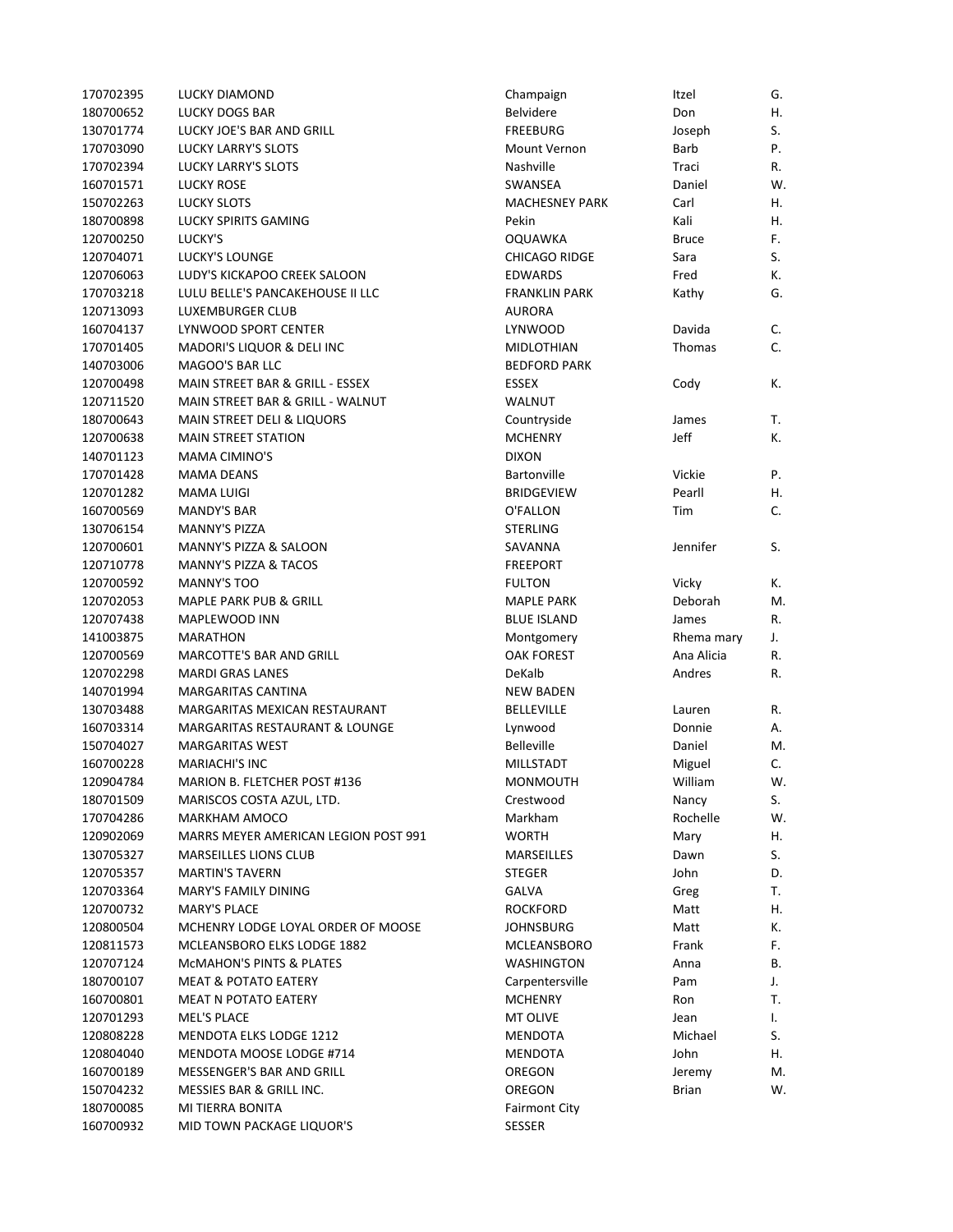| 120709096 | MIKE & DENISE'S PIZZERIA & PUB             | <b>AURORA</b>         | Roger        | В. |
|-----------|--------------------------------------------|-----------------------|--------------|----|
| 130704491 | MIKE & DENISE'S PIZZERIA & PUB - YORKVILLE | YORKVILLE             | Bill         | M. |
| 160702725 | <b>MIKKI'S DINER</b>                       | <b>WILMINGTON</b>     | Joyce        | C. |
| 160702868 | <b>MIMINIS GENERAL STORE</b>               | <b>ASHTON</b>         | Charles      | Ρ. |
| 160700902 | MIMMO'S PIZZA                              | <b>FORRESTON</b>      | Erin         | J. |
| 140703386 | MINDY'S                                    | MOKENA                | Sue          | К. |
| 120701329 | <b>MINIER LANES</b>                        | <b>MINIER</b>         | Debbie       | M. |
| 170704284 | MINNIHANS SPORTS BAR                       | Hampshire             | Joshua       | F. |
| 180700983 | <b>MIRA'S CAFE</b>                         | Elk Grove Village     | Carol        | Ρ. |
| 120701987 | MISS BILL'S PLACE                          | <b>CALUMET PARK</b>   | Karen        | L. |
| 150701539 | MISS KITTY'S SALOON INC.                   | <b>MARENGO</b>        | Brian        | В. |
| 120710160 | <b>MISTY'S BAR</b>                         | <b>KEWANEE</b>        | Stephanie    | S. |
| 120710387 | <b>MOLLY'S BAR &amp; THE BOTTLE STORE</b>  | DEKALB                |              |    |
| 140700173 | MOLLY'S DELI                               | Loves Park            | John         | Α. |
| 140700887 | MOLLY'S DELI                               | Rockford              | Lynn         | Α. |
| 140702957 | MOLLY'S DELI                               | Rockford              | Amy          | В. |
| 140700713 | MOLLY'S DELI                               | Rockford              | Shirley      | Е. |
| 130704426 | MOLLY'S DELI                               | <b>LOVES PARK</b>     | Asia         | Η. |
| 130704913 | <b>MOLLY'S DELI</b>                        | <b>LOVES PARK</b>     | Sherry       | Η. |
| 130704314 | MOLLY'S DELI                               | <b>ROSCOE</b>         | Becky        | M. |
| 150702424 | MOLLY'S DELI                               | <b>BELVIDERE</b>      | Thomas       | Ο. |
| 140700009 | MOLLY'S DELI                               | Rockford              | <b>Betty</b> | Ρ. |
| 140700161 | MOLLY'S DELI                               | <b>MACHESNEY PARK</b> | Kevin        | T. |
| 120705200 | <b>MONGO MCMICHAELS</b>                    | ROMEOVILLE            | Kostas       | S. |
| 140702275 | <b>MONKEY BUSINESS</b>                     | <b>GALESBURG</b>      | Jaime        | L. |
| 180701719 | <b>MOODY'S CLUB</b>                        | Peoria                | Donna        | К. |
| 120806275 | MOOSE LODGE #241                           | <b>WILMINGTON</b>     |              | M. |
|           |                                            |                       | Shelly       |    |
| 120702170 | <b>MORAN ATHLETIC CLUB</b>                 | <b>JOLIET</b>         | James        | W. |
| 140703579 | <b>MORT'S PUB INC</b>                      | LA SALLE              | Joann        | D. |
| 160701232 | <b>MO'S WILLOW PUB &amp; GRUB</b>          | <b>WILLOW SPRINGS</b> |              |    |
| 180700580 | <b>MOTHER'S</b>                            | <b>GRANVILLE</b>      |              |    |
| 180701589 | MOTZEE'S                                   | Wataga                | Justin       | В. |
| 150700579 | MR TEQUILA BAR & GRILL                     | <b>DIXON</b>          | Jesus        | L. |
| 120706457 | MR. SALSAS                                 | <b>OGLESBY</b>        | Filiberto    | S. |
| 120707671 | MT CARROLL BOWLING CENTER                  | <b>MT CARROLL</b>     | Dodger       | S. |
| 120703199 | MT HAWLEY BOWL                             | <b>PEORIA</b>         |              |    |
| 130802222 | MT MORRIS MOOSE LODGE #1551                | <b>MT MORRIS</b>      | Burt         | M. |
| 130704585 | MUGGS & SUDDS MOMENCE                      | <b>MOMENCE</b>        | Michael      | К. |
| 160700430 | MURDOCK'S PLACE                            | LODA                  | Steve        | N. |
| 120702148 | MURPHY'S LAW                               | OAK LAWN              | Thomas       | C. |
| 120712495 | MY PLACE [BRADFORD]                        | <b>BRADFORD</b>       | Michelle     | Ρ. |
| 120700520 | MY PLACE BAR & GRILL                       | <b>ROCKFORD</b>       | Jason        | т. |
| 160700540 | MY PLACE BAR AND GRILL                     | <b>MCHENRY</b>        | Suzanne      | Е. |
| 120707318 | N J'S PLACE                                | <b>DECATUR</b>        | George       | J. |
| 160702323 | NAT'S PLACE LLC                            | Chillicothe           | Michael      | Η. |
| 170704265 | NATURAL LAW COCKTAIL CLUB AND EATERY       | <b>Blue Island</b>    |              |    |
| 120700651 | NEW DJ'S BAR & GRILL                       | <b>ALTON</b>          | Harold       | В. |
| 120703322 | NEW WINDSOR DEPOT                          | NEW WINDSOR           | Marla        | W. |
| 130705816 | NICKS BAR & GRILL                          | <b>GRANITE CITY</b>   | Verena       | S. |
| 130703729 | NICK'S BARBEQUE                            | <b>HOMER GLEN</b>     |              |    |
| 140700240 | NICKS BBQ AT TINLEY PARK                   | <b>TINLEY PARK</b>    | Marge        | G. |
| 120707312 | NICK'S TAVERN                              | LEMONT                | Cheryl       | Ο. |
| 120706387 | NINTH ST PUB                               | LA SALLE              | Jamison      | S. |
| 120700386 | NO JACKS BAR & GRILL                       | SMITHTON              | Joe          | Ε. |
| 120711947 | <b>NO NAME PUB</b>                         | <b>FOREST VIEW</b>    | Richard      | D. |
| 150700584 | NONNA D'S PIZZERIA                         | <b>BERWYN</b>         | Jerrg        | S. |
| 170700680 | <b>NORBY'S SLOTS</b>                       | Carrollton            | Lora         | В. |
| 150700990 | <b>NORTH MAIN BAR</b>                      | <b>ROCKFORD</b>       |              |    |
|           |                                            |                       |              |    |

| URORA                             | Roger         | В. |
|-----------------------------------|---------------|----|
| ORKVILLE                          | Bill          | М. |
| <b>/ILMINGTON</b>                 | Joyce         | C. |
| SHTON                             | Charles       | P. |
| ORRESTON                          | Erin          | J. |
| 1OKENA                            | Sue           | К. |
| <b>IINIER</b>                     | Debbie        | М. |
| ampshire                          | Joshua        | F. |
| lk Grove Village                  | Carol         | P. |
| ALUMET PARK                       | Karen         | L. |
| 1ARENGO                           | <b>Brian</b>  | В. |
| <b>EWANEE</b>                     | Stephanie     | S. |
| <b>EKALB</b>                      |               |    |
| oves Park                         | John          | А. |
| ockford                           | Lynn          | А. |
| ockford                           | Amy           | В. |
| ockford                           | Shirley       | Ε. |
| <b>OVES PARK</b>                  | Asia          | Η. |
| <b>OVES PARK</b>                  | Sherry        | Η. |
|                                   |               | M. |
| OSCOE                             | <b>Becky</b>  |    |
| <b>ELVIDERE</b>                   | Thomas        | О. |
| ockford                           | <b>Betty</b>  | P. |
| <b>IACHESNEY PARK</b>             | Kevin         | Т. |
| OMEOVILLE                         | Kostas        | S. |
| ALESBURG                          | Jaime         | L. |
| eoria                             | Donna         | К. |
| <b>/ILMINGTON</b>                 | Shelly        | М. |
| dliet                             | James         | W. |
| A SALLE                           | Joann         | D. |
| <b>IILLOW SPRINGS</b><br>RANVILLE |               |    |
| Jataga                            | Justin        | В. |
| <b>IXON</b>                       | Jesus         | L. |
| GLESBY                            | Filiberto     | S. |
| <b>IT CARROLL</b>                 | Dodger        | S. |
| EORIA                             |               |    |
| <b>IT MORRIS</b>                  | Burt          | М. |
| <b>1OMENCE</b>                    | Michael       | К. |
| ODA                               | Steve         | N. |
| <b>AK LAWN</b>                    | <b>Thomas</b> | С. |
| RADFORD                           | Michelle      | P. |
| OCKFORD                           | Jason         | Т. |
| <b>ICHENRY</b>                    | Suzanne       | E. |
| <b>ECATUR</b>                     | George        | J. |
| hillicothe                        | Michael       | Η. |
| lue Island                        |               |    |
| <b>LTON</b>                       | Harold        | В. |
| <b>EW WINDSOR</b>                 | Marla         | W. |
| <b>RANITE CITY</b>                | Verena        | S. |
| OMER GLEN                         |               |    |
|                                   |               |    |
| <b>INLEY PARK</b>                 | Marge         | G. |
| EMONT                             | Cheryl        | О. |
| A SALLE                           | Jamison       | S. |
| <b>MITHTON</b>                    | Joe           | E. |
| OREST VIEW                        | Richard       | D. |
| ERWYN                             | Jerrg         | S. |
| arrollton                         | Lora          | В. |
| <b>OCKFORD</b>                    |               |    |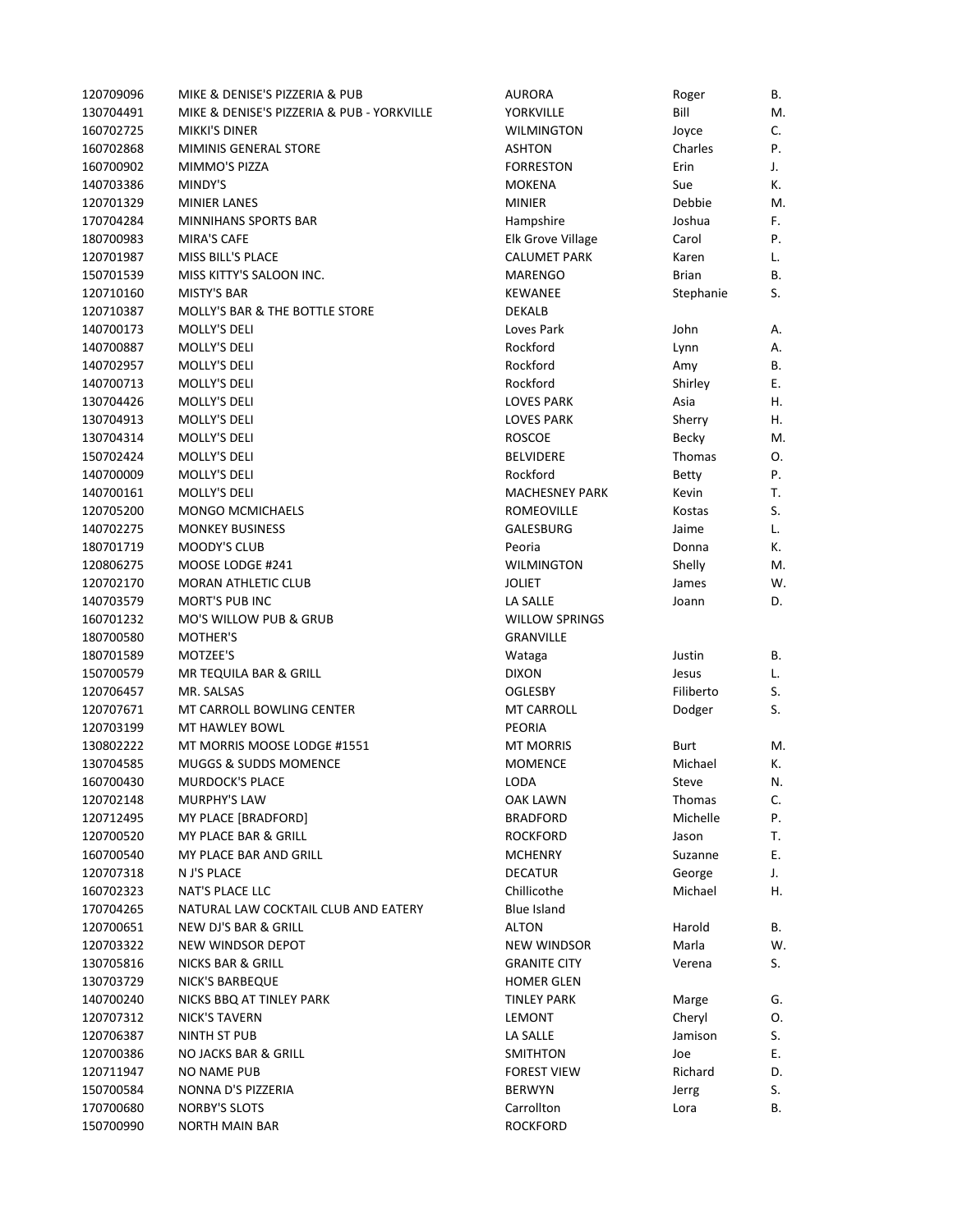| 130704969 | NORTHEND LIQUOR                    | <b>STERLING</b>        | Stacey    | Е.       |
|-----------|------------------------------------|------------------------|-----------|----------|
| 120705504 | NORTHGATE FAMILY RECREATION        | GALESBURG              | Armando   | V.       |
| 120700484 | <b>NORTHSIDE TAP</b>               | <b>MARENGO</b>         | Tonya     | P.       |
| 120700529 | <b>NOWHERE BAR &amp; GRILL</b>     | Victoria               | Jacob     | W.       |
| 120701470 | <b>NU BOWL LANES</b>               | <b>MT VERNON</b>       | John      | C.       |
| 120702299 | <b>OAK FOREST BOWL</b>             | <b>OAK FOREST</b>      | Carlton   | D.       |
| 171003954 | OASIS ON 20                        | Elgin                  | Timothy   | M.       |
| 120705057 | O'BRIEN'S CORNER TAVERN            | DANVILLE               | Becky     | S.       |
| 150701106 | OFF THE HOOK BAR & GRILL           | <b>KEITHSBURG</b>      | Richie    | N.       |
| 160703526 | OFFICE LOUNGE                      | <b>Belleville</b>      | Deravion  | А.       |
| 120705520 | OFFIE'S TAP                        | Huntley                | Tyler     | В.       |
| 170704029 | OK CORRAL PIZZERIA INC             | Markham                | Sharita   | Η.       |
| 120712916 | OL' DAD'S PLACE                    | Pekin                  | Don       | R.       |
| 120712372 | OLD CHICAGO RESTAURANT             | <b>PEORIA</b>          |           |          |
| 120701384 | OLD TOWN TAP                       | <b>CRETE</b>           | Morgan    | N.       |
| 120701254 | <b>OLDE TYME INN</b>               | SANDWICH               | Laura     | M.       |
| 180700341 | OLIVER'S PIZZA & PUB               | Peoria Heights         |           |          |
| 150701597 | ONE PAW'Z PUB LLC                  | <b>MCNABB</b>          | Scott     | В.       |
| 140704038 | <b>ONE STOP SMOKERS SHOP</b>       | GALESBURG              | Joy       | W.       |
| 150701658 | OQUAWKA DINER, INC.                | OQUAWKA                |           |          |
| 130703902 | <b>OSCAR'S BAR &amp; GRILL LLC</b> | <b>CAHOKIA</b>         | Jimmy     | А.       |
| 130705111 | OSWEGO INN                         | <b>OSWEGO</b>          | Laura     | M.       |
| 120801306 | OTTAWA LODGE 960                   | <b>OTTAWA</b>          | Kathi     | W.       |
| 120707834 | <b>OUR PLACE</b>                   | <b>SOUTH ELGIN</b>     | Jañ       | G.       |
| 120704043 | P J KLEM'S RESTAURANT              | <b>LYONS</b>           | Kathy     | G.       |
| 140703253 | P.T.'s IN THE HILL                 | <b>WALNUT HILL</b>     | Maye      | M.       |
| 170701583 | PA-CHAN-GA                         | Kankakee               | Windy     | M.       |
| 150703796 | PADDY'S                            | <b>CREST HILL</b>      | Daniel    | L.       |
| 180700268 | PAIR OF DICE                       | Columbia               | Christina | L.       |
| 120703319 | PAPA'S                             | <b>MONMOUTH</b>        | Heather   | M.       |
| 130700172 | PAPPAS RESTAURANT                  | ALSIP                  | Matt      | F.       |
| 120700573 | <b>PARADISE</b>                    | <b>GALENA</b>          | Michael   | G.       |
| 160701786 | PARADOX EMPORIUM INC               | <b>BRADLEY</b>         |           |          |
| 150700583 | PARIS <sub>21</sub>                | LEMONT                 | Chuck     | V.       |
| 150704192 | <b>PARISH'S PUB</b>                | Washington             | Barry     | M.       |
| 120905409 | PARK FOREST A L POST# 1198         | <b>CHICAGO HEIGHTS</b> | Bill      | Ρ.       |
| 130700357 | <b>PARK TAP</b>                    | <b>CALUMET PARK</b>    | Christine | D.       |
| 120703840 | <b>PARKSIDE LANES</b>              | <b>AURORA</b>          | Laura     | M.       |
| 120700338 | PATIO SNACK SHOP                   | GALESBURG              | Kristy    |          |
| 160701033 | PATSY'S                            | HARVARD                | Carol     | L.<br>Η. |
| 120701377 | PEORIA PIZZA WORKS                 | PEORIA HEIGHTS         | Lisa      | Η.       |
| 120701152 | PEOTONE BOWL & LOUNGE              | <b>PEOTONE</b>         | Michelle  | Т.       |
| 160700043 | PEPE'S MEXICAN RESTAURANT          | Romeoville             | Patricia  |          |
| 180700379 |                                    | NASHVILLE              |           | 0.       |
|           | PEPPERS GAMING PARLOR              |                        | Tracey    | L.       |
| 170700315 | PERDUE'S GRILL, INC.               | Tremont                | Tonya     | К.       |
| 120707634 | PERIGEN'S TAVERN                   | <b>MADISON</b>         | Laceey    | G.       |
| 130800433 | PETER H CLARK LDGE 483 ELKS        | <b>PEORIA</b>          |           |          |
| 120706274 | PETE'S LOUNGE                      | <b>ALTON</b>           | Kaitlyn   | M.       |
| 150700199 | PETRI'S POUR HOUSE                 | <b>MINONK</b>          | Matthew   | К.       |
| 120702107 | PETROLEUM CLUB OF OLNEY            | <b>OLNEY</b>           | Rod       | L.       |
| 120710898 | PHEASANT LANES - KEGLERS PUB       | <b>BLOOMINGTON</b>     | Samantha  | C.       |
| 120910788 | PHILLIP CARPENTER POST 66 AMVETS   | WHEELING               | Terry     | M.       |
| 130703566 | PHILLIPS 66 & RTE 203 MART         | <b>FAIRMONT CITY</b>   | Monique   | В.       |
| 140700800 | PHOENIX CLUB                       | <b>AURORA</b>          | Gene      | F.       |
| 160703597 | PIG DOG PUB                        | Montgomery             | Bill      | M.       |
| 150700908 | PIN AND TONIC                      | <b>BEECHER</b>         | Robert    | L.       |
| 150703734 | PIN SPLITTER LANES LLC             | PRINCETON              | Joyce     | Е.       |
| 170704047 | PIT RIB HOUSE                      | <b>HICKORY HILLS</b>   | Kyriaki   | R.       |

| <b>STERLING</b>        | Stacey    | Ε. |
|------------------------|-----------|----|
| GALESBURG              | Armando   | ٧. |
| MARENGO                | Tonya     | P. |
| Victoria               | Jacob     | W. |
| <b>MT VERNON</b>       | John      | C. |
| <b>OAK FOREST</b>      | Carlton   | D. |
| Elgin                  | Timothy   | M. |
| DANVILLE               | Becky     | S. |
| <b>KEITHSBURG</b>      | Richie    | N. |
| <b>Belleville</b>      | Deravion  | А. |
| Huntley                | Tyler     | В. |
| Markham                | Sharita   | Η. |
| Pekin                  | Don       | R. |
| <b>PEORIA</b>          |           |    |
| <b>CRETE</b>           | Morgan    | N. |
| SANDWICH               | Laura     | М. |
| Peoria Heights         |           |    |
| <b>MCNABB</b>          | Scott     | В. |
| GALESBURG              | Joy       | W. |
| <b>OQUAWKA</b>         |           |    |
| <b>CAHOKIA</b>         | Jimmy     | А. |
| <b>OSWEGO</b>          | Laura     | M. |
| <b>OTTAWA</b>          | Kathi     | W. |
| <b>SOUTH ELGIN</b>     | Jañ       | G. |
| <b>LYONS</b>           | Kathy     | G. |
| <b>WALNUT HILL</b>     | Maye      | M. |
| Kankakee               | Windy     | M. |
| <b>CREST HILL</b>      | Daniel    | L. |
| Columbia               | Christina | L. |
| MONMOUTH               | Heather   | M. |
| <b>ALSIP</b>           | Matt      | F. |
| GALENA                 | Michael   | G. |
| <b>BRADLEY</b>         |           |    |
| LEMONT                 | Chuck     | V. |
| Washington             | Barry     | М. |
| <b>CHICAGO HEIGHTS</b> | Bill      | P. |
| <b>CALUMET PARK</b>    | Christine | D. |
| <b>AURORA</b>          | Laura     | М. |
| GALESBURG              | Kristy    | L. |
| HARVARD                | Carol     | Н. |
| PEORIA HEIGHTS         | Lisa      | Η. |
| <b>PEOTONE</b>         | Michelle  | т. |
| Romeoville             | Patricia  | О. |
| NASHVILLE              | Tracey    | L. |
| Tremont                | Tonya     | К. |
| MADISON                | Laceey    | G. |
| PEORIA                 |           |    |
| <b>ALTON</b>           | Kaitlyn   | М. |
| <b>MINONK</b>          | Matthew   | Κ. |
| OLNEY                  | Rod       | L. |
| <b>BLOOMINGTON</b>     | Samantha  | C. |
| <b>WHEELING</b>        | Terry     | М. |
| <b>FAIRMONT CITY</b>   | Monique   | В. |
| <b>AURORA</b>          | Gene      | F. |
| Montgomery             | Bill      | M. |
| <b>BEECHER</b>         | Robert    | L. |
| <b>PRINCETON</b>       | Joyce     | Ε. |
| <b>HICKORY HILLS</b>   | Kyriaki   | R. |
|                        |           |    |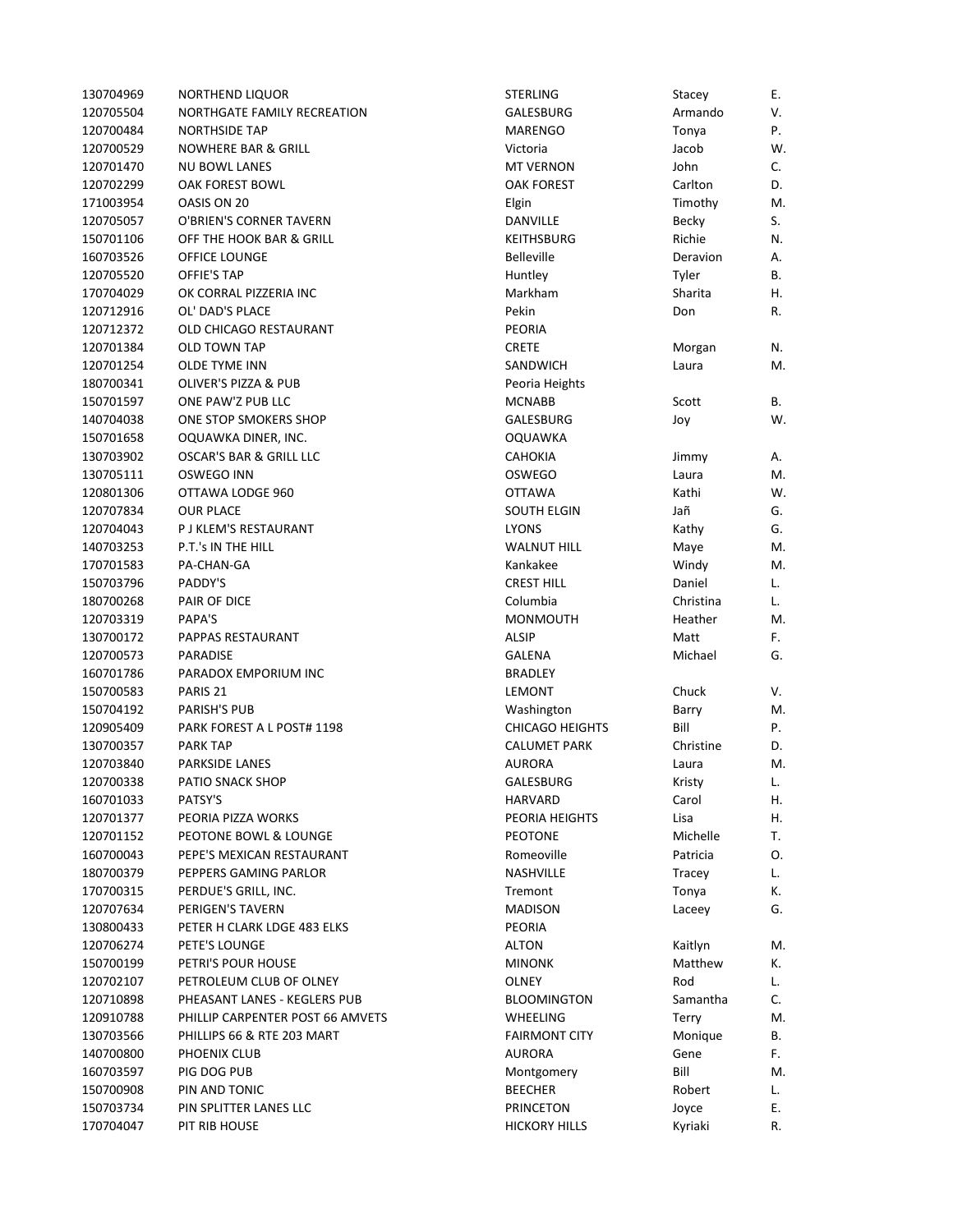| 170704058 | PIT STOP INC                                   | <b>WALNUT</b>             | Suzanne   | V. |
|-----------|------------------------------------------------|---------------------------|-----------|----|
| 120700480 | <b>PJ'S POUR HOUSE</b>                         | <b>OAK LAWN</b>           |           |    |
| 140702359 | PJS VIDEO GAMING CAFE                          | <b>STEELEVILLE</b>        | Stephnee  | G. |
| 120704369 | PLAYERS PUB & GRILL                            | <b>Prospect Heights</b>   | Kathy     | G. |
| 180701453 | PLUM GARDEN MCHENRY                            | McHenry                   | Susan     | W. |
| 140703603 | PO-BOY'S ON FROSTWOOD, LLC                     | Peoria                    | Robert    | D. |
| 160701187 | POCKETS BILLIARDS - DOC'S LOUNGE               | Crestwood                 | Marianne  | К. |
| 120710815 | POP-A-TOPS AGAIN INC                           | <b>SCALES MOUND</b>       | Kenneth   | В. |
| 130705322 | POPECK CONVENIENCE STORE                       | <b>ASHLEY</b>             | Mary      | F. |
| 140700107 | PORT ROYAL GASTROPUB                           | <b>DECATUR</b>            |           |    |
| 180700953 | PORTER'S PUB                                   | Tamaroa                   | Tara      | Ρ. |
| 160700955 | POT BELLY PUB                                  | <b>WESTMONT</b>           |           |    |
| 150702720 | POTESTA'S PIZZA ALONSO                         | WAUKEGAN                  | Floricely | C. |
| 120706070 | <b>POUR HOUSE</b>                              | <b>FIELDON</b>            | Wilburn   | C. |
| 120706565 | POUR HOUSE PUB                                 | Kingston                  | Lexi      | L. |
| 120705909 | PRIME TIME RESTAURANT AND BAR                  | <b>HICKORY HILLS</b>      | Eileen    | Η. |
| 170701056 | PRINCEVILLE FOOD & GAMING                      | Princeville               | William   | D. |
| 120708467 | PROGRESSIVE CLUB                               | <b>WILSONVILLE</b>        | Paul      | R. |
| 150700490 | PROHIBITION JUNCTION SPORTS BAR AND GRILL      | <b>OSWEGO</b>             | Laura     | М. |
| 160701478 | <b>PROOF</b>                                   | JERSEYVILLE               | Jered     | J. |
| 160703693 | <b>PUB 29</b>                                  | <b>Green Valley</b>       | Holly     | F. |
| 170700311 | <b>PUB 56</b>                                  | Aurora                    |           |    |
| 120704413 | PZ'S PLACE & STEAKHOUSE                        | GALESBURG                 | Robert    | G. |
| 120709659 | <b>QUAD CITIES FAMILY ENTERTAINMENT CENTER</b> | <b>MOLINE</b>             |           |    |
| 120902330 | <b>QUAD CITY AMVETS POST 51</b>                | <b>GRANITE CITY</b>       |           |    |
|           |                                                |                           | Tonya     | R. |
| 160700794 | <b>QUICK HITS VIDEO SLOTS &amp; POKER</b>      | <b>ASHMORE</b>            | Tammy     | В. |
| 140702452 | <b>QUIK MART</b>                               | <b>ROSCOE</b>             | Kristine  | M. |
| 160700159 | <b>QUIQUE'S TAQUERIA</b>                       | <b>LOVES PARK</b>         | Cory      | Z. |
| 120707844 | R & L SPORTS BAR                               | <b>EAST ALTON</b>         | Kasey     | К. |
| 120710773 | R & R PUB                                      | SHABBONA                  | Jake      | К. |
| 120702950 | R BAR                                          | <b>TOULON</b>             |           |    |
| 120705969 | <b>R&amp;R THE CROSSING</b>                    | <b>MT VERNON</b>          | Timothy   | S. |
| 160703141 | R.J.'S HARTFORD HIDEOUT INC                    | Hartford                  | Tara      | L. |
| 120702232 | <b>RACER'S EDGE</b>                            | <b>EAST MOLINE</b>        | Melissa   | S. |
| 120712351 | RACHETTI'S CAFE & PIZZERIA                     | <b>COAL CITY</b>          |           |    |
| 170700370 | <b>RACKS ON THE ROCKS</b>                      | West Peoria               | Tammie    | J. |
| 120708319 | <b>RANK &amp; FILE LOUNGE</b>                  | DU QUOIN                  | Jo        | G. |
| 150700603 | RAY'S CHICAGO BBQ & SLOTS                      | <b>DEKALB</b>             |           |    |
| 120700773 | REBA'S MUTUAL TAP                              | PEORIA                    | TJ        | В. |
| 170702473 | RECO'S ROADHOUSE BAR & GRILL INC.              | East Brooklyn             | Edward    | G. |
| 120700397 | <b>RED BARN</b>                                | <b>PEORIA</b>             | Deborah   | R. |
| 121000739 | RED ROOSTER TERMINAL                           | OLNEY                     | Nikki     | D. |
| 120712742 | RED'S                                          | <b>BELVIDERE</b>          |           |    |
| 160703506 | RED'S BAR & GRILL                              | SHEFFIELD                 | Brenda    | M. |
| 170701337 | <b>RED'S LIQUOR</b>                            | Warren                    | Tim       | М. |
| 160704013 | REDWOOD LUXE BAR AND GRILLE                    | <b>OLYMPIA FIELDS</b>     | Jade      | Т. |
| 180702300 | <b>REFINERY BAR &amp; GRILL</b>                | Wood River                | Alex      | W. |
| 120706175 | <b>REGAL BEAGLE</b>                            | Godfrey                   | Doug      | В. |
| 120707498 | REPHIL'S                                       | LA SALLE                  | Julian    | C. |
| 120700495 | RICHARDS CHICKEN AND RIBS                      | <b>ROUND LAKE HEIGHTS</b> | Andy      | W. |
| 150702279 | RICHMOND LIQUOR & TOBACCO                      | Richmond                  | Matt      | Ρ. |
| 170704104 | RIDGE LIQUORS                                  | <b>CHICAGO RIDGE</b>      | Sheryl    | R. |
| 171004153 | RIDGEWAY PETROLEUM                             | New Lenox                 | Renee     | L. |
| 170700978 | RINGO'S PLACE, LLC                             | Cahokia                   | Treavon   | W. |
| 130703799 | RIVER ROADHOUSE                                | <b>MACKINAW</b>           | Gary      | Е. |
| 130700708 | RIVERBANK LODGE                                | PETERSBURG                | Robert    | W. |
| 150700932 | RIVERSIDE SALOON                               | ALTON                     | Fred      | Ρ. |
| 120700793 | <b>RIVERSIDE TAP</b>                           | <b>BLUE ISLAND</b>        | Joanne    | D. |
|           |                                                |                           |           |    |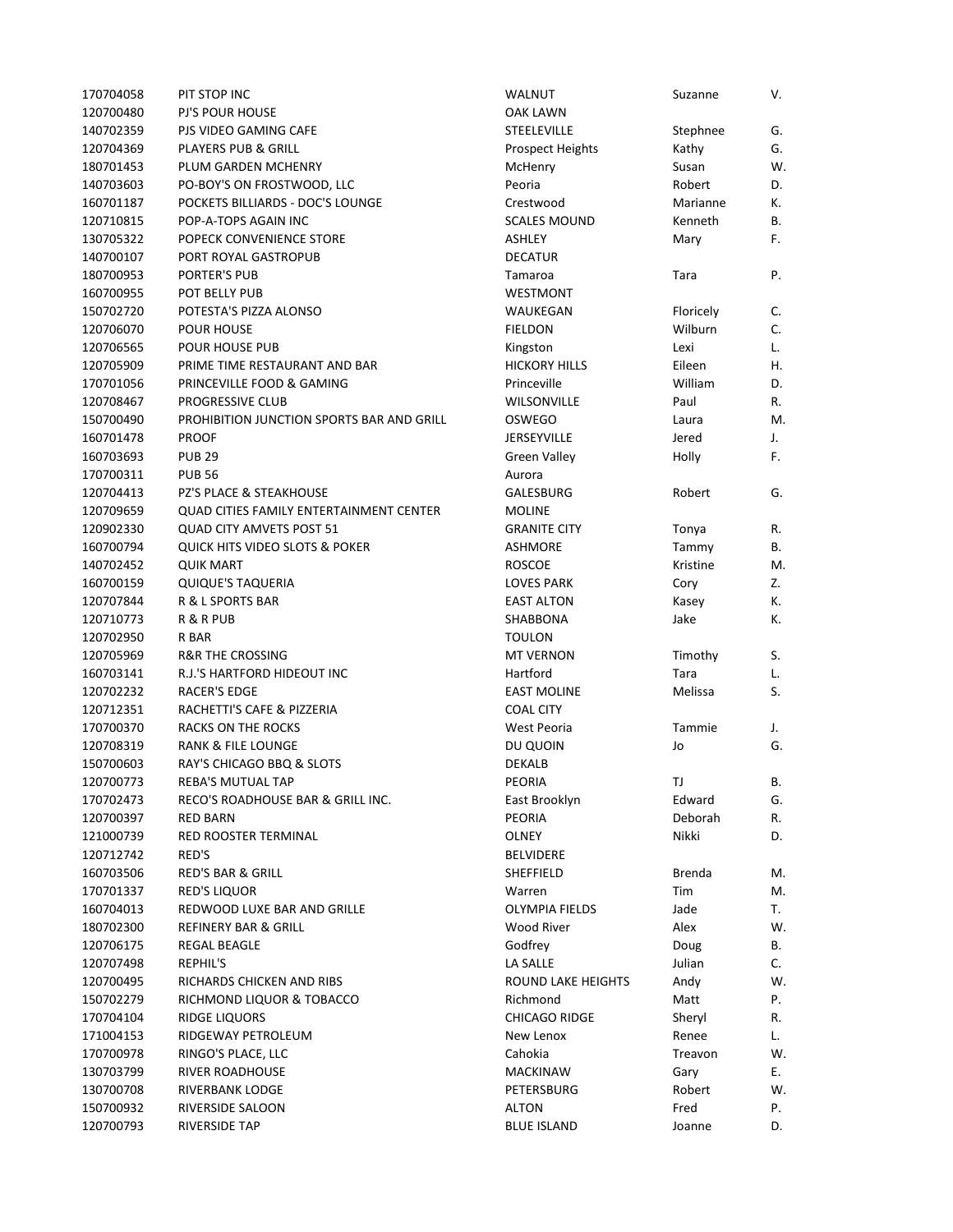| 140701403 | RJ'S PLACE                          | <b>HARTFORD</b>         | Jason        | D. |
|-----------|-------------------------------------|-------------------------|--------------|----|
| 170702436 | <b>ROAMERS</b>                      | <b>STREATOR</b>         |              |    |
| 120702192 | <b>ROBINS</b>                       | <b>TILTON</b>           |              |    |
| 140702632 | <b>ROC #11</b>                      | <b>VIENNA</b>           |              |    |
| 170704328 | ROC ONE #13                         | West Frankfort          | Tiffany      | S. |
| 130904751 | ROCK FALLS POST 902 AMERICAN LEGION | <b>ROCK FALLS</b>       | Marie        | D. |
| 140701485 | ROCKY'S PIZZERIA                    | <b>NORTH CHICAGO</b>    | Moshe        | W. |
| 180702395 | ROCKY'S STURGEON BAY INN            | <b>NEW BOSTON</b>       | Jim          | M. |
| 120703333 | RON & IVIE'S UNIQUE TAP             | <b>EAST PEORIA</b>      | Kathie       | W. |
| 150700935 | <b>ROOKIES</b>                      | <b>BRIMFIELD</b>        | Kevin        | C. |
| 170700025 | ROSIE'S                             | PALOS HILLS             | Denielle     | Η. |
| 120906443 | ROSS PEARSON VFW 5149               | <b>ROCKFORD</b>         |              |    |
| 170702548 | ROSY'S                              | East Dubuque            | Alex         | M. |
| 120702188 | ROUTE 20 BAR & GRILL                | <b>FREEPORT</b>         | Jason        | В. |
| 150702906 | ROUTE 203 LIQUOR & GROCERY          | Madison                 | Alexandria   | Α. |
| 120701371 | ROUTE 45 WAYSIDE LLC                | PESOTUM                 | <b>Brian</b> | M. |
| 120700555 | ROUTE FIFTY NORTH                   | <b>MANTENO</b>          | Dave         | M. |
| 160702974 | ROXI'S GAMING PARLOR, LLC           | Minooka                 | Yolanda      | Η. |
| 120702226 | ROYAL LIQUOR WEST & ROYAL PUB       | <b>FREEPORT</b>         | Gwendolynne  | В. |
| 140703784 | <b>RSB FUELS</b>                    | <b>MT OLIVE</b>         |              |    |
| 140703294 | RUBES LIQUOR LOCKER INC             | DAHLGREN                | Bryan        | Η. |
| 160700431 | <b>RUBY'S HANGOUT</b>               | SOUTHERN VIEW           | Tina         | F. |
| 140702914 | <b>RUDY'S PLACE</b>                 | AURORA                  | Ricki        | S. |
| 120708140 | <b>RUMORS - CENTRALIA</b>           | Centralia               | Jason        | O. |
| 140703099 | RUSSELL OIL - ROC #5 - HARRISBURG   | Harrisburg              |              |    |
| 160704087 | <b>RUSSELL OIL CO #8</b>            | Harrisburg              |              |    |
| 170700144 | RUSSELL OIL CO.                     | Johnston City           |              |    |
| 160700406 | RUSSELL OIL CO. ROC #2              | <b>CARRIER MILLS</b>    |              |    |
| 161000412 | RUSSELL OIL CO. ROC #6              | <b>ROSICLARE</b>        | Matt         | Т. |
| 120706576 | RUSTY NAIL [OAK LAWN]               | <b>OAK LAWN</b>         | Joe          | D. |
| 160702636 | SADIES PLACE                        | Danville                | Douglas      | S. |
| 130704752 | SAGE HOUSE                          | <b>BUNKER HILL</b>      |              |    |
| 130701398 | <b>SALAMONES PIZZA</b>              | <b>CHERRY VALLEY</b>    | Amy          | К. |
| 120712830 | <b>SAMMY'S PIZZA</b>                | Momence                 |              |    |
| 170704233 | SAMMY'S PIZZA OF MANTENO            | Manteno                 |              |    |
| 150701141 | SAM'S BLUE MOON CAFE                | <b>ROUND LAKE</b>       | Faithetta    | D. |
| 130700965 | <b>SAMS TAVERN</b>                  | <b>MARENGO</b>          |              |    |
| 130704688 | <b>SAM'S TRIPLE CROWN</b>           | <b>ORLAND HILLS</b>     | Devra        | В. |
| 140701340 | SANDBURR RUN LLC                    | <b>THOMSON</b>          | Kaden        | L. |
| 170700022 | SANDEE'S                            | <b>Bartonville</b>      | Brandon      | M. |
| 170702156 | SANDOK N PALAYOK AT IBA PA          | Crestwood               | Marianne     | К. |
| 160702660 | SAVANNA INN & SUITES                | SAVANNA                 |              |    |
| 120806281 | SAVANNA LODGE NO 1095               | SAVANNA                 | Dave         | В. |
| 120713004 | SAX SPEEDI CHEK                     | MASCOUTAH               | Dan          | M. |
| 120708194 | <b>SCHELLER PLAYHOUSE</b>           | <b>SCHELLER</b>         | Paul         | G. |
| 150703454 | SCHIAPPA'S "THE LITTLE HILL"        | LEBANON                 |              |    |
| 180700667 | <b>SCHNITZEL PLATZ</b>              | <b>GLENDALE HEIGHTS</b> | John         | Т. |
| 120700777 | SCHOONER'S [BLOOMINGTON]            | <b>BLOOMINGTON</b>      | <b>Brad</b>  | J. |
| 130705837 | SCHOONERS [PEORIA HEIGHTS]          | PEORIA HEIGHTS          | Katelyn      | C. |
| 140701556 | SCOREBOARD BAR AND GRILL            | LAKE ZURICH             | Daniel       | F. |
| 120704954 | SHADY HILL SALOON                   | GALESBURG               | Kimberly     | G. |
| 140701076 | SHAMROCK VIDEO GAMING               | LOVES PARK              | Gina         | G. |
| 180700005 | SHELL OF LEMONT                     | LEMONT                  |              |    |
| 130702041 | SHERIDAN TOBACCO & SPIRITS          | SHERIDAN                | Phil         | А. |
| 120710889 | <b>SHORELINE BOAT &amp; SKI</b>     | <b>OTTAWA</b>           | Janice       | Е. |
| 120700589 | <b>SHOT SPOT PUB</b>                | <b>BARTONVILLE</b>      | Andrew       | S. |
| 130705060 | <b>SHOW GIRL'S</b>                  | GALESBURG               |              |    |
| 160703093 | SIDETRACKED SALOON                  | Orion                   | Morgan       | M. |
|           |                                     |                         |              |    |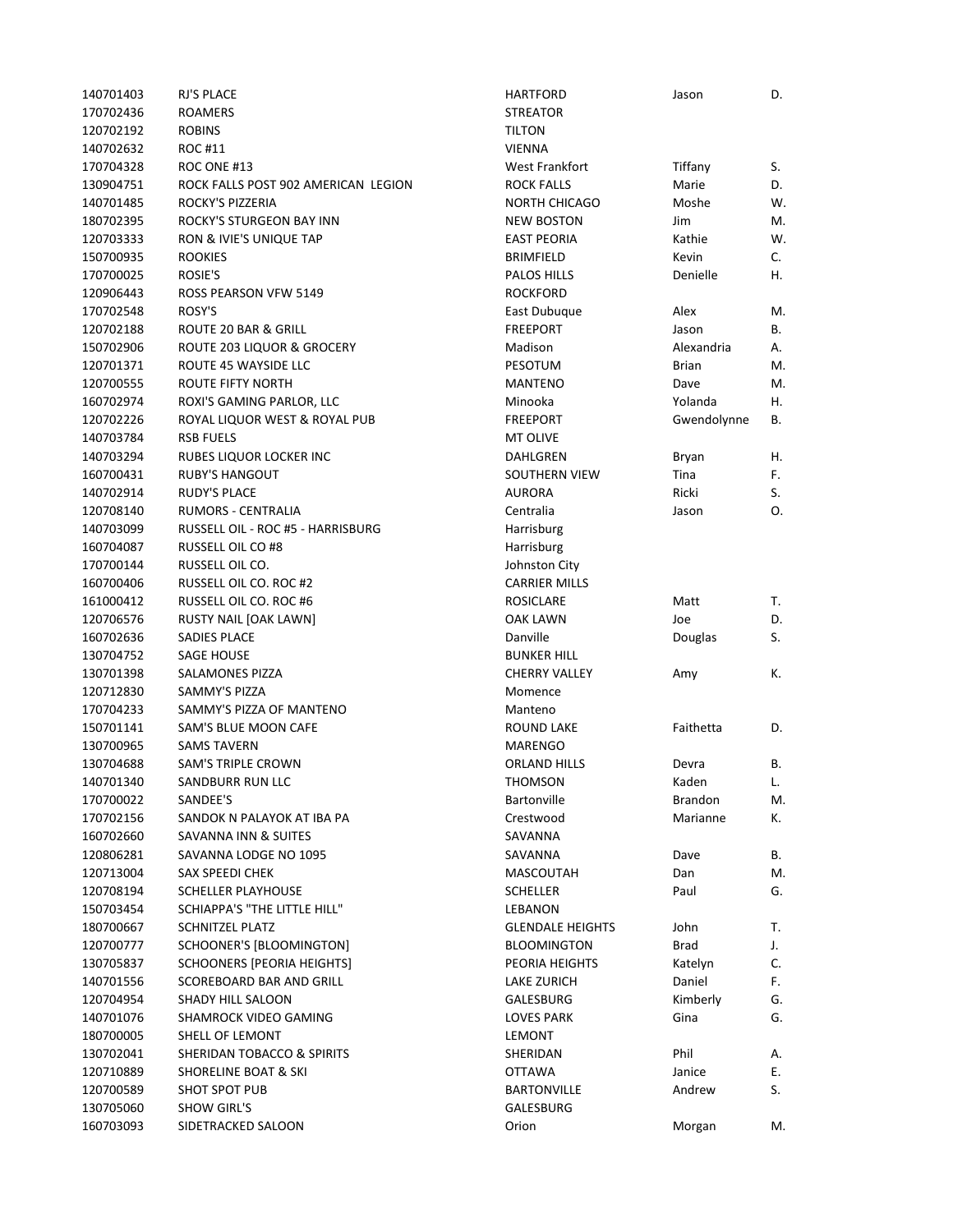| 120700297              | SIDETRAX BAR & GRILL                       | GALESBURG              | Andrew   | Η.       |
|------------------------|--------------------------------------------|------------------------|----------|----------|
| 120704754              | SIGNATURES BAR & GRILL                     | <b>CARLYLE</b>         | Kim      | В.       |
| 130700452              | SILVER BULLET                              | <b>EAST PEORIA</b>     | Tracy    | Ρ.       |
| 180700968              | SILVER CITY SLOTS                          | Sterling               | Judy     | L.       |
| 120706265              | <b>SILVER FRONT</b>                        | GALESBURG              | Cynthia  | R.       |
| 180701225              | SIMPLY KRACKED                             | Peru                   | Melissa  | M.       |
| 160700967              | SIYA IN TUSCOLA INC                        | TUSCOLA                |          |          |
| 120702294              | SKIPPER INN                                | CENTRALIA              | Michelle | S.       |
| 180700966              | SKWURT                                     | Peoria                 | Reed     | T.       |
| 120702105              | SLAGER'S ON 47TH                           | <b>BROOKFIELD</b>      | Kevin    | S.       |
| 170700299              | SLICK'S                                    | Watseka                | Pam      | G.       |
| 150701313              | <b>SLIDER'S PIZZA &amp; PUB</b>            | <b>CHILLICOTHE</b>     |          |          |
| 150702986              | <b>SLOANS PUB HOUSE</b>                    | <b>COLLINSVILLE</b>    |          |          |
| 180701574              | SLOT CITY INC.                             | <b>Marseilles</b>      | Kyla     | Η.       |
| 130703684              | <b>SLOTS OF FUN</b>                        | Rockford               | Donna    | M.       |
| 160703894              | SLOTSPOT1121                               | Pekin                  | Chad     | C.       |
| 160703305              | <b>SLUPS BAR &amp; GRILL LLC</b>           | BLANDINSVILLE          | Debbie   | S.       |
| 120900783              | SMITH SPAID POST 1293 VFW                  | Waukegan               | Aaron    | Ρ.       |
| 120705952              | SNOOKER'S SPORTS BAR & GRILL               | <b>WILMINGTON</b>      | James    | C.       |
| 140702919              | <b>SOCK'S PLACE</b>                        | <b>WYANET</b>          |          |          |
| 170700182              | SOFIA'S SLOTS & VIDEO POKER CAFE           | <b>Niles</b>           | Ken      | W.       |
| 180700114              | SOFIE'S SLOTS                              | <b>MOLINE</b>          | Ouht     | Ρ.       |
| 170700345              | SONNEBORN'S OLD NO.7, LLC                  | Palmyra                | Nicholas | Ρ.       |
| 120700741              | <b>SOUTH SIDE</b>                          | Harvard                | Jade     | S.       |
| 120701150              | SOUTHSIDE'S                                | <b>ALSIP</b>           | Sarah    | В.       |
| 120812599              | SOUTHWEST MOOSE 44                         | <b>BRIDGEVIEW</b>      |          |          |
| 180700024              | <b>SPARKY'S II</b>                         | SOUTH ROXANA           | Tyler    | Q.       |
| 130701318              | SPARKYS RINGSIDE BAR & GRILLE              | Peoria                 | Steven   | J.       |
| 170700691              | SPARTANVILLE FUELING STATION               | Waltonville            | Curtis   | S.       |
| 151000746              | SPEEDWAY #1415                             | <b>KANKAKEE</b>        | Jd       | C.       |
| 161002424              | SPEEDWAY #3995                             | <b>Belvidere</b>       | Jean     | C.       |
| 161002413              | SPEEDWAY #4333                             | Montgomery             | Glenda   | T.       |
| 171003600              | SPEEDWAY #4440                             | <b>BEACH PARK</b>      |          |          |
| 161002414              | SPEEDWAY #5036                             | Hampshire              | Amanda   | W.       |
| 161004281              | SPEEDWAY #6207                             | Batavia                |          |          |
|                        | SPEEDWAY #7422                             | <b>BURBANK</b>         |          |          |
| 151000141              | SPEEDWAY #7503                             | <b>EFFINGHAM</b>       | Deanna   |          |
| 171003601<br>171002381 | SPEEDWAY #8799                             | <b>BEDFORD PARK</b>    |          | Η.<br>Ρ. |
| 171002440              |                                            |                        | Tom      |          |
|                        | SPEEDWAY #8851                             | SOUTH ELGIN            | Phil     | R.       |
| 171002439              | SPEEDWAY #8883                             | PERU                   | Timothy  | S.       |
| 140701035              | SPIKE'S PUB AND GRUB                       | Belleville             | Jeanne   | W.       |
| 120703764              | SPINNER'S TAILSPIN INN                     | Kankakee               | Debra    | S.       |
| 150701051              | <b>SPINS CAFE</b>                          | <b>NORTH RIVERSIDE</b> | Alice    | G.       |
| 170701837              | SPIRIT OF TUSCOLA                          | Tuscola                | Jan      | Η.       |
| 160702685              | <b>SPIRITS LOUNGE</b>                      | <b>ELDORADO</b>        | Kathy    | S.       |
| 120700779              | SPOON RIVER BOWL                           | <b>WYOMING</b>         | Jason    | В.       |
| 120700769              | SPOONIE'S BAR & GRILL                      | London Mills           |          |          |
| 170702249              | SPRATT'S TAP                               | <b>HENNEPIN</b>        | Peg      | R.       |
| 160704297              | SPRING HILL ENTERTAINMENT                  | Mason City             | Kathy    | R.       |
| 151003550              | SPRINGFIELD GAS N WASH                     | Springfield            | Melissa  | L.       |
| 160700969              | <b>STACY'S PLACE</b>                       | CARPENTERSVILLE        | Michael  | M.       |
| 121000518              | STARKS CORNER (LAZAR BROTHERS ENTERPRISES) | Pingree Grove          | William  | S.       |
| 120711864              | STARVED ROCK YACHT CLUB                    | <b>OTTAWA</b>          | Scott    | R.       |
| 170703463              | STEEL HORSE WATERING HOLE, CO.             | London Mills           |          |          |
| 120705335              | STEVE'S BELGRADE INC                       | Moline                 | Keith    | Ρ.       |
| 170701687              | STICKS PUB AND GRUB INC.                   | <b>Fox River Grove</b> |          |          |
| 120903362              | STONE CITY POST VFW 2199                   | <b>JOLIET</b>          | Debra    | D.       |
| 160704217              | STONEWOOD GAMING INC                       | Dixon                  | Kris     | C.       |

| GALESBURG              | Andrew          | Η. |
|------------------------|-----------------|----|
| CARLYLE                | Kim             | В. |
| <b>EAST PEORIA</b>     | Tracy           | Ρ. |
| <b>Sterling</b>        | Judy            | L. |
| GALESBURG              | Cynthia         | R. |
| Peru                   | Melissa         | M. |
| TUSCOLA                |                 |    |
| CENTRALIA              | Michelle        | S. |
| Peoria                 | Reed            | Т. |
| BROOKFIELD             | Kevin           | S. |
| Watseka                | Pam             | G. |
| <b>CHILLICOTHE</b>     |                 |    |
| <b>COLLINSVILLE</b>    |                 |    |
| Marseilles             | Kyla            | Η. |
| Rockford               | Donna           | M. |
| Pekin                  | Chad            | C. |
| BLANDINSVILLE          | Debbie          | S. |
| Waukegan               | Aaron           | Ρ. |
| WILMINGTON             |                 | C. |
|                        | James           |    |
| WYANET                 |                 |    |
| Niles                  | Ken             | W  |
| MOLINE                 | Ouht            | Ρ. |
| Palmyra                | <b>Nicholas</b> | P. |
| Harvard                | Jade            | S. |
| <b>ALSIP</b>           | Sarah           | В. |
| BRIDGEVIEW             |                 |    |
| SOUTH ROXANA           | Tyler           | Q. |
| Peoria                 | Steven          | J. |
| Waltonville            | Curtis          | S. |
| KANKAKEE               | Jd              | C. |
| Belvidere              | Jean            | C. |
| Montgomery             | Glenda          | T. |
| <b>BEACH PARK</b>      |                 |    |
| Hampshire              | Amanda          | W  |
| Batavia                |                 |    |
| BURBANK                |                 |    |
| EFFINGHAM              | Deanna          | Η. |
| <b>BEDFORD PARK</b>    | Tom             | Ρ. |
| SOUTH ELGIN            | Phil            | R. |
| PERU                   | Timothy         | S. |
| <b>Belleville</b>      | Jeanne          | W  |
| Kankakee               | Debra           | S. |
| <b>NORTH RIVERSIDE</b> | Alice           | G. |
| Tuscola                | Jan             | Η. |
| ELDORADO               | Kathy           | S. |
| WYOMING                | Jason           | В. |
| London Mills           |                 |    |
| <b>HENNEPIN</b>        |                 |    |
|                        | Peg             | R. |
| Mason City             | Kathy           | R. |
| Springfield            | Melissa         | L. |
| CARPENTERSVILLE        | Michael         | M. |
| Pingree Grove          | William         | S. |
| OTTAWA                 | Scott           | R. |
| London Mills           |                 |    |
| Moline                 | Keith           | Ρ. |
| Fox River Grove        |                 |    |
| JOLIET                 | Debra           | D. |
| Dixon                  | Kris            | C. |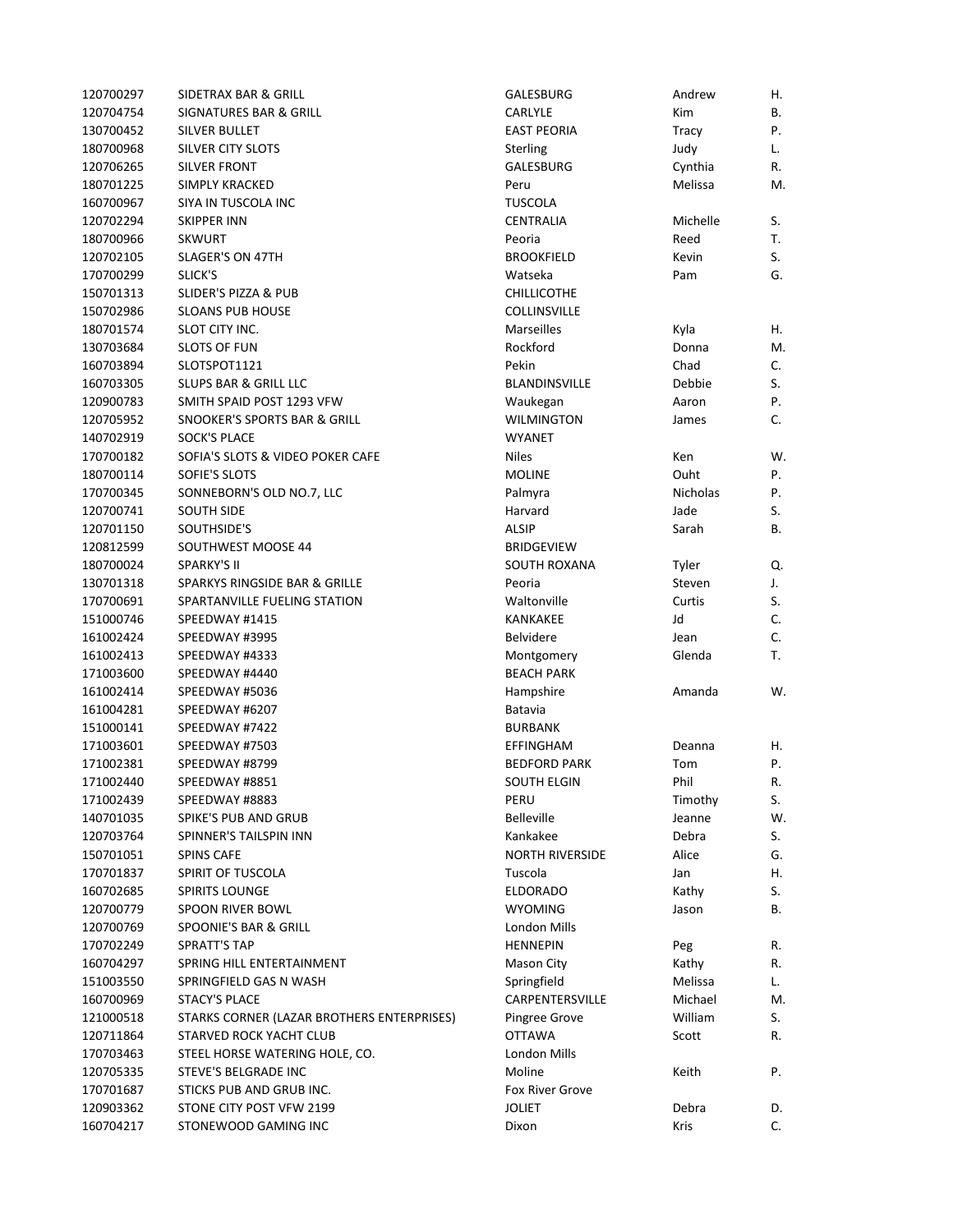| 150702736 | STONEY'S                                                  | <b>DANVILLE</b>       | Tanner   | R. |
|-----------|-----------------------------------------------------------|-----------------------|----------|----|
| 150701191 | STOP & SAVE                                               | SANDWICH              | Al       | M. |
| 160702078 | <b>STORM SHELTER PUB</b>                                  | <b>AVON</b>           | Corey    | S. |
| 170700281 | <b>STRAWN BAR 3</b>                                       | Strawn                |          |    |
| 120700273 | STRIKE N SPARE II                                         | <b>LOCKPORT</b>       |          |    |
| 160703701 | <b>STRINGERS AND MOORE</b>                                | Sesser                | Kendra   | W. |
| 130704431 | <b>STUMBLE IN</b>                                         | <b>HINDSBORO</b>      | Chris    | W. |
| 120705075 | <b>SUE'S PLACE</b>                                        | METAMORA              | Josh     | К. |
| 130705958 | <b>SUGAR SKULL</b>                                        | <b>FRANKLIN PARK</b>  | Kathy    | G. |
| 150700954 | <b>SULLIVAN'S FOODS</b>                                   | <b>PRINCETON</b>      | Joyce    | Ε. |
| 150700778 | <b>SULLIVAN'S FOODS</b>                                   | Stockton              |          |    |
| 170701564 | <b>SULLIVAN'S FOODS</b>                                   | SAVANNA               |          |    |
| 120707633 | <b>SULLIVAN'S TAVERN</b>                                  | DEKALB                | John     | Е. |
| 120700438 | <b>SULLY'S OF GALESBURG</b>                               | GALESBURG             | Steve    | В. |
| 130704128 | <b>SUNNYLAND #1 STOP</b>                                  | <b>EAST PEORIA</b>    | Julie    | S. |
| 160701349 | <b>SUNRISE FOOD &amp; LIQUOR</b>                          | <b>WONDER LAKE</b>    | Mike     | В. |
| 120703923 | <b>SUNSET BAR &amp; GRILL</b>                             | <b>GODFREY</b>        | Fran     | W. |
| 150702241 | <b>SWAY BAR</b>                                           | <b>SCHILLER PARK</b>  | Atanasio | Е. |
| 120703305 | <b>T &amp; D SWEETWATER CORP</b>                          | <b>LITTLE YORK</b>    | Diane    | R. |
| 160703355 | <b>TACOS GISELLE CORP</b>                                 | Crest Hill            | Nebin    | S. |
| 160703447 | <b>TANKS</b>                                              | <b>BLUE ISLAND</b>    |          |    |
| 160703973 | TAP HOUSE GRILL LEMONT                                    | Lemont                |          |    |
| 120708129 |                                                           |                       |          |    |
|           | TAVERN ON THE WEST END<br><b>TAZEWELL FESTIVAL CENTER</b> | OAK LAWN              | Karen    | S. |
| 160700099 |                                                           | Creve Coeur           | David    | Η. |
| 150700969 | <b>TC'S GAMING CAFE</b>                                   | <b>CRESTWOOD</b>      | Elaine   | M. |
| 130705768 | TC'S TOO                                                  | OAK LAWN              | Lester   | Ρ. |
| 130700658 | TEE 2 GREEN INDOOR GOLF                                   | <b>HUNTLEY</b>        | Dan      | Ο. |
| 120707505 | TEJ'S SPORTS CONNECTION                                   | <b>PEORIA</b>         | Mona     | Ε. |
| 170703527 | THE BAMBINI GROUP LLC                                     | Romeoville            |          |    |
| 130704885 | THE BAR                                                   | <b>MENDON</b>         | Samantha | G. |
| 170703977 | THE BLACK ROSE SALOON                                     | PRINCETON             | Gina     | В. |
| 120706852 | THE BOARDWALK                                             | Pekin                 | Steven   | J. |
| 120706157 | THE BRAZEN HEAD                                           | <b>CRESTWOOD</b>      | Trevor   | К. |
| 180700594 | THE BRICKHOUSE                                            | Washington            | Gerald   | F. |
| 120705573 | THE BRICKYARD BAR & GRILL                                 | <b>EAST GALESBURG</b> | Jennifer | D. |
| 180700624 | THE BUCKSHOT GRILL LLC                                    | <b>CISNE</b>          |          |    |
| 130704880 | THE BULLPEN                                               | <b>NEW ATHENS</b>     | Debbie   | Ρ. |
| 180700129 | THE CAMDEN BAR AND LOUNGE                                 | LA SALLE              | Jared    | S. |
| 120701234 | THE COOLER                                                | <b>ROCK FALLS</b>     | Doran    | L. |
| 120704342 | THE CORNER TAP                                            | Stockton              | Terri    | D. |
| 120704042 | THE CORRAL                                                | GALESBURG             | Helen    | F. |
| 160701367 | THE CROSSING 111 SPORTS BAR & GRILL                       | <b>WORTH</b>          | Patrick  | R. |
| 130705332 | THE D.Q. CORNER POCKET                                    | DU QUOIN              | Theresa  | R. |
| 170702635 | THE DELI LAMA STORE & CAFE                                | LAKE VILLA            | Kelly    | G. |
| 171002435 | THE DEPOT                                                 | Forreston             | Luis     | M. |
| 170701259 | THE DEPOT BAR & GRILL, LLC                                | O'Fallon              | Ryan     | D. |
| 150703294 | THE DINER                                                 | SAUGET                |          |    |
| 120704732 | THE DOUBLE PLAY                                           | <b>BLUE ISLAND</b>    | Mike     | M. |
| 150700662 | THE DUGOUT TAVERN                                         | LA SALLE              | Julian   | C. |
| 130701687 | THE END ZONE                                              | <b>WOODHULL</b>       | Kevin    | M. |
| 130705027 | THE ESSEX INN                                             | ESSEX                 | Luke     | D. |
| 120700396 | THE FORGE                                                 | <b>BLUE ISLAND</b>    | Paul     | F. |
| 140702189 | THE FRANCHISE SPORTS BAR & GRILL                          | WOOD RIVER            | Carol    | W. |
| 120700442 | THE FRIENDLY TAP                                          | <b>PLANO</b>          | Mark     | J. |
| 140702014 | THE FUZZY DUCK                                            | NASHVILLE             | Josh     | S. |
| 150704131 | THE GOLD ROOM                                             | Galena                |          |    |
| 170701499 | THE GOULD VAULT                                           | <b>BEECHER</b>        | Anthony  | D. |
| 150703704 | THE GRAPE ESCAPE                                          | GALENA                |          |    |
|           |                                                           |                       |          |    |

| DANVILLE              | Tanner   | R. |
|-----------------------|----------|----|
| SANDWICH              | Al       | M. |
| <b>AVON</b>           | Corey    | S. |
| Strawn                |          |    |
| <b>LOCKPORT</b>       |          |    |
| Sesser                | Kendra   | W. |
| <b>HINDSBORO</b>      | Chris    | W. |
| <b>METAMORA</b>       | Josh     | К. |
| <b>FRANKLIN PARK</b>  | Kathy    | G. |
| <b>PRINCETON</b>      | Joyce    | Е. |
| Stockton              |          |    |
| SAVANNA               |          |    |
| <b>DEKALB</b>         | John     | Е. |
|                       |          | В. |
| GALESBURG             | Steve    |    |
| <b>EAST PEORIA</b>    | Julie    | S. |
| <b>WONDER LAKE</b>    | Mike     | В. |
| <b>GODFREY</b>        | Fran     | W. |
| <b>SCHILLER PARK</b>  | Atanasio | Е. |
| <b>LITTLE YORK</b>    | Diane    | R. |
| Crest Hill            | Nebin    | S. |
| <b>BLUE ISLAND</b>    |          |    |
| Lemont                |          |    |
| <b>OAK LAWN</b>       | Karen    | S. |
| <b>Creve Coeur</b>    | David    | Η. |
| <b>CRESTWOOD</b>      | Elaine   | M. |
| OAK LAWN              | Lester   | Ρ. |
| <b>HUNTLEY</b>        | Dan      | Ο. |
| <b>PEORIA</b>         | Mona     | Е. |
| Romeoville            |          |    |
| <b>MENDON</b>         | Samantha | G. |
| <b>PRINCETON</b>      | Gina     | В. |
| Pekin                 | Steven   | J. |
| <b>CRESTWOOD</b>      | Trevor   | К. |
| Washington            | Gerald   | F. |
| <b>EAST GALESBURG</b> | Jennifer | D. |
| <b>CISNE</b>          |          |    |
| <b>NEW ATHENS</b>     | Debbie   | Ρ. |
| LA SALLE              | Jared    | S. |
| <b>ROCK FALLS</b>     | Doran    | L. |
| Stockton              | Terri    | D. |
| GALESBURG             | Helen    | F. |
| <b>WORTH</b>          | Patrick  | R. |
| DU QUOIN              | Theresa  | R. |
| <b>LAKE VILLA</b>     | Kelly    | G. |
| Forreston             | Luis     | M. |
| O'Fallon              | Ryan     | D. |
| SAUGET                |          |    |
| <b>BLUE ISLAND</b>    | Mike     | M. |
| LA SALLE              | Julian   | C. |
| <b>WOODHULL</b>       | Kevin    | M. |
| <b>ESSEX</b>          | Luke     | D. |
| <b>BLUE ISLAND</b>    | Paul     | F. |
|                       |          |    |
| <b>WOOD RIVER</b>     | Carol    | W. |
| <b>PLANO</b>          | Mark     | J. |
| NASHVILLE             | Josh     | S. |
| Galena                |          |    |
| <b>BEECHER</b>        | Anthony  | D. |
| GALENA                |          |    |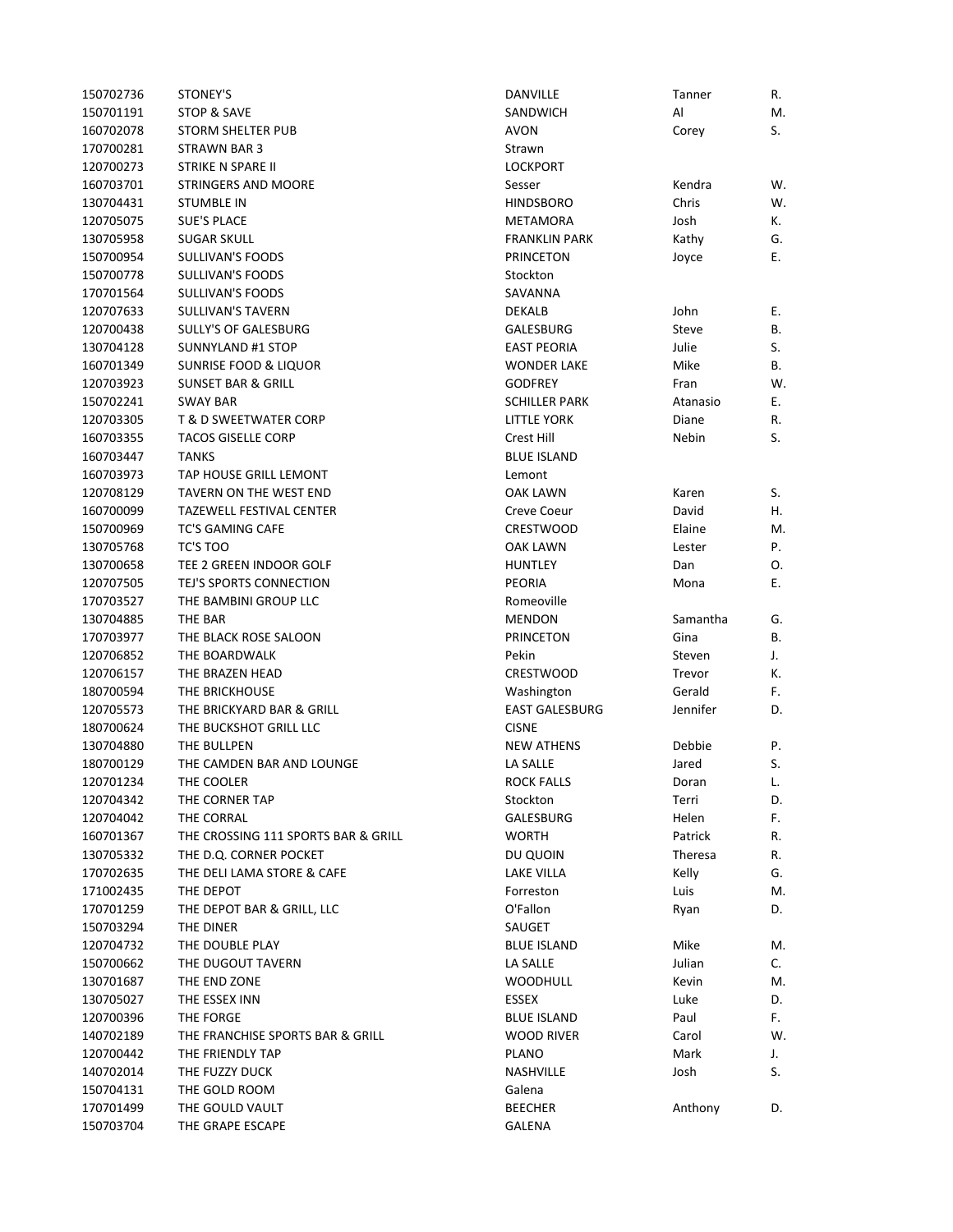| 150703197 | THE GROVE                      | <b>SPRING GROVE</b>    | Cindy        | V. |
|-----------|--------------------------------|------------------------|--------------|----|
| 120711217 | THE HANGER                     | <b>SHILOH</b>          |              |    |
| 160702096 | THE HIDEOUT                    | <b>CRESTWOOD</b>       | Colleen      | W. |
| 140700259 | THE HILLSIDE                   | <b>PEORIA</b>          |              |    |
| 120706057 | THE HOT CORNER                 | OAK LAWN               | James        | В. |
| 120700390 | THE KORNER KEG & KITCHEN       | <b>BRAIDWOOD</b>       | John         | W. |
| 140702757 | THE LIQUOR HUT                 | <b>MCLEANSBORO</b>     | Alanna       | W. |
| 140702958 | THE LITTLE NUGGET              | DANVILLE               | Kyla         | Α. |
| 180701523 | THE LOCAL GRILLE AND BAR       | Bartonville            |              |    |
| 120702290 | THE LONGBRANCH SALOON          | <b>PARIS</b>           | Kelsey       | G. |
| 170702160 | THE LOTUS FLOWER               | Decatur                | Carollisa    | C. |
| 170703687 | THE LOUNGE                     | Wyoming                | Patti        | F. |
| 160703409 | THE LUCKY DOG                  | Lincoln                | Diana        | В. |
| 120708327 | THE MEADOWS GOLF CLUB          | <b>BLUE ISLAND</b>     | Garrett      | W. |
| 170702835 | THE NAIL                       | <b>NEW ATHENS</b>      | Darleen      | S. |
| 150700009 | THE NORTH FORTY                | <b>GIFFORD</b>         | Karon        | C. |
| 120706451 | THE OLD STILL                  | <b>ROCKFORD</b>        | Wayne        | Η. |
| 160703027 | THE ORIGINAL PAPA JOE'S        | <b>CHICAGO RIDGE</b>   | Tom          | О. |
| 140704032 | THE OTHER BAR                  | MILLEDGEVILLE          |              |    |
| 120701243 | THE OTHER SIDE                 | <b>EAST DUBUQUE</b>    | Kevin        | G. |
| 120702141 | THE OUTPOST                    | <b>EUREKA</b>          |              |    |
| 140704449 | THE PEPPER MILL                | <b>MT MORRIS</b>       | Gezim        | Η. |
| 160702472 | THE PIZZA JOINT                | Antioch                | Joseph       | В. |
| 120700688 | THE POLO ROOM                  | POLO                   | Brenda       | R. |
| 120700263 | THE POUR HOUSE                 | <b>PEORIA</b>          | Jason        | т. |
| 130704970 | THE PRECINCT                   | <b>STERLING</b>        | Mary         | N. |
| 180700656 | THE PREGAME                    | Cahokia                | Roslyn       | Ρ. |
| 140700635 | THE PUMP                       | <b>HOOPESTON</b>       | Mark         | G. |
| 160704022 | THE RANTOUL PUB                | Rantoul                | <b>Tim</b>   | F. |
| 120700758 | THE RED KNIGHT PUB             | <b>STOCKTON</b>        | <b>DAnne</b> | S. |
| 120709523 | THE RIDGE                      | <b>RIDGE FARM</b>      | Tina         | Ρ. |
| 120701193 | THE RIGHT STOP                 | <b>GILMAN</b>          | Tim          | M. |
| 170701153 | THE SHOOTERS BAR & GRILL       | Rantoul                | IJ           | Т. |
| 150703856 | THE SIXTH ROOM                 | <b>SOUTHERN VIEW</b>   | Katie        | Η. |
|           |                                |                        |              |    |
| 120701271 | THE SPIGOT                     | SHELBYVILLE            | Ashley       | Η. |
| 140700764 | THE SPIRIT SHOPPE              | Salem                  | Dale         | В. |
| 121001285 | THE STATION                    | <b>THOMSON</b>         | Donald       | R. |
| 120702095 | THE TAVERN ON SHERIDAN ROAD    | <b>WINTHROP HARBOR</b> | Paula        | Η. |
| 120707737 | THE THIRD DEGREE CLUB          | PEORIA                 | Sam          | J. |
| 170701714 | THE THROTTLE BAR & GRILL       | <b>EAST PEORIA</b>     | Thomas       | C. |
| 120700172 | THE TROLLEY                    | West Peoria            | Angie        | М. |
| 120703201 | THE VILLAGE TAP                | OBLONG                 |              |    |
| 130700238 | THE WESTMONT UPTOWN            | WESTMONT               | Larry        | В. |
| 160700943 | THE WHISTLE SPORTS BAR & GRILL | OAK LAWN               | Zoe          | Η. |
| 170700282 | THE WILD TURKEY                | Worden                 | Jamie        | M. |
| 160704304 | THE WINE CAFE                  | Wilmington             | Ashley       | W. |
| 130706428 | THE WINNING CIRCLE             | <b>BERWYN</b>          | John         | C. |
| 120709246 | THE WORKPLACE PUB              | <b>EAST GILLESPIE</b>  | Kelly        | Е. |
| 170704211 | THOMAS' CAFE THREE ELEVEN INC. | ORANGEVILLE            | Ronda        | M. |
| 120710500 | THROWBACK BAR AND GRILL        | <b>CRETE</b>           | Jordan       | Е. |
| 160700505 | THUNDERBIRD                    | Harvard                | Donna        | M. |
| 130706357 | TIENDA EL RANCHITO             | <b>FAIRMONT CITY</b>   | Jesus        | Ρ. |
| 130706231 | TILLEY'S TAVERN                | MT OLIVE               |              |    |
| 120700469 | TIME OUT SPORTS BAR & GRILL    | <b>COUNTRYSIDE</b>     | Matt         | M. |
| 120709426 | TIN CEILING TAVERN             | <b>HOMEWOOD</b>        | Kat          | G. |
| 170700486 | TINA'S COACH STOP              | PEORIA                 | Eduardo      | Ρ. |
| 130702726 | <b>TJ'S LIQUORS</b>            | PINCKNEYVILLE          | Arlen        | W. |
| 170702432 | T-MART BEARDSTOWN              | Beardstown             | Dawn         | W. |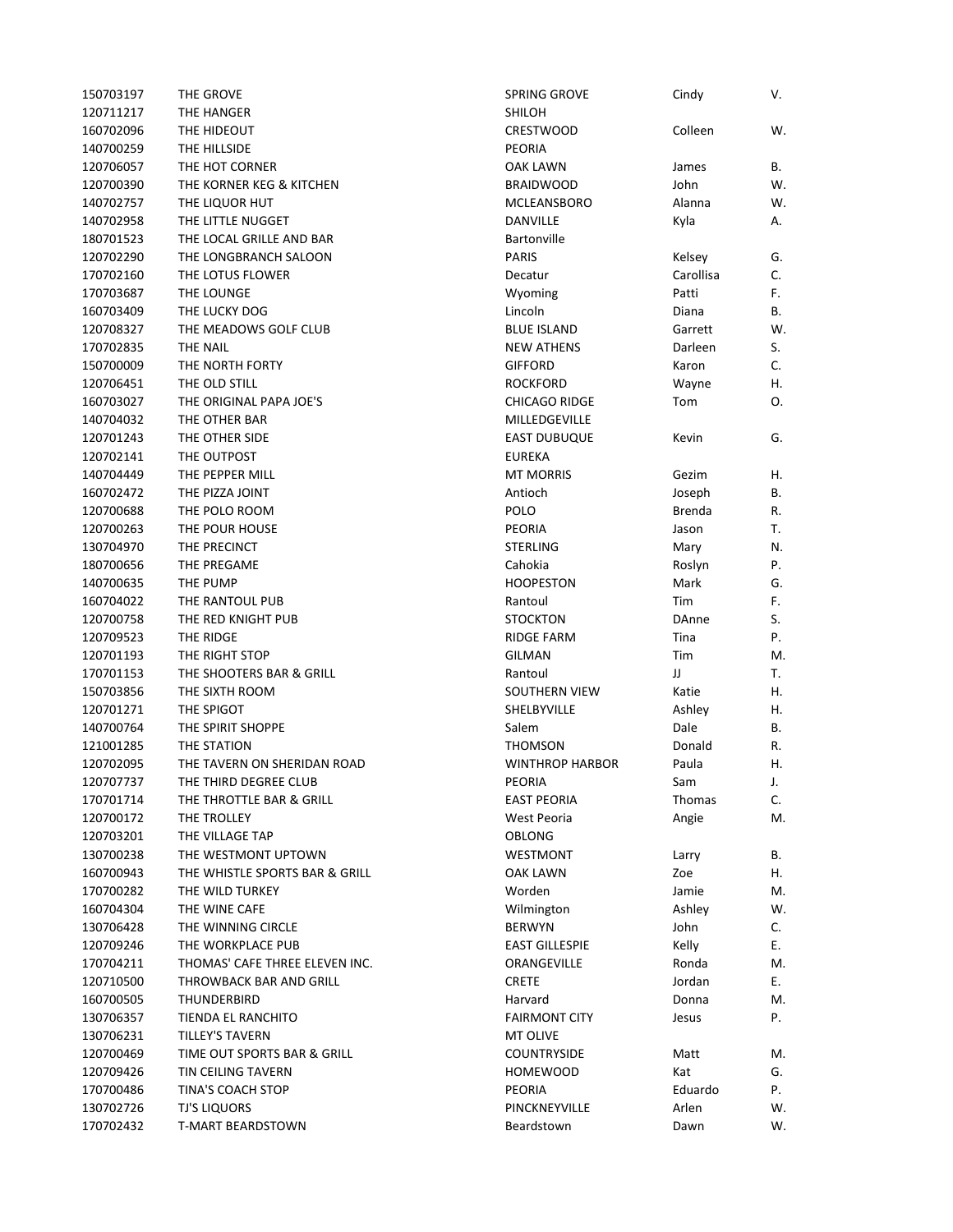| 120700533 | <b>TNT SPORTS BAR &amp; GRILL</b>             | <b>EAST PEORIA</b>     | Diana            | Ρ. |
|-----------|-----------------------------------------------|------------------------|------------------|----|
| 120700528 | TNT'S SPORTS BAR & GRILL NORTH                | PEORIA HEIGHTS         | Brian            | S. |
| 180700404 | <b>TOBACCO &amp; \$UP</b>                     | Richmond               |                  |    |
| 150704026 | <b>TOBACCO STOP</b>                           | Cary                   |                  |    |
| 120700587 | Tom's Place                                   | LEMONT                 | Michael          | J. |
| 130704831 | <b>TONY'S</b>                                 | <b>FREEPORT</b>        | Kraig            | W. |
| 120705512 | TONY'S VILLA ROSA RESTAURANT                  | <b>CHICAGO HEIGHTS</b> | Alfredo          | F. |
| 120710896 | <b>TOULON TAP</b>                             | <b>TOULON</b>          | Tim              | М. |
| 170700400 | <b>TOWN &amp; COUNTRY TAP</b>                 | Ridge Farm             | Jenny            | W. |
| 180701952 | <b>TRACEY'S SALOON</b>                        | Jerseyville            | Melvin           | D. |
| 170702689 | TRACY JEAN'S GAMING PARLOR                    | Kewanee                | John             | В. |
| 120701201 | <b>TRADITIONS BAR</b>                         | WATSEKA                | Charles          | Η. |
| 120905359 | TREMONT AMERICAN LEGION #1236                 | <b>TREMONT</b>         | Terri            | S. |
|           |                                               |                        |                  |    |
| 170700758 | <b>TRI-COUNTY BOWL</b>                        | Jerseyville            | Steve            | N. |
| 120700475 | <b>TRIPLE PLAY</b>                            | <b>FULTON</b>          | Kim              | Η. |
| 180701947 | <b>TROYS PLACE</b>                            | Arlington              | Mike             | C. |
| 160703918 | TRUDY'S CAFE CASH ISLAND                      | Harvey                 | Althea           | R. |
| 120700204 | <b>TUCKERS ON GRAND</b>                       | <b>RIVER GROVE</b>     |                  |    |
| 140703933 | TWISTED Q BBQ AND BAKERY                      | <b>HOMEWOOD</b>        | Augie            | S. |
| 150700155 | ULRICH'S REBELLION ROOM                       | Peoria                 | <b>Bradley</b>   | G. |
| 160703499 | <b>UNCH'S BAR &amp; GRILL</b>                 | <b>CAHOKIA</b>         | Mark             | M. |
| 170703474 | <b>URSA GEMSTOP</b>                           | <b>URSA</b>            |                  |    |
| 120708857 | <b>V &amp; H RECREATION</b>                   | <b>BREESE</b>          | Bob              | К. |
| 120704797 | <b>VAL'S PLACE</b>                            | <b>DIXON</b>           | Andrew           | R. |
| 120704623 | <b>VAN'S LIQUORS</b>                          | <b>EAST DUBUQUE</b>    | Robin            | P. |
| 150700640 | <b>VEGAS SLOTS</b>                            | CARPENTERSVILLE        | Jeffrey          | М. |
| 170702206 | <b>VEGAS SLOTS &amp; GAMING</b>               | Sterling               | Tiffany          | F. |
| 160702324 | <b>VEGAS SLOTS &amp; GAMING (Lincoln Way)</b> | Sterling               | Jonathan         | М. |
| 120701476 | <b>VENETIAN GARDENS</b>                       | <b>BRIDGEVIEW</b>      | Daniel           | N. |
| 120705352 | <b>VERGES EAGLE LIQUOR</b>                    | <b>CHICAGO HEIGHTS</b> | Antonio          | L. |
| 170703445 | <b>VERNE'S GAMING CAFE</b>                    | Smithton               | Danielle         | G. |
| 120901977 | VETERANS OF FOREIGN WARS POST #4226           | OLNEY                  | Robert           | W. |
| 130703485 | <b>VETERAN'S PUB &amp; PIZZA</b>              | PEORIA                 | Lisa             | Η. |
| 120908731 | VFW 8078 ASSOCIATION                          | <b>KEWANEE</b>         | <b>Bobbie</b>    | P. |
| 120905051 | <b>VFW BUDDY EGNEW POST</b>                   | <b>HOOPESTON</b>       | Cody             | I. |
| 120907747 | VFW CHAMPAIGN CO POST 5520                    | CHAMPAIGN              | Leslie           | C. |
| 120905593 | VFW JERRY CELLETTI POST 5418                  | <b>ROCK FALLS</b>      | <b>Theresa</b>   | F. |
| 120901350 | VFW POST 4829                                 | SHELBYVILLE            | Jason            | Η. |
| 120908305 | VFW POST 555                                  | <b>HENRY</b>           | Tori             | M. |
| 120702125 | VICTORY LANES BOWLING                         | KANKAKEE               |                  |    |
| 160703855 |                                               | South Beloit           |                  | G. |
|           | VICTORY SLOTS & BAR<br><b>VICTORY TAVERN</b>  | ABINGDON               | Diego<br>Richard | В. |
| 120704046 |                                               |                        |                  | Z. |
| 120700763 | <b>VIKING LANES</b>                           | <b>SOUTH BELOIT</b>    | Zach             |    |
| 120706373 | <b>VILLAGE INN</b>                            | <b>MONEE</b>           | Michelle         | R. |
| 140703011 | <b>VILLAGE SPORTSMEN'S CLUB</b>               | ALSIP                  | Walter           | Η. |
| 120700502 | VINCE'S DEPOT                                 | LOVES PARK             | Christopher      | C. |
| 130701999 | VINCE'S DEPOT II                              | <b>LOVES PARK</b>      | Dennis           | Η. |
| 140704307 | <b>VINNY'S CAFE</b>                           | <b>BERWYN</b>          | Josephine        | G. |
| 170700371 | <b>VINTAGE TREASURES</b>                      | Crete                  | Amy              | D. |
| 120701291 | W & D TAP                                     | <b>ROCK FALLS</b>      | Justin           | M. |
| 160703729 | W E SULLIVAN'S IRISH PUB & FARE               | Peoria Heights         | Robert           | В. |
| 120700535 | <b>WAGNER'S LOUNGE</b>                        | <b>BERWYN</b>          | Martin           | S. |
| 120700736 | <b>WAGON WHEEL</b>                            | MINERAL                | Sally            | R. |
| 120706759 | WAGON WHEEL LOUNGE & REST.                    | <b>STERLING</b>        | Dustin           | В. |
| 170700689 | <b>WALNUT CAFE</b>                            | WALNUT                 |                  |    |
| 160702031 | <b>WARNER'S MVP LOUNGE</b>                    | Sterling               |                  |    |
| 140703971 | WASH N WINNIES OF AROMA PARK INC              | AROMA PARK             | Laura            | В. |
| 140702884 | WASH N WINNIE'S OF MOMENCE                    | <b>MOMENCE</b>         | Ercole           | S. |
|           |                                               |                        |                  |    |